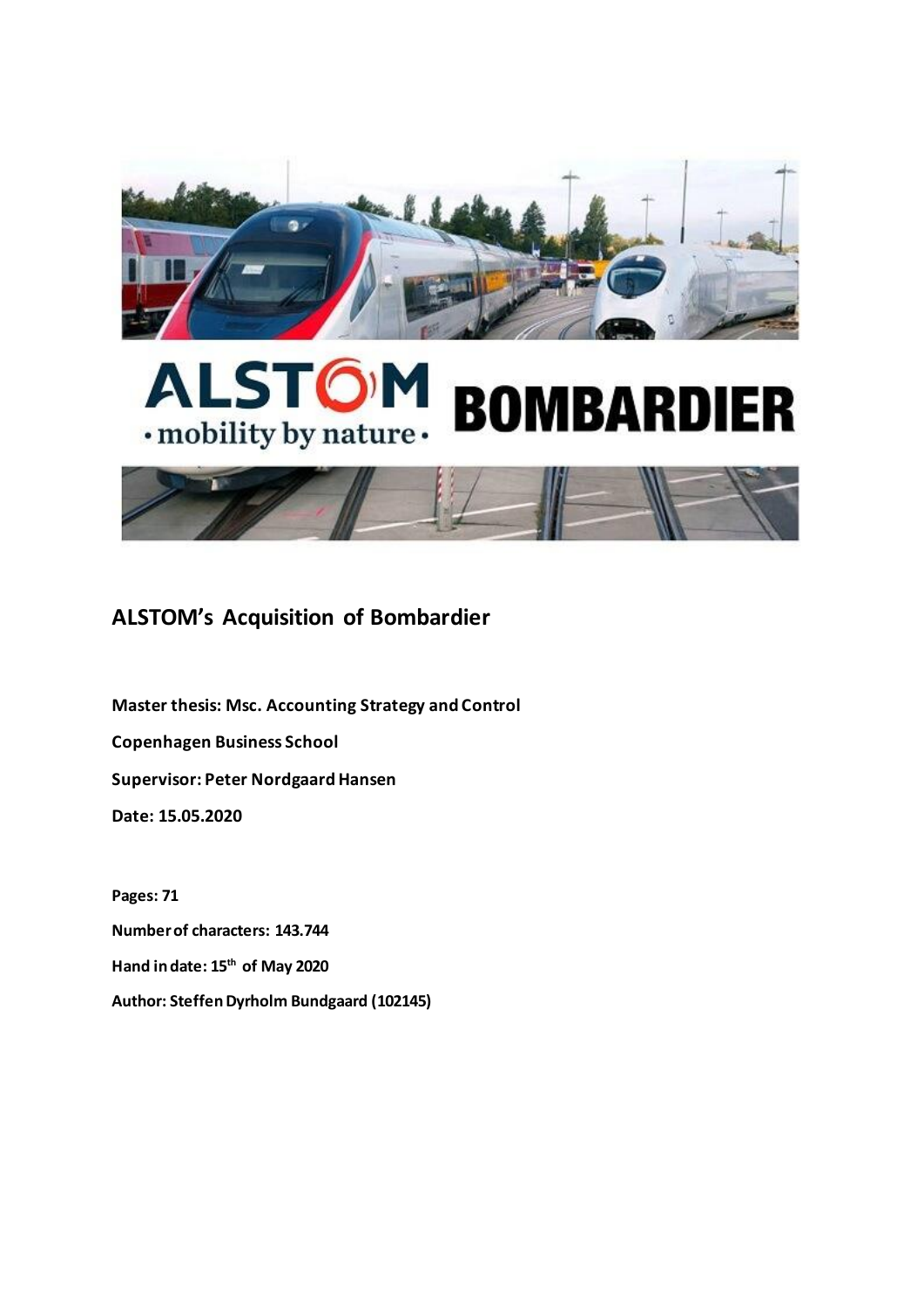# <span id="page-1-0"></span>Abstract / Executive Summary

The scope of this thesis has been to value the synergies that Alstom could obtain of acquiring Bombardiers trains business and how they are valued, by using the academic framework of Aswath Damodaran. Furthermore, the academic framework of Christian Koziol is used to estimate fair standalone valuations of the companies incorporating the effect of default risk and bankruptcy costs, which for Bombardier is very significant. Bombardier has an estimated risk of default of 19% in 2018.

The biggest train manufacturer in the world CRCC are determined to begin to target global sales, imposing a relevant threat against Alstom's future profitability. In combination with a growing market Alstom could counter this threat and increase their value significantly with the acquisition of Bombardier. An assessment of the possible value from synergies in such an acquisition, given and the current opportunities threats Alstom are exposed to, is therefore assed to be highly relevant.

The combined framework suggest that an overvaluation of the calculated synergies would be present when correcting the standalone valuations with default risk and bankruptcy costs. This is under the assumption that the default risk from Bombardier doesn't transfer to Alstom. If the calculated synergies are corrected for the value arising from a lower default risk, the value of synergies would hereafter seem to be more representative in relation to Alstom's own expectations to the value of future synergies. However, the value using the combined framework of Aswath Damodaran and Christian Koziol still seems to yield an optimistic result.

The research concludes a combined enterprise value with synergies of Alstom and Bombardier of 22,7b euros which more than doubles the enterprise value without synergies of 10b euros given the standalone valuations which assumes a risk of default of Bombardier of 19%. After decreasing the EV with synergies, with the increase in value from the lower default risk in the combined firm of 0,18% because of Alstom's high credit rating, the EV with synergies is calculated to 18,1b euros. This seems to be a more reliable estimate in practice as this estimate yield calculated synergies of 3b euros, which are in line with the Alstom's own expectations of the possible NPV of achievable synergies.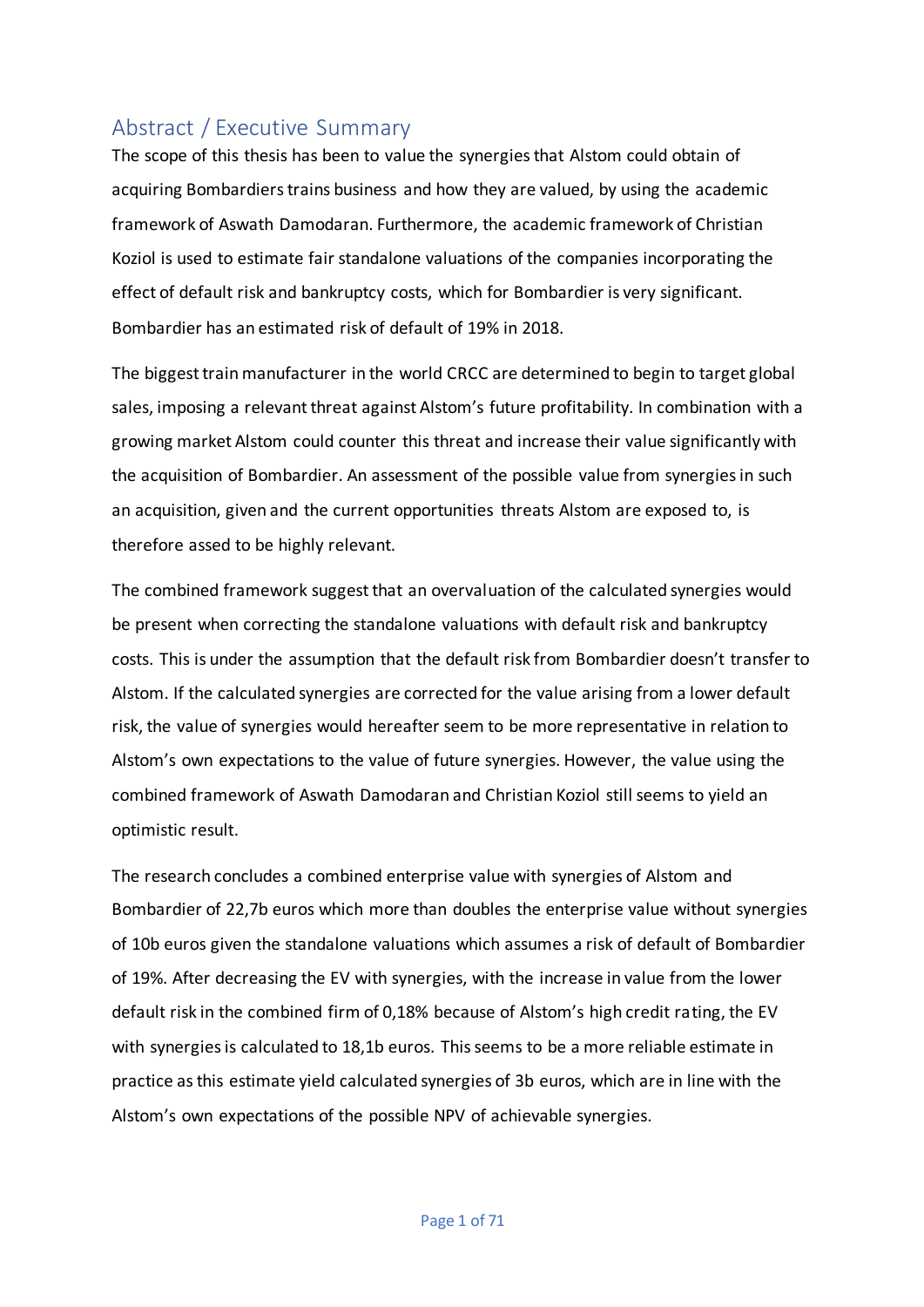# Table of Contents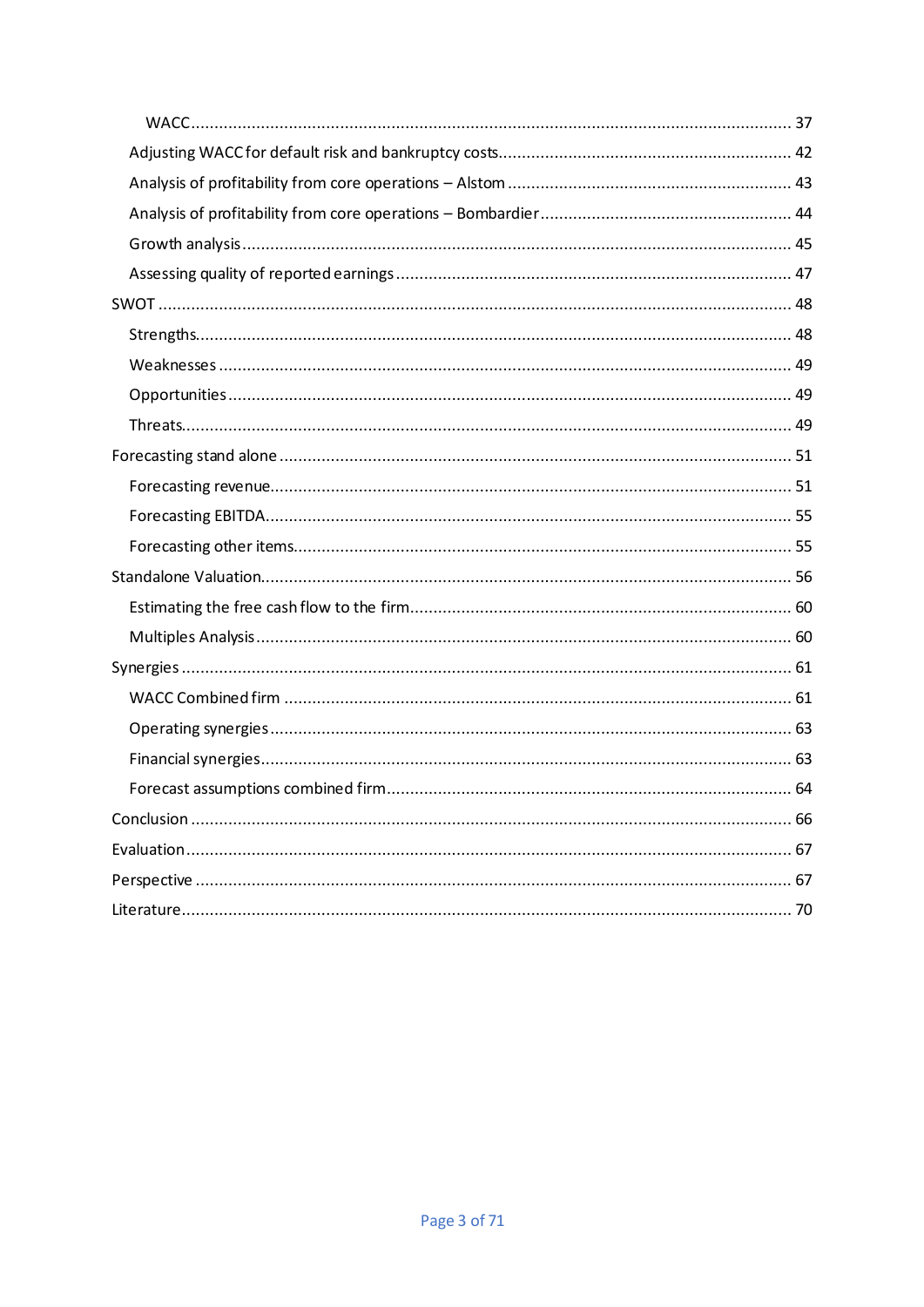# <span id="page-4-0"></span>Introduction

The industry for train manufacturers are becoming increasing more consolidated and in order to face the increasing competition (Sullivan, Global Rail Outlook, 2019, 8 Jul 2019), it is necessary to obtain an critical size of revenue and geographical presence. Alstom can obtain this by acquiring Bombardier. The industry is facing a growing demand for their services due to increasing concerns about climate changes and further political initiatives to shift more people to use public transportation and specifically train transportation to reduce emissions. The train manufacturers through their products and services proves to have the solution to this by offering innovative products such as hydrogen powered and electric powered trains.

The growing demand for the industry can be examined through the expected increases in passenger traffic from rail transportation (Sullivan, Global Rail Outlook, 2019, 8 Jul 2019). The demand can further be examined by looking at the generally increasing economic conditions of the customers, which can be assumed to be reflected in the country's growth in real GDP. This growth is assumed to be representative as customers, which are rail service operators, often are state-owned entities hereby impacted by the governmental funding they received to carry out investments in rail infrastructure. COVID19 however, as it can be seen from the expected growth rates in real GDP for 2020 are having a significant impact on the economic conditions (Marketline, www.marketline.com, 2020).

Bombardier given above circumstances and high risk of default therefore seem to be a good acquisition opportunity for Alstom. As Bombardier although having a high risk of default are delivering stable operational return from their core operations in relation to their trains business. Suggesting that Alstom can achieve significant improvements in their overall valuation creation as Bombardier also is operating with a higher operating margin, but assumingly the approximately are having the same risk profile, which all thing being equal should yield a higher EVA for Alstom when combining operations without even considering synergies.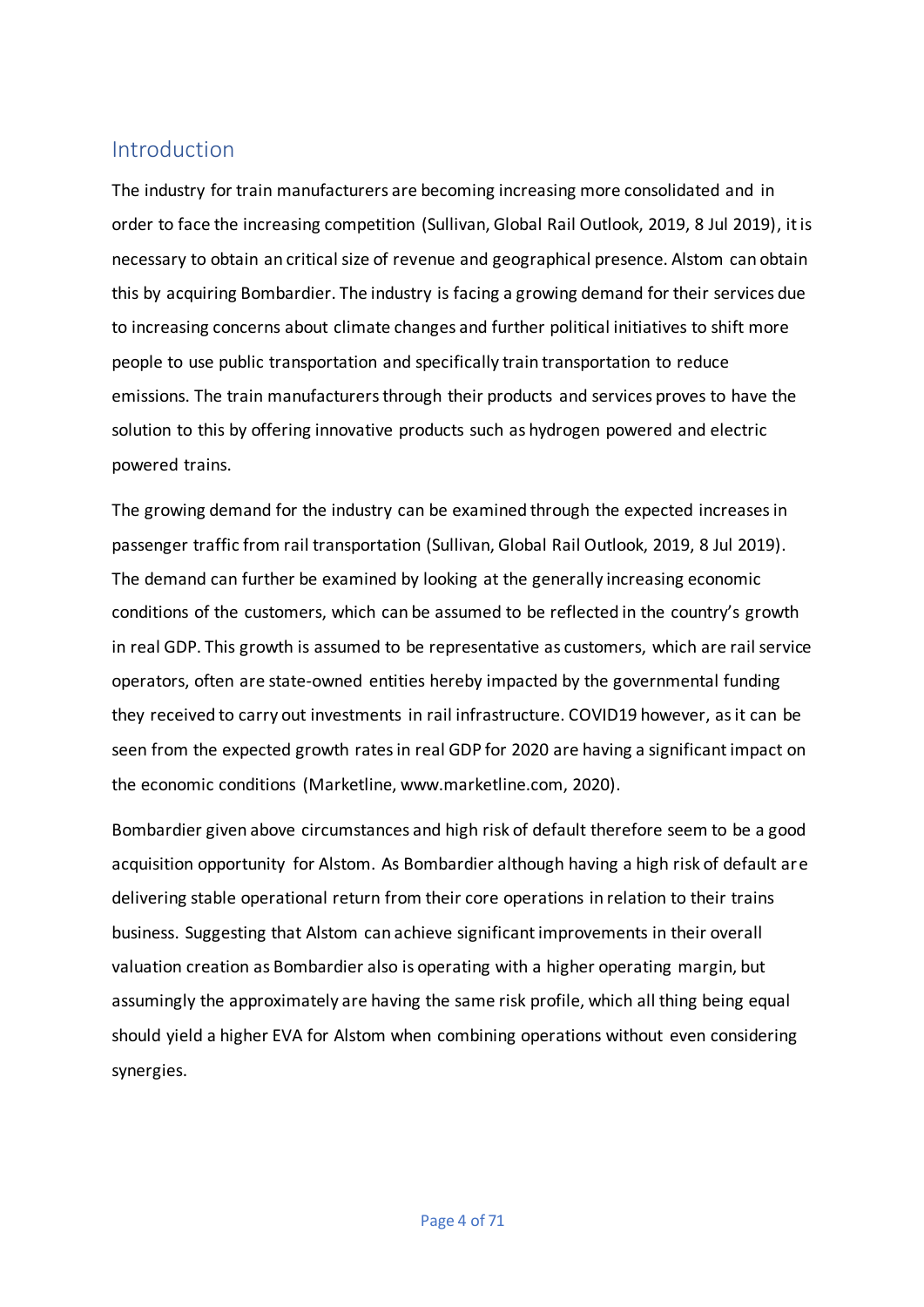# <span id="page-5-0"></span>Research Question/Problem statement

The mobility market is booming and the outlook for train manufacturers is very positive (Sullivan, Global Rail Outlook, 2019, 8 Jul 2019). In order to strengthen Alstom's global position in the market to respond to an increasing need for sustainable mobility; acquiring Bombardier Transportation is a possible solution. As it would increase Alstom's geographical presence and industrial footprint in growing markets, as well as significantly improving their innovative capabilities to lead smart and green innovation. Moreover, the industry has over the years become more consolidated increasing competition. Currently the market leading company CRCC (China Railway Construction Company), which is a Chinese state-owned train manufacturer, is currently the biggest in the industry with more than double the revenue of Alstom (Sullivan, Global Rail Outlook, 2019, 8 Jul 2019). Beforehand 90% of their sales was generated in the domestic market, China, however they are determined to change this now beginning to target global sales. Following the acquisition of Bombardier, Alstom should be better suited for countering the increasing competition from China. However, what additional value will Bombardier Transportation add to Alstom? Bombardier has a track record of a negative equity balance over the years and in 2018 it was -4 billion USD, however, they seem to deliver stable operational returns from their train operations. In addition to this their credit rating of Caa2 suggest a default risk of around 19% as per Moody's (Moody's, 2020). Therefore, it would make sense to assess the value of possible operational and financial synergies Alstom could obtain by acquiring Bombardier, and hereby how these would help Alstom create value through synergies.

**What is the net present value of the synergies that would arise from Alstom's acquisition of Bombardier Transportation, as of 31/12/2018, and how does the default risk from Bombardier influence the value of these synergies?**

# <span id="page-5-1"></span>Scientific Theory

Scientific theory is not essentially about being completely objective or unbiased. However, one needs to be open about how the level of objectivism and bias which can influence your conclusions. Following this train of thought, one major problem of single case studies is whether the researcher therefore is able to explicitly inform the reader about possible biases and limits regarding the conclusions of the case study.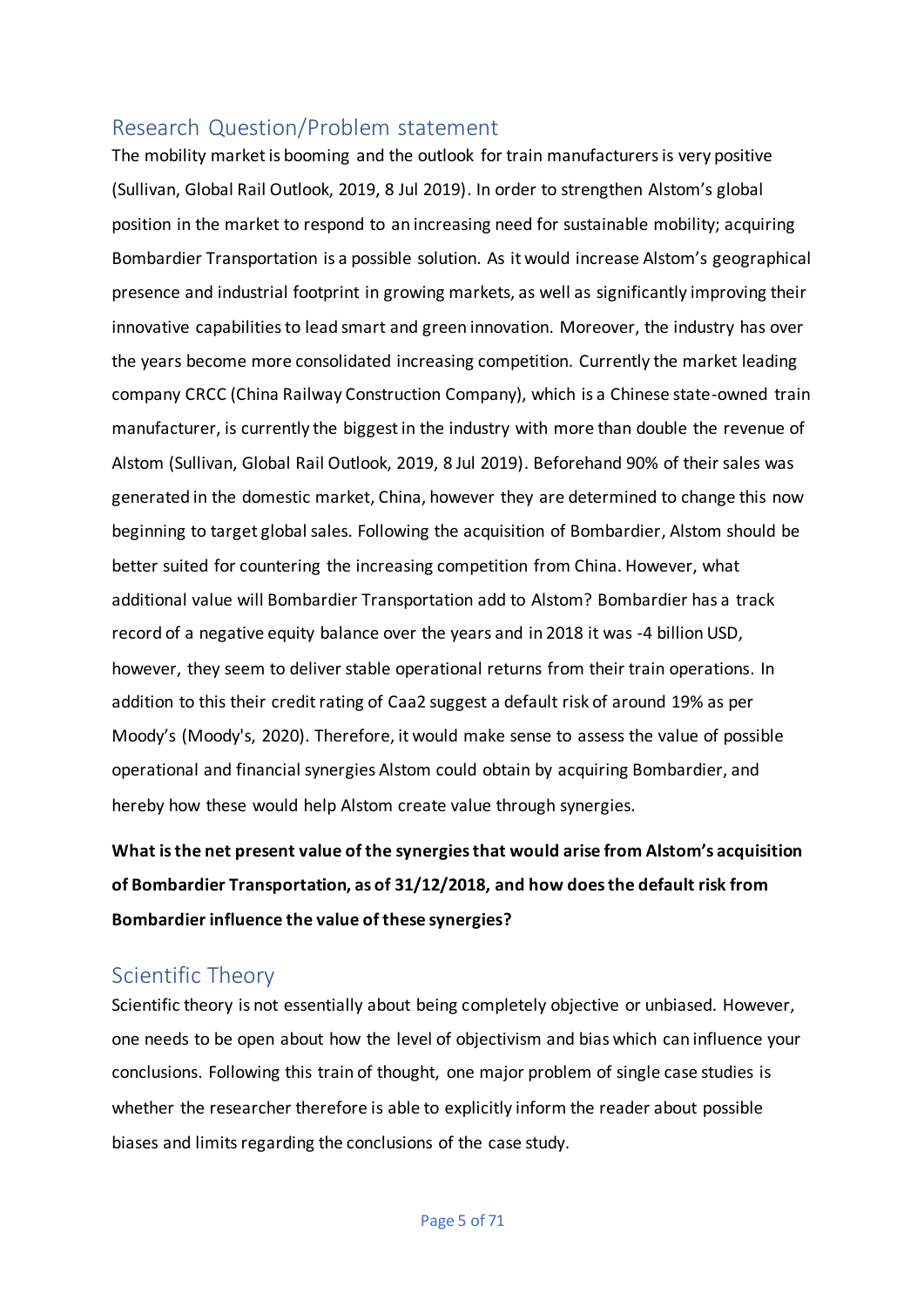One approach to determine once own personal frame of references as a researcher can be found with Burrel and Morgan's framework for determining the view on reality of the researcher or reader (Morgan, 1979).

Their framework assume that all theories of organizations are based upon philosophy of science and a theory of society. With this in mind they have constructed four paradigms which all have a different view on reality. A paradigm is a way of looking at something that represents an established standard and a set of related ideas.

The four paradigms are determined by two dimensions, first one is about subjectivism and objectivism and the second one is about whether the intention of the research is about understanding the examined object or if it's about changing the examined object. The four different paradigms are called radical humanist, radical structuralist, interpretive, and lastly functionalist.

In order to determine my view or in other words a paradigm as a researcher the first dimension which I will need to explore is the dimension about subjectivism and objectivism. If I see the world as objective one would be able to uncover more easily what reality is, because the perception of reality is assumed to be fairly similar across individuals. However, if I saw the world as subjective, the world would be much more complex, and demand an examination of the individual minds whom perceive reality in order to uncover more about reality. This case study follows a structure where firstly a strategic analysis is conducted followed by a financial analysis, to lastly a forecasting and valuation of the respective companies are conducted. Throughout the different analysis the world would mainly be seen as objective, because objective sources from professionals as well as methods have been used to reach conclusions. One fairly objective reality is therefore assumed to be present, as sources combined form the basis for the reality, the analysis and the conclusions. However, as the different sources have different views on reality in practice as individual minds naturally differ, there might be biases in the conclusions. One, example for the case could be the forecast of revenue which are conducted based on three different factors historical revenue, passenger traffic and real growth in GDP. Data exists from three different sources but are combined to give one outlook on one common reality, however do the sources follow the same methodology when preparing the data and hereby perceive the reality the same? This has not been possible to determine and further examination of this

Page 6 of 71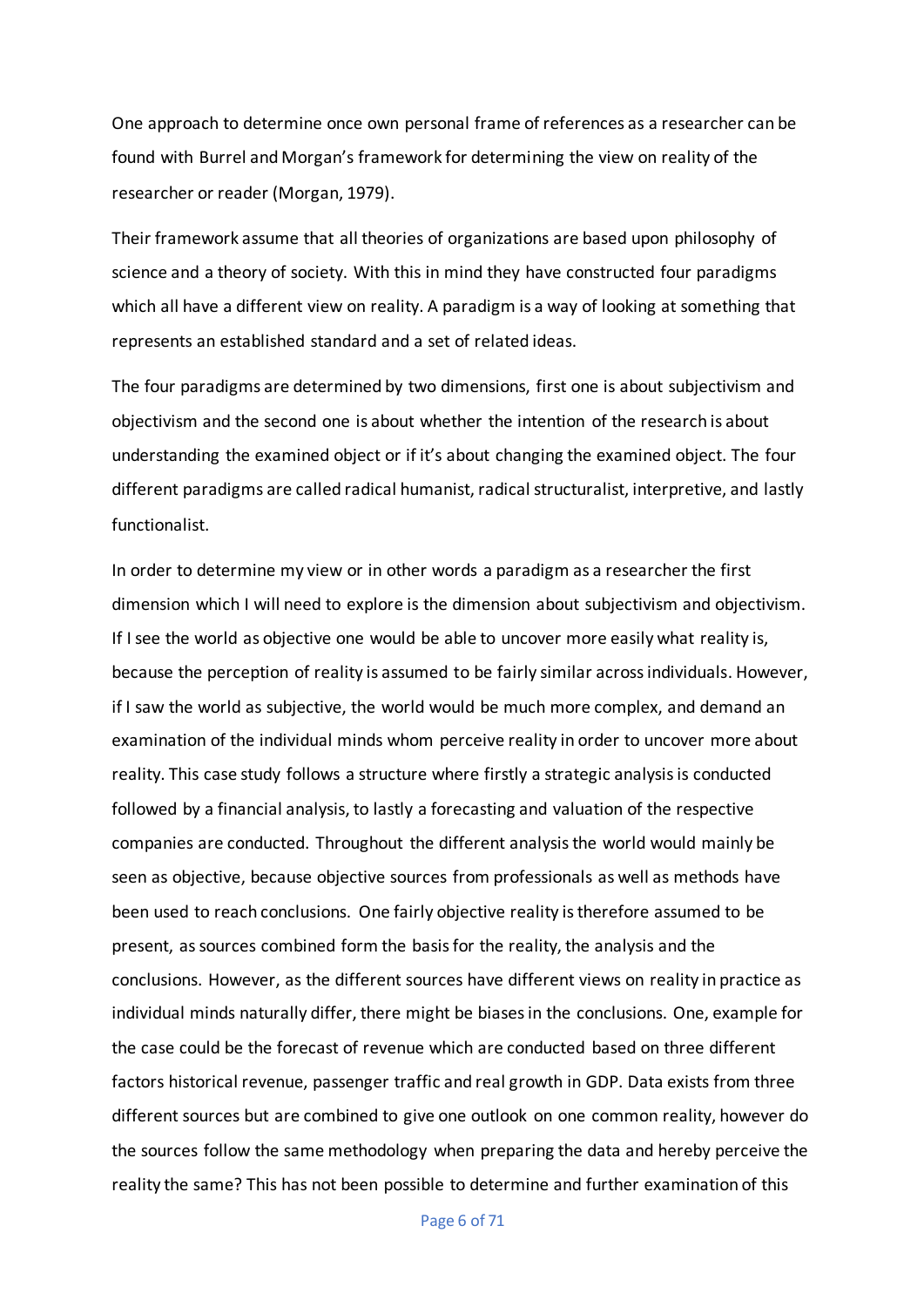has not be included in the thesis, as it is not in the scope of this thesis. This therefore leads to the following conclusion; That the conclusions mainly are objective, however these conclusions are reached based on the average of opinions from different sources, which naturally determines reality differently, suggesting that complete objectivity aren't reached in this case study. Although I see the sources as objective and that one reality can be observed through the use of the sources, another researcher might not see the sources as objective depending on the purpose of the study. However, as the purpose in this thesis is to quantify and forecast one possible reality for case companies, one reality is assumed to be present in order to make connections between conclusions from sources and analysis throughout the paper. Nevertheless, the reader should be aware that the analysis and conclusions has been based on perceived objective sources and one reality that might not be completely objective. In addition to this some subjective judgment have been conducted by the researcher which are later presented in the section "Researchers judgment".

The second and last dimension which needs to be examined is about intention of the research whether It is to understand or change the examined object. The object in this sense is seen as the valuation of the synergies which consequently arises from the acquisition. The intention is to understand the computation of the object and how it arises through an objective reality. Thereby it is not the intention to identify factors that will influence or change the current acquisition price of Bombardier or calculated synergies. However, by understanding the acquisition price and synergies through an objective reality might uncover factors that would influence Bombardiers' acquisition price and calculated synergies. But then again, the intention is not on how the reality should be changed but how the value of the synergies can be calculated given a stable reality. Therefore, it is the reality seen as regulated and stable and not something that should be changed. This also seems as necessary in order to do the forecast and calculate future synergies through a subjective but stable reality. Where the truth can be uncovered through systematic studies of the subjective reality. This therefore seems to be appropriate that my personal frame of reference is the paradigm the functionalist, which is problem-oriented approach concerned to provide practical solutions to practical problems. The practical problem being the assessment of synergies and the solution is found in the framework on synergies from Damodaran (Damodaran, The Value of Synergy, October 2005). The solution also relies on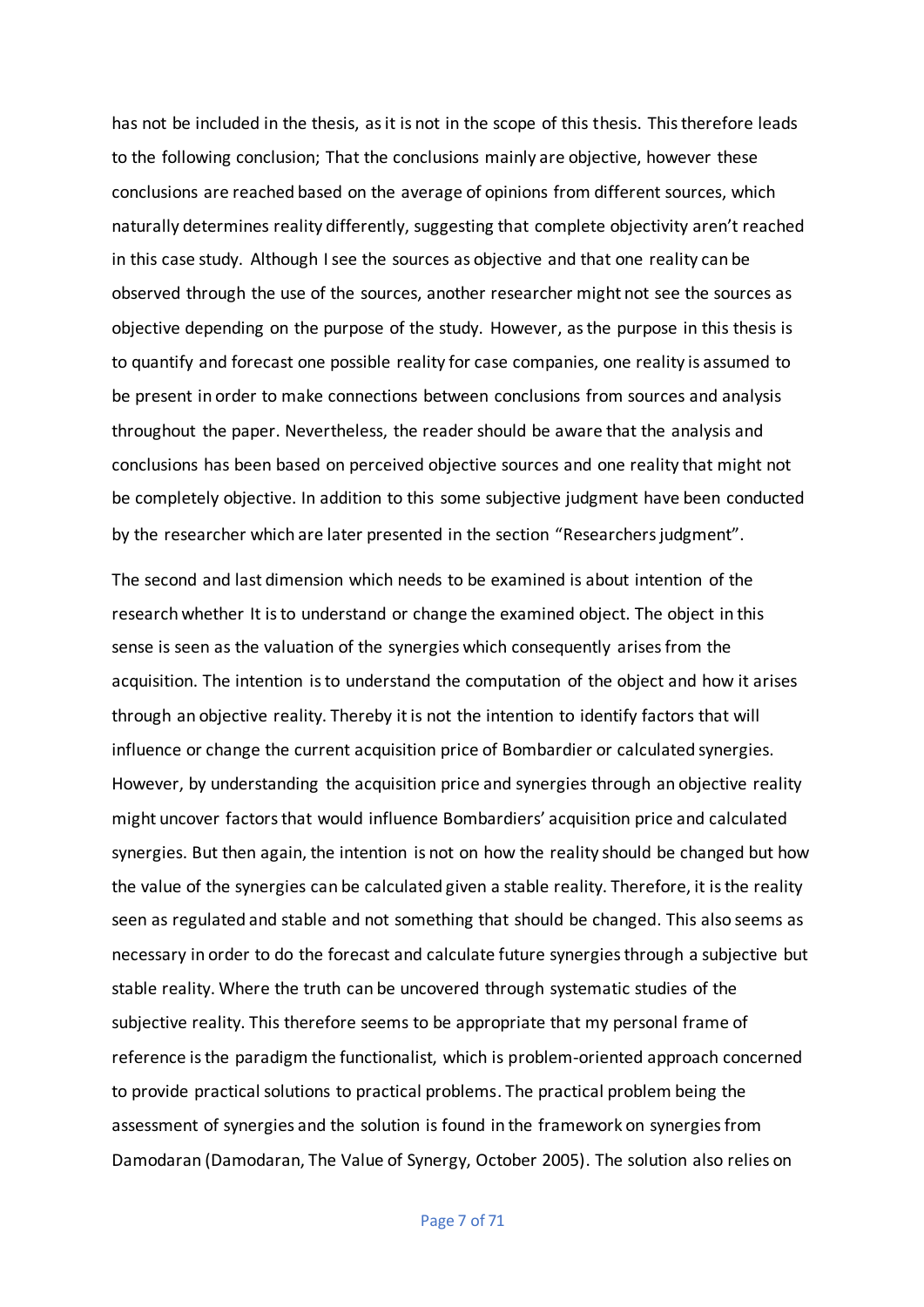other approaches such as a strategic and financial analysis as well as standalone valuations. These methods are typically interconnected and are assuming that there is one objective reality and general conclusions can be therefore be drawn.

Following the same approach and sources one should be able to draw the same conclusions. As a textbook approach as well as Aswath Damodaran framework on synergies is adopted as the main methodologies which are replicate able. Therefore, are the conclusions seen as valid and reliable.

# <span id="page-8-0"></span>Methodology

In order to describe the chosen research design, and the reliability and validity of the case study the framework provided by Robert K. Yin is adopted (Yin, 2018).

# <span id="page-8-1"></span>Research design

Following Robert's argumentation, it can quickly be determined that a case study is a relevant research design choice, as the research question seek to explain a contemporary circumstance more than historical. Moreover, the research question is formulated with "how" Alstom's value of synergies is affected by the default risk of Bombardier, which as described by Robert, if the research questions contains "how" also indicates that a case study should be applied. As the research hereby addresses a descriptive question as explained by Robert. Another approach could be to do an experiment or survey; however, these methods aren't seemingly grasping all the details necessary for answering the research question. Therefore, the plan of doing a descriptive case study was adopted as this gives the researcher the necessary flexibility to answer the research question, as the case study gives some more flexibility in the use of theories, methods and sources.

Next step is to determine the design of the case study. It became apparent that a single case study design was needed as it revolves the possible synergies obtained by a single company in an acquisitions process. In addition, it was determined that a holistic approach was needed, as in-depth knowledge was required to both carry out the standalone as well as combined firm valuations.

# <span id="page-8-2"></span>Design test criteria's

In the following section Robert four criteria's for judging the quality of the chosen research design is used to evaluate the reliability and validity of the case study. The four design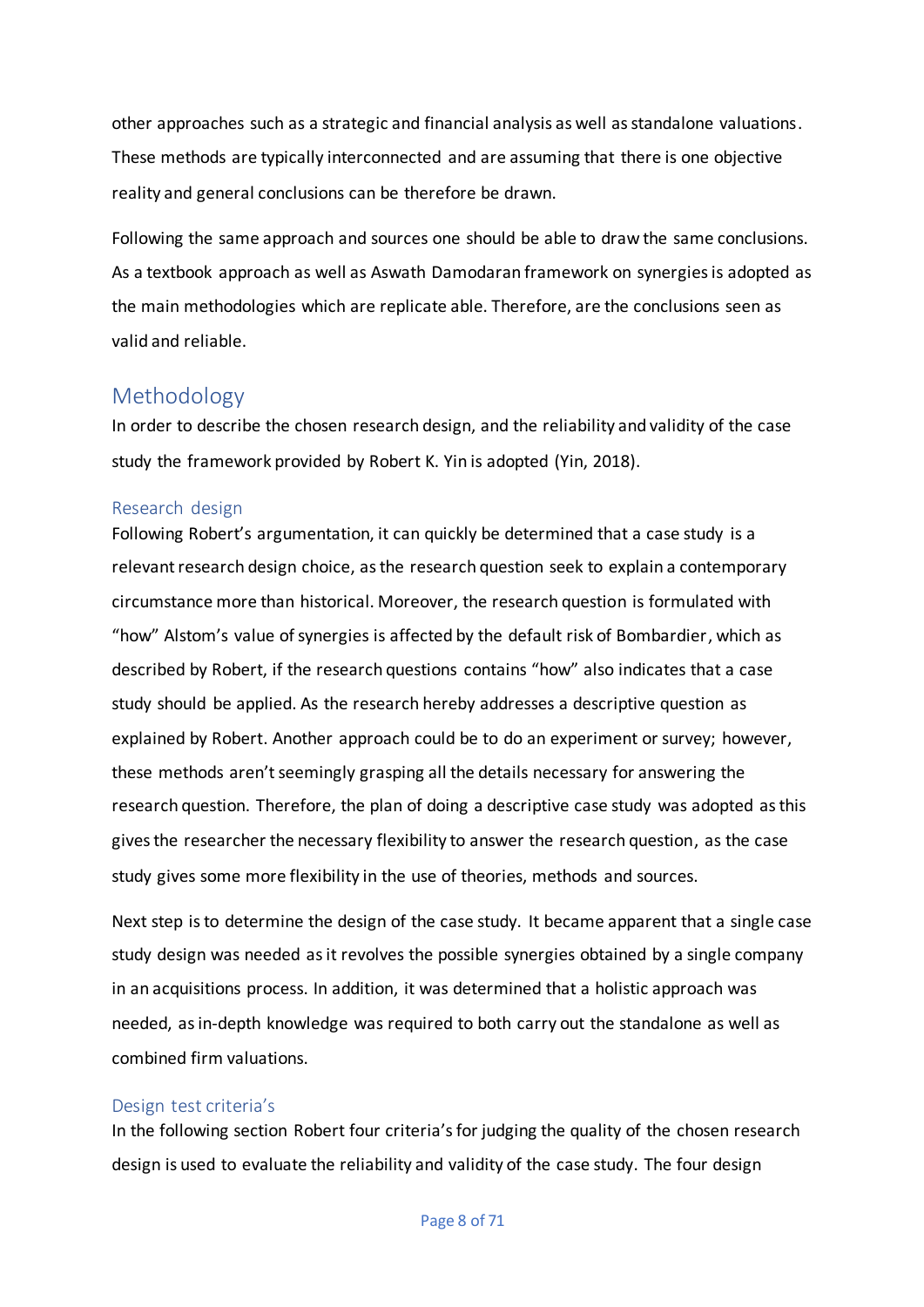criteria are as follows the criteria for construction of validity, internal validity, external validity and reliability. The design test for internal validity is left out of this design test as it is only relevant for explanatory studies.

#### <span id="page-9-0"></span>Construction of validity

The construction of validity is about identifying the correct operational measures for the concepts being studied. The validity of the case study can be increased by using multiple sources and a chain of evidence. Firstly, the identification of the operational measure Is discussed. As the study revolves around the net present value created from the acquisition of Bombardier and the possible created synergies. The operational measure will be the forecasted net present value of the free cash to the firm (FCFF). The net present value of FCFF is calculated based on the weighted average cost of capital (WACC) of the firm and aggregated expectations to the growth in FCFF for the combined firm of Alstom and Bombardier. The methods used for calculating risk parameters in order to calculate WACC is following the methodology proposed by Aswath Damodaran (Damodaran, Estimating Risk Parameters, 1999). Moreover, WACC is adjusted with the framework provided by Koziol, because of a high default risk arising from Bombardier (Koziol, A simple correction of the WACC discount rate for default risk and bankruptcy , 2014). These methods seem highly reliable and documented, therefore implying that the calculation of WACC is valid. The second element of the net present value of FCFF is the expectations which goes into the estimation of the pro forma statements of the combined firm. These expectations are based on professionals estimate for future growth and prospects for the industry and the specific company, sources such as Frost & Sullivan and MarketLine are used. Moreover, the estimation of FCFF follows a textbook approach on how to estimate pro forma statements as described by Christian Petersen (Christian Petersen, 2017), which proposed the DCF model as the most accurate for estimating FCFF and hereby firm value and value of synergies. Therefore, the second element concerned with the forecasting of FCFF also can be considered to be valid. Summarizing the above it is possible to conclude that there is used multiple sources of evidence following each other in a chain of evidence because of the adaptation of a known framework for valuating companies. Where first a strategic analysis is carried out following a financial analysis, which lays the ground for the remainder analysis of forecasting and valuating the companies.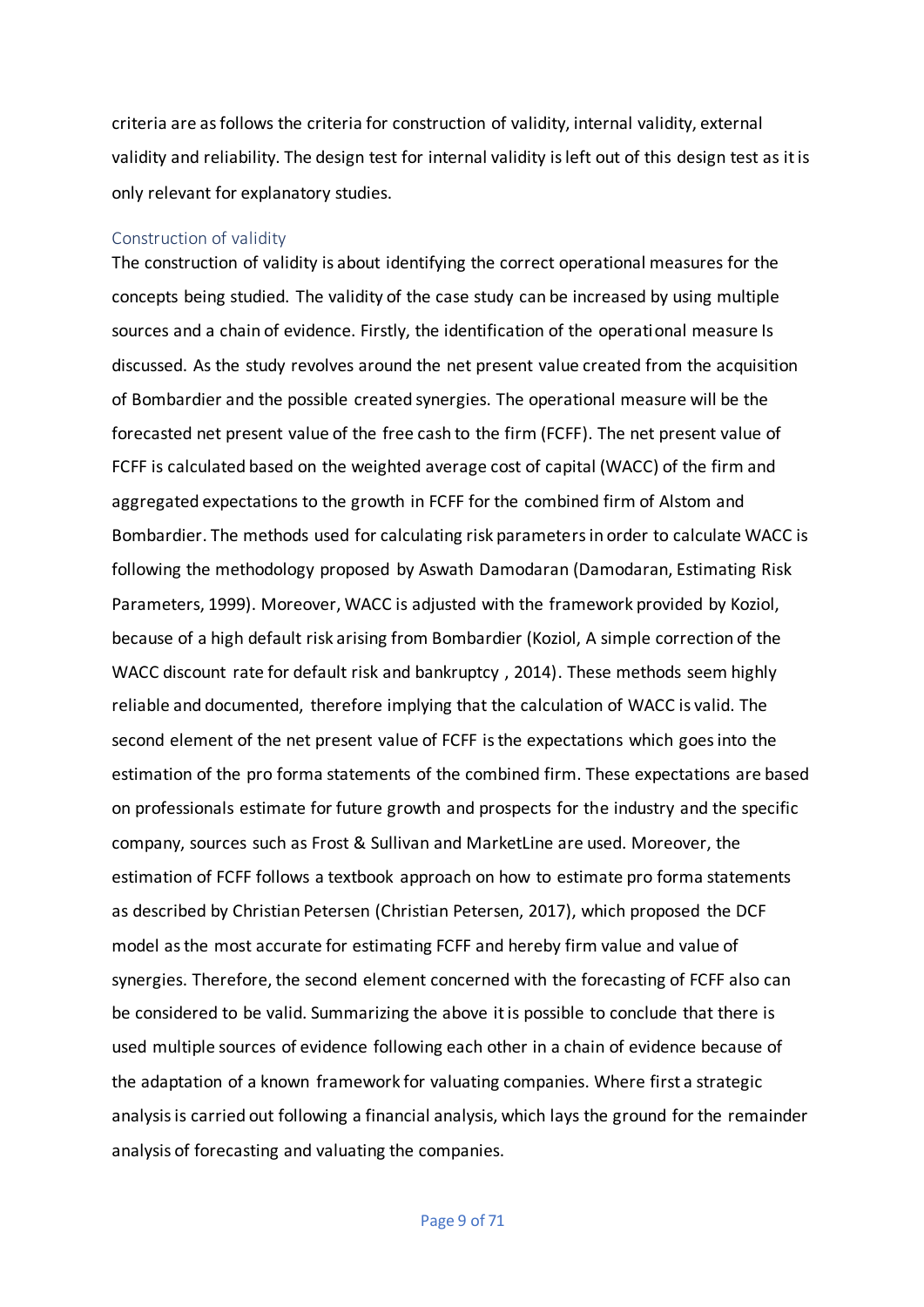# <span id="page-10-0"></span>External validity

External validity shows whether or not the case study's findings can be generalized and if possible, how. External validity can be created with theory through single case studies and replication logic in multiple case studies. As the paper is consider be a single case study, external validity must be created through theory. Following the same theory for valuing synergies by Aswath Damodaran (Damodaran, The Value of Synergy, October 2005). One should be able to replicate the same results given estimation of the same FCFF and WACC as the method then would yield the same results.

# <span id="page-10-1"></span>Reliability

The last design test is about reliability and revolves around the data collection procedures and how these procedures can be repeated and thereby yield the same results. One can increase the reliability of the case study by using a case study protocol and by developing a case study database. The case study database can in this sense be seen as the appendences for this thesis, where comments and relevant figures are gathered in an overview appendence are attached as a separate file. Moreover, the case study protocol can be found on page 27 in the appendix file.

# <span id="page-10-2"></span>Theoretical framework and methods

There is in the above sections been referred to the use of several theoretical frameworks, which allegedly should increase reliability and validity of this case study. This is further presented in this section both in a broader overview, as well as more in detail.

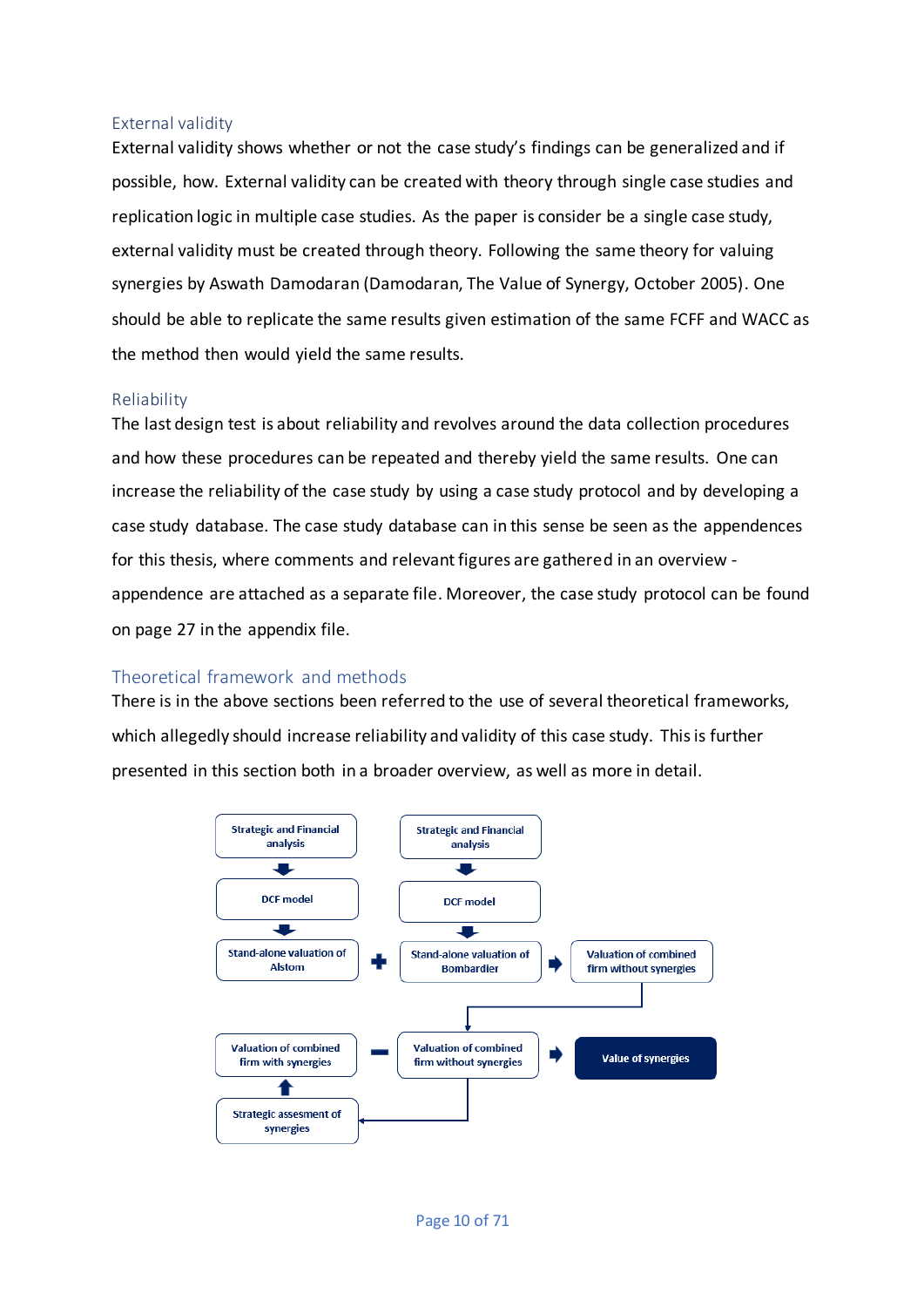#### (Source: Own contribution)

As seen from above figure a strategic analysis is carried out, this is done in order to ensure the validity and reliability of the subsequent financial analysis and forecasting (Sørensen, 2017). In the financial analysis the first step is to reformulate the statement of changes in equity. This is done in order to ensure that the income statements capture the change in equity and hereby that the financial statements articulate. In other words, the income statement needs to reflect the total comprehensive income for the period. The following forecast and valuation demand this reformulation (Sørensen, 2017). Hereafter the reformulation of the balance statement is conducted. Here it is common that the researcher will be missing information. Therefore, it is important that in those cases the researcher makes discretionary judgements about the classification of the assets and liabilities (Sørensen, 2017). After the reformulation of the balance sheet the income statement is reformulated in order to identify the sources of the firm's comprehensive income. Here the findings from the reformulation of the statement of changes in equity is applied in order to ensure that the income statement are showing a clean surplus, hereby including any negative or positive income posted directly on the equity. Furthermore, the income statement is divided in sections depending on whether the items are considering to be part of the core activity of the firm. This is done in order to identify the recurring net profits from the firms core continuing operational activities. It is important when valuing the firm that this is estimated in order to determine the future value creation of the firm (Sørensen, 2017). A prerequisite for this is to calculate core NOPAT. To do this it is necessary to perform a tax allocation in order to calculate the tax charge on core EBIT. The tax allocation is carried out following the framework presented by (Sørensen, 2017). After the reformulation of the statement of equity, balance sheet, and income statement it is possible to assess the value creation of the firms continuing core operational activities through financial ratios. To do this assessment the Du-Pont model is adopted. Furthermore, the financial ratios are concluded to be valid as they fulfill the alternative calculation of ROIC and ROE.

 $\textit{ROIC}_{after\, tax} = \textit{NOPATH}_{margin} \cdot \textit{Turnover\, ratio}$ 

$$
ROE = ROIC_{after\, tax} + \frac{Speed \cdot NIBL}{Equity}
$$

Page 11 of 71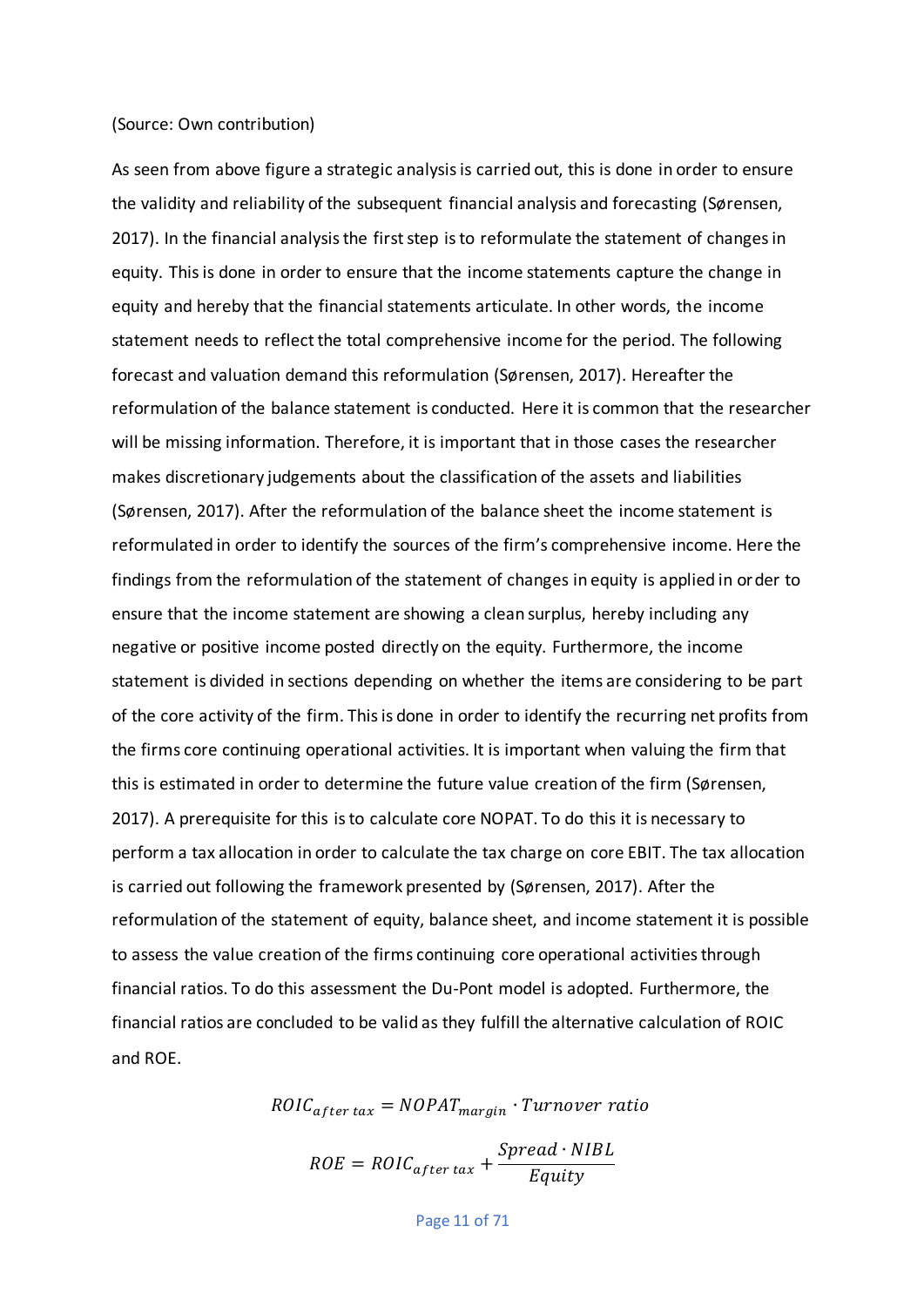After conducting the financial analysis, it is now possible to prepare the proforma statements for the firm and hereby forecast the future expected cash flows from the firm. One critical component of the forecasting of proforma statement is to determine the forecast period. As described by (Sørensen, 2017) the period should begin with the current financial year and continue to the point where it doesn't add any value. This year is determined to be the year where the company has reached steady state, hereby growing with a constant growth rate. The period after the explicit forecasting period is called the terminal period and this condition can be reached if following below assumptions is met as per (Sørensen, 2017).

- 1) Growth in sales are decreasing to a constant long-term growth rate
- 2) The NOPAT margin is constant, hereby ensuring that the operating expenses are increasing with the same rate as the sales
- 3) The turnover ratio is constant, hereby ensuring that invested capital is growing with the same rate as the sales
- 4) The debt to equity ratio is constant, hereby ensuring that NIBL grows with the same rate as the sales

These assumptions are reached, and the budget period and calculation of the terminal period can therefore be assumed to be valid and reliable. The proforma statements are conducted based on the strategic value drivers, which as before mentioned is used in order to ensure validity and reliability of the proforma statements. The strategic value drives are set to be the expected growth in passenger traffic, real GDP growth and historic revenue growth. Furthermore, a top down approach is used in order to prepare the future projected statements as described by (Christian Petersen, 2017). The forecast framework for producing the proforma statements is adopted from (Christian Petersen, 2017) and involves a projection of the firms future, income statement, balance sheet, statement of changes in equity and cash flow statement. After the projected financial statements have been made, it is now the time to estimate the firms future projected cash flows. The choice of the valuation model can be done on the use of several arguments and be dependent on different scenarios. As a starting point the dividend model could be used as it is the simplest model with easy to access information. However, the level of dividends can often vary significantly as it is determined by the company's dividend policies and political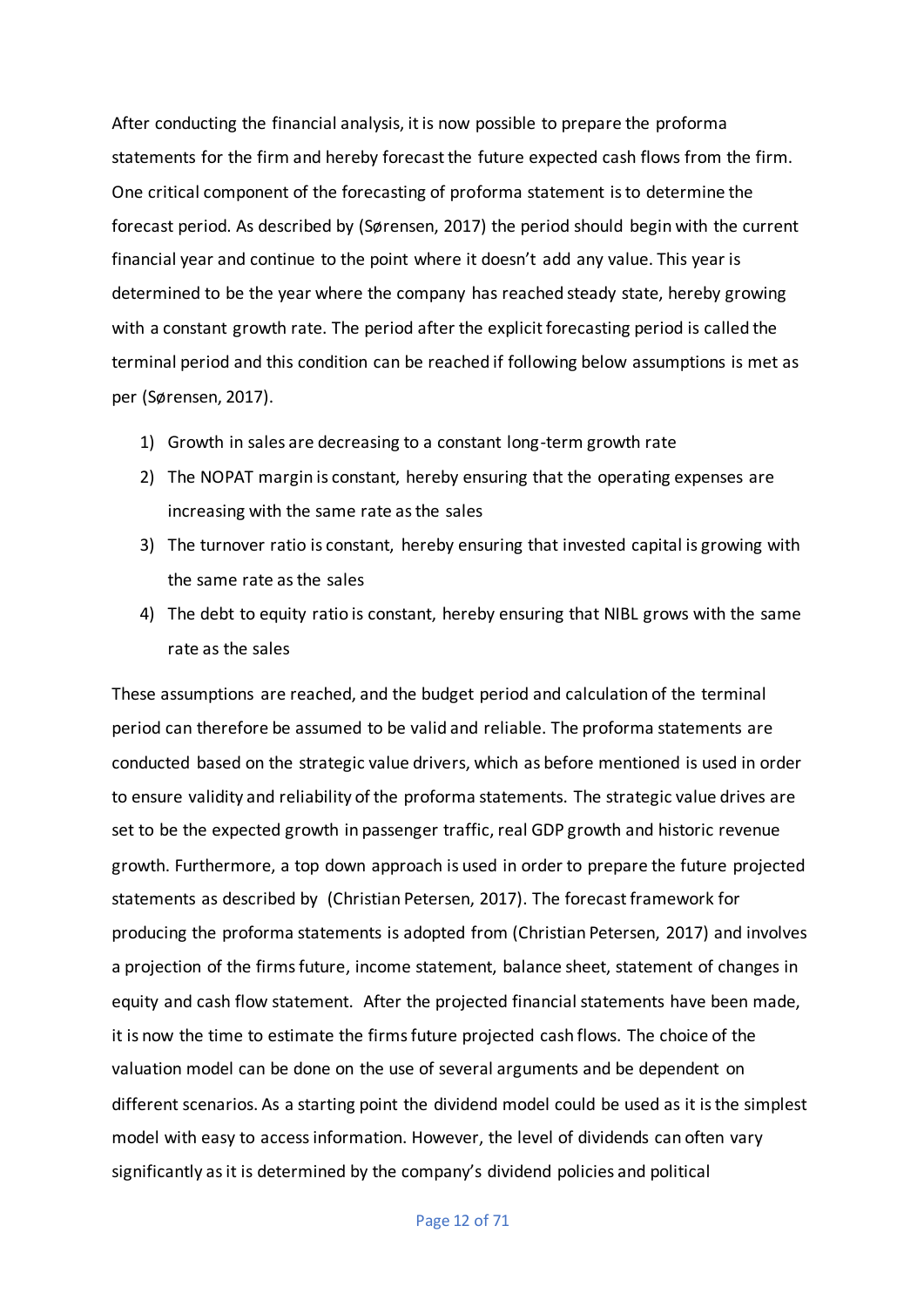considerations from the firms board (Sørensen, 2017). The DCF model is argued to be the most practical to use as it doesn't consider the financial part of the firm to be value creating and because this models allow for the valuation to be based on the value creation coming from the firms operating activities (Sørensen, 2017). Therefore, is the DCF model adopted as the main valuation model. Additionally, the relative valuation approach is adopted in order to test the calculated enterprise value from the DCF model. Hereby determining whether the valuation is too optimistic or pessimistic in comparison to the market expectations. The relative valuation approach adds a deeper layer of validity and reliability to the estimated enterprise values as the reader can gain more insights whether the DCF valuation is pessimistic or optimistic based on the market's expectations. After the standalone valuations are carried out for both Alstom and Bombardier the WACC of the combined firm needs to be determined. The WACC of the individually firms are calculated based on (Damodaran, Estimating Risk Parameters, 1999). Following this framework ensures that results can be replicated and carried out by other researchers that seeks to do so, increasing validity and reliability. In addition to this, the framework for adjusting WACC for default risk and bankruptcy cost is used mainly because it is necessary to adjust Bombardiers WACC due to the high risk of default, which aren't captured for an none diversified investor. Using the framework from (Damodaran, Estimating Risk Parameters, 1999) aren't seemingly sufficient enough, why the framework from (Koziol, A simple correction of the WACC discount rate for default risk and bankruptcy , 2014) is adopted.

The WACC of the combined firm is calculated using (Damodaran, The Value of Synergy, October 2005). The framework uses the unlevered beta of the two companies to calculate a weighted unlevered beta based on firm value. This unlevered beta is then relevered using the combined firm's expected capital structure. After this is done it is possible to calculate the combined firms cost of equity. Hereby the following WACC of the combined firm can be calculated. After doing a strategic assessment of the expected synergies, the combined firms proforma statements can be conducted and subsequently valued by the DCF model.

In practice this framework suggest that the value of synergies is calculated based on the combined firm value without synergies, which means that added value of the two standalone valuations, which subtracted with the value of the combined firm with synergies gives us the differences in value equal the value of synergies. Given that another researcher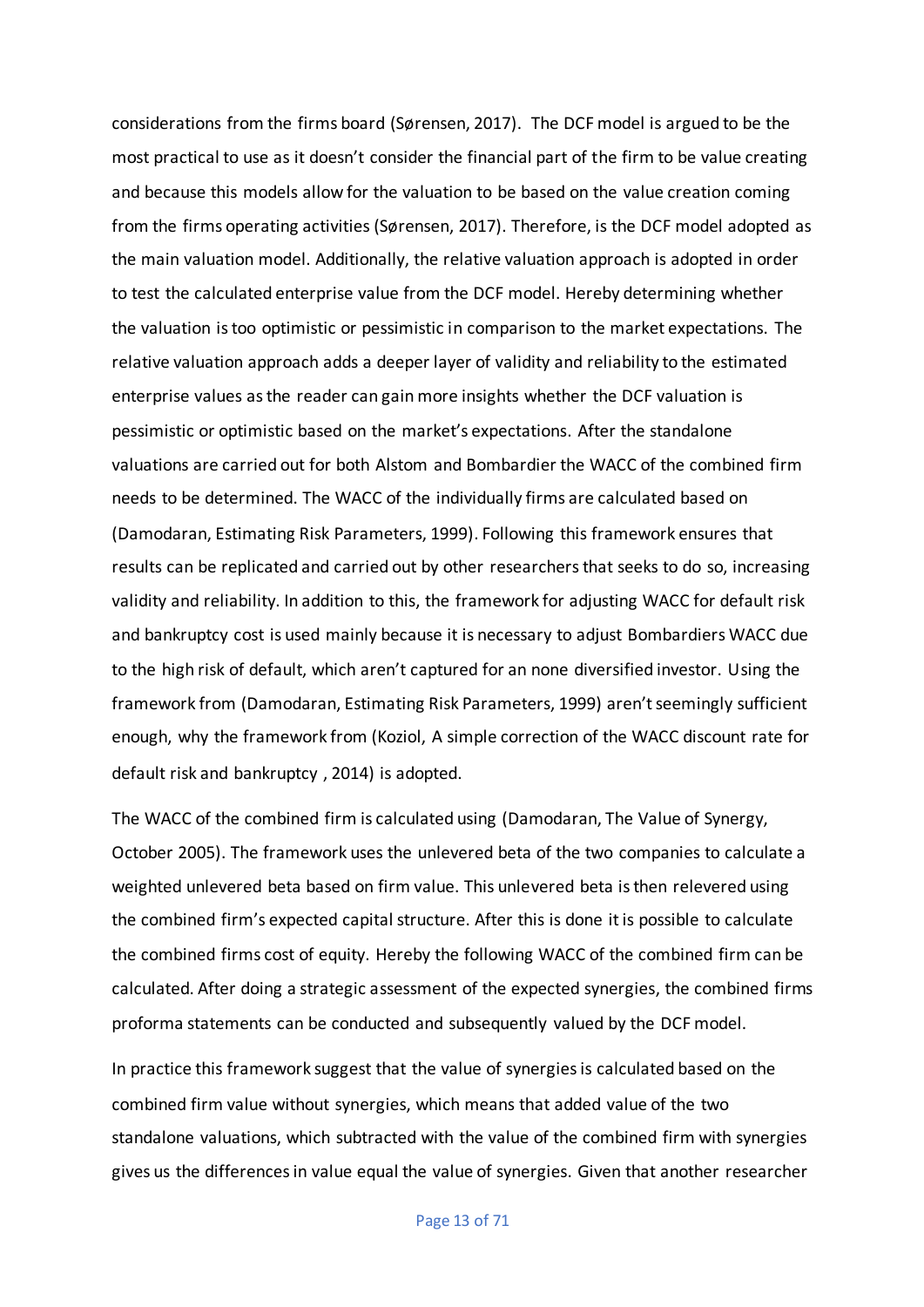sought to replicate the same results it would be possible given he followed the frameworks as described above.

#### <span id="page-14-0"></span>Researchers judgment

Although the there is a theoretical framework which have been followed in this case study, hereby ensuring that results can be replicated and furthermore increasing validity and reliability of the results through the evidence behind the theories. The different frameworks in some instances in this process demand that the researcher makes some discretionary judgements and thereby influencing the objectivity of the calculated synergies. This also suggest that 100% objectivity aren't reached, as the valuation of the synergies also is impacted by the researcher's subjective judgment of these instances where judgment is needed. In chronological order these judgments are now examined and explained more in detail. In order to make future researchers which sought out to replicate the results of this research able to obtain the same results, would need to make the same judgements. Therefore, it is necessary to reveal where in this case study the results have been significantly impacted by the subjectivity of the researcher. In chronological order dependent on the structure of this case study the most significant subjective judgments have been examined and revealed to the reader.

Starting with the reformulation of the balance sheet, the deferred tax assets and liabilities are treated as being financial assets, however the framework also suggests that these could be classified as operational items as they can be assumed to be generated from the core activities of the firm. Additionally, another subjective judgment is done regarding the investments made in different companies, which couldn't be traced to be operational or finance related due to insufficient information. Here one could argue that these should be classified as operational as some investments are determined to be operational, however not full information are disclosed about the net income from these investments, hereby hindering the reformulation of the income statement which is later discussed in the financial analysis. Lastly the division of Bombardier's balance sheet based of percent revenue in the given year might not be the most accurate way of displaying the train divisions share of assets, liabilities and equity. However, the division is seen as representative after comparing it to Alstom's assets and further justification can be found in the financial analysis of this approach. Another researcher might conduct a more in-depth allocation analysis of how the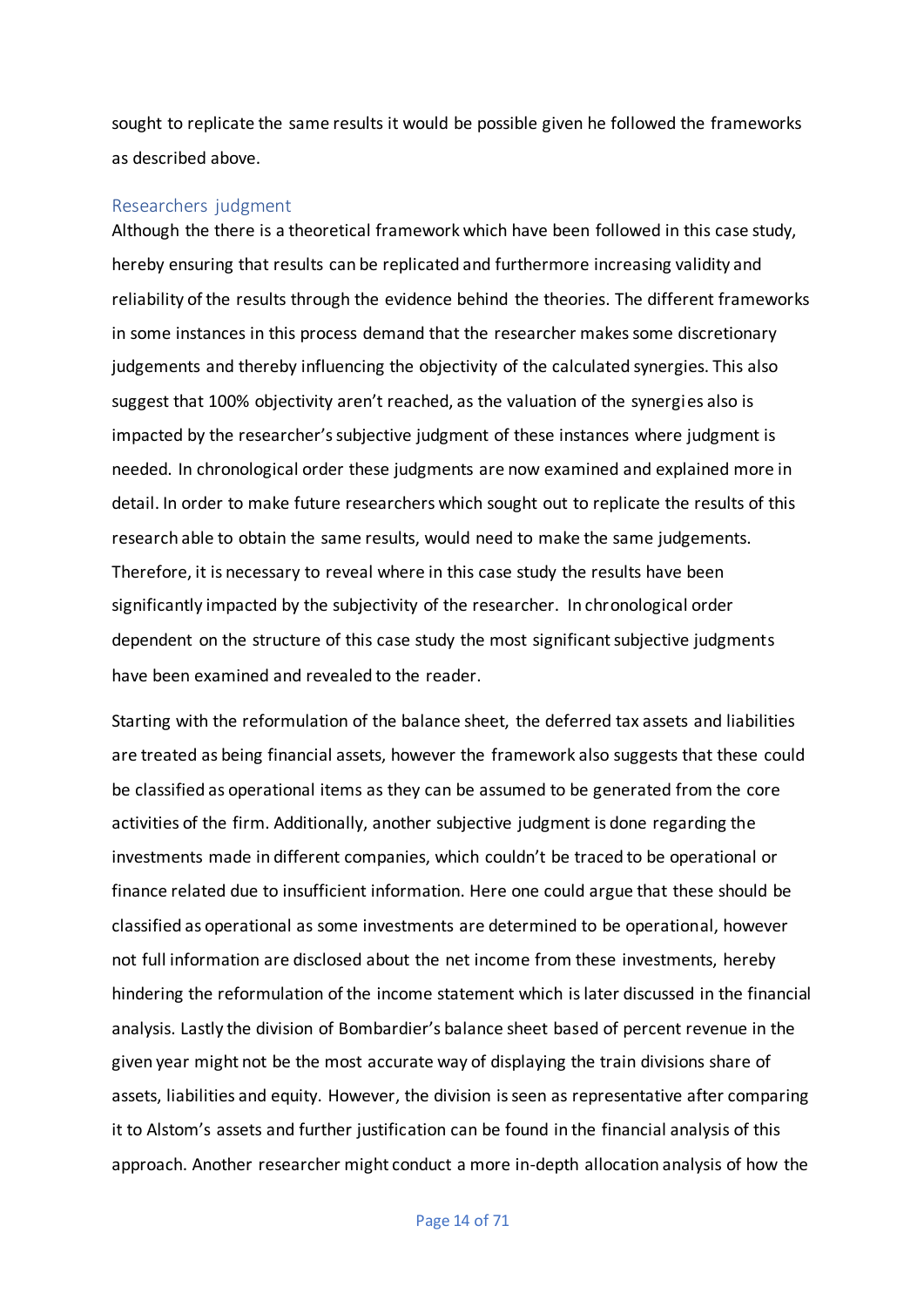percent share of assets, liabilities and equity the train business has, by going further back in time looking at retained earnings for the train business. Hereby getting an accurate measure of the equity position of the train business. Thus, increasing or decreasing the estimated assets or liabilities of this case study's estimated balancesfor assets and liabilities. However, there seems to be a lot of factors influencing both approaches which questions the reliability and validity of this division. But based on the judgment made in the financial analysis the division seems to be representative and hereby reliable.

If a researcher followed the same framework and above subjective judgements the researcher whom sought out to replicate the same results should end up with the same reformulated balances. The reformulated balance is hereafter forecasted. The arguable most significant variable in the forecast is the revenue forecast. The revenue forecast is estimated using three different factors which was determined after an extensive analysis of the financial information of the firm and other macro-economic conditions. Alstom and Bombardier both discloses information about their revenue in the form of revenue per region and revenue per product segment, rolling stock, signaling, service and systems. First it was determined that a forecast of each revenue segment seemed the most appropriate in order to forecast the revenue the most accurately. However, after reviewing the available data on the outlook for the train manufactures industry from different sources, there didn't seemed to exist any data available to do the revenue forecast on product level. But it was determined that it was possible to do on regional level, assuming that all product categories were influenced by the one single factor, which was determined through Frost & Sullivan's outlook on the industry. This measure was the expected increase in passenger traffic for trains. It seems as a fair assumption that the different categories would be influenced by this measure. Still, this measure was very aggregated, as one region contains a lot of countries which the firms might not have any sales with, therefore the possibility of disaggregating the measure onto a country level was investigated. However, it was quickly discovered that this wasn't durable due to limited financial information, that didn't disclose sales on country level. Another element of the revenue forecast was also to incorporate the purchasing power of the company's customers, which after the industry analysis could be assumed to be the rail service operators which assumingly mainly are state-owned companies in most cases. Therefore, in order to incorporate the effect of the financial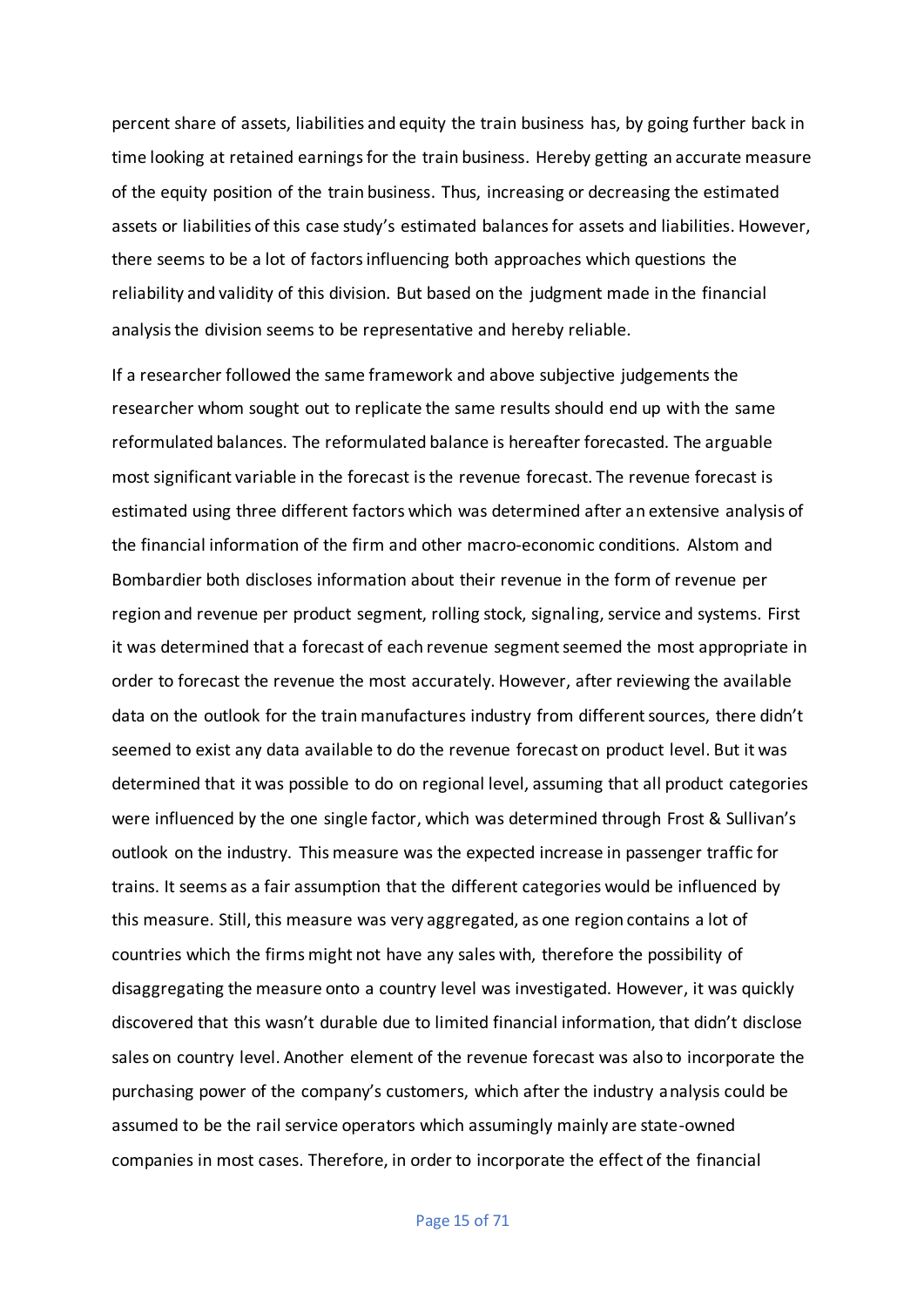situation of the possible customers of the companies a weighted estimate was used to estimate the revenue forecast by including the growth in real GDP for the different regions. The measure of real GDP is thereby used as an indicator for how likely the firm's customers were to engage with them by acquiring their services. Subsequently it was needed to add one last weighted measure to the revenue forecast in order to make two distinctive forecast ratesfor the companies. This measure was chosen to be the historical growth rate, as this should reflect the companies past ability to increase their revenue streams. Which seemed to be the best estimate for the future sales in growth and this estimate was also chosen based on the fact that the revenue forecast needed an extra measure in order to be different from each other, as the increases and decreases in both real GDP growth and passenger traffic was assumed to influenced them equally. However, in order to justify the use of the past historic revenue growth as an estimated future measure of growth, the measure was justified through the findings of the individual firms from the strategic and financial analysis.

Another researcher whom sought out to replicate these results should as described above come to the same conclusions regarding the use of the same weighted factors as done in this case study. Another approach could have been to forecast the order backlog on regional level instead and furthermore calculate an estimated conversion rate of the order backlog into revenue. However, this approach has not been followed since it seems like there is a lot of factors which could impact the objectivity of this conversion rate. From the current backlog in 2018, for both companies, they could achieve the same levels of revenue as in 2018, using up the whole value of their backlog in 3-4 years. This suggests that the increase in revenue for the following years from 2018 should be durable as they already have "won" the revenue and just need to be win a few percentages more in order to achieve the estimated revenue forecasts growth rates. These rates are justified more in detail in the financial analysis.

Lastly the strategic assessment of the possible synergies which could be obtain for the combined firm are based on some subjective estimates, which are based on both Alstom's expectations to future synergies as well as the researchers own insights. Theses insights are based on the findings from the strategic and financial analysis. Hereby this assessment is subjective and might therefore decrease the objectivity of the calculated synergies.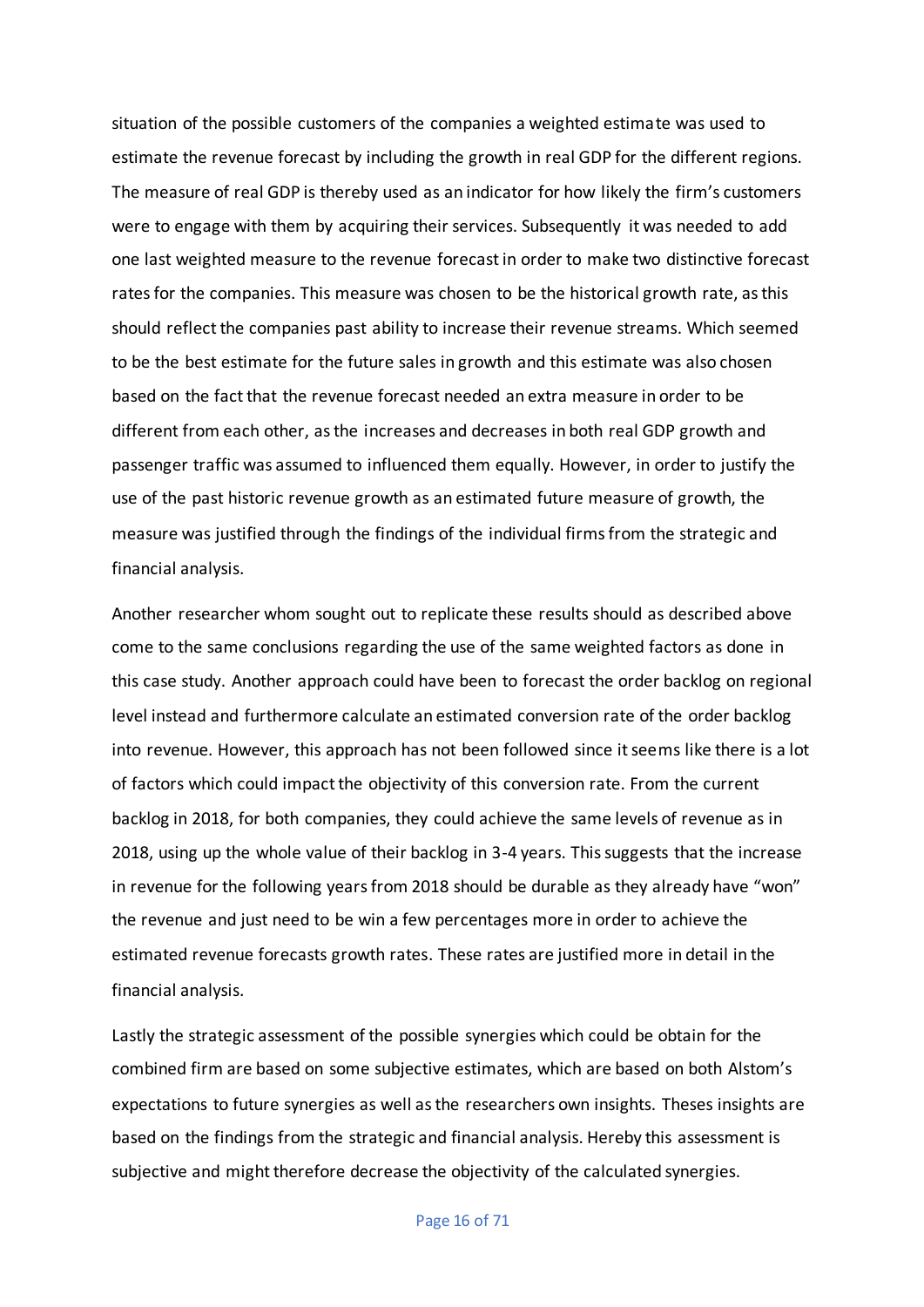However, the value of the synergies is tested against Alstom's own expectations, hereby increasing the validity and reliability of the synergies assuming that Alstom's expectations are a reasonable objective source of information.

# <span id="page-17-0"></span>Structure of the thesis

This section outlines the structure of the thesis. The first part of the analysis revolves around the strengths and weakness of Alstom and Bombardier. These are identified through the use of Porters Value Chain Analysis. Hereafter are the opportunities and threats are identified for the companies by applying the Porters Five Forces and PESTEL model. Following this analysis, the reformulation of Alstom's and Bombardiers financial statements are conducted and analyzed. Furthermore, the historic returns on invested capital are evaluated against the WACC for the respective company. Hereby is the historic profitability analyzed. Additionally, a growth analysis and analysis of reported earnings are carried out. Internal strengths, weaknesses, opportunities and threats identified through the financial and strategic analysis are lastly summarized in the SWOT model.

The SWOT and previous analysis hereafter lay the foundation for the following forecasting and valuation of the company's cash flows. The pro forma statements are hereby discounted using the before calculated WACC from the profitability analysis, and a standalone valuation is found for both Alstom and Bombardier. Additionally, a multiple valuation is carried out. This is done in order to compare the case study's valuation against a market valuation.

Lastly is the combined WACC calculated for the two firms and the FCFF is estimated for the combined firm given the expected synergies which could arise as part of the merger. Hereby, making it possible to calculate the expected synergies.

# <span id="page-17-1"></span>Strategic analysis

The strategic analysis is divided into an internal- and external analysis. The internal analysis covers the firm's internal strengths and weakness, whereas the external analysis covers the firm's opportunities and threats.

#### <span id="page-17-2"></span>Internal analysis

The internal analysis consists of a Porters Value Chain analysis, which maps where in the value chain added value is created for the customer. Hereby it is evaluated what core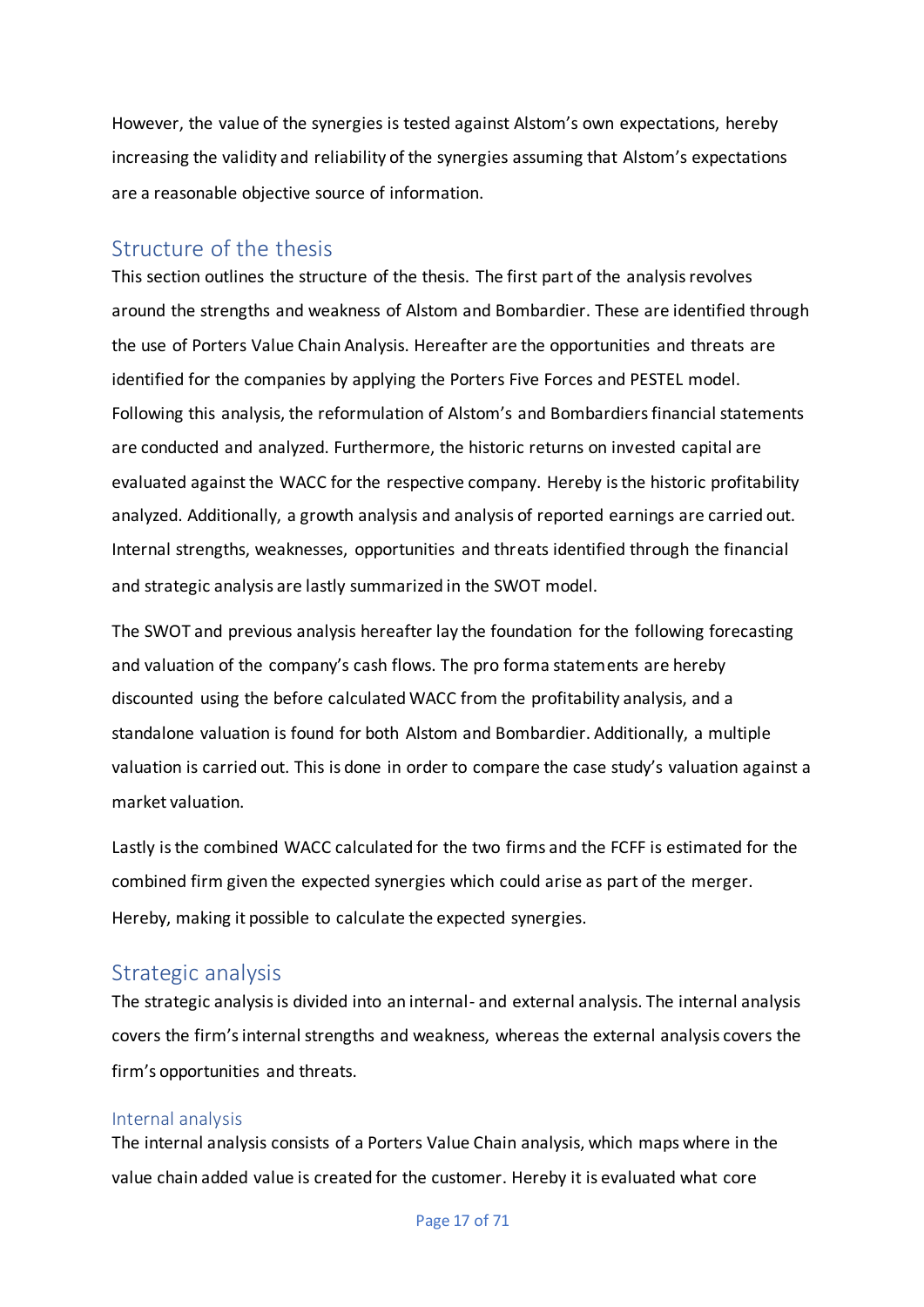competencies the firm has and what competitive advantage they have, which makes them unique from the peers. Furthermore, the competitive advantages are evaluated if they are easily copied by competing companies or if they are sustainable (Sørensen, 2017). It has been possible to identify competitive advantages in the following parts of the value chain, the firm's infrastructure and technological resources.

#### <span id="page-18-0"></span>Porters Value Chain Analysis - Alstom

Alstom has a widespread geographical presence which helps spread the risk of the company as well as allowing for several key benefits such as cost reduction through economies of scale. Moreover, this also allow for product development and manufacturing across regions, that finally results in a better ability to support and satisfy the customers (Marketline, Alstom SA - Financial and Strategic Analysis Review, 13 Jan 2020). Furthermore, the global presence gives Alstom the ability to serves a broad range of customers and markets, making them less dependent on a single market or customer (Marketline, Alstom SA - Financial and Strategic Analysis Review, 13 Jan 2020). This gives Alstom a sustainable competitive advantage, which relates to the firm's infrastructure, which is hard to copy from competing companies, as the before mentioned advantages have been built through years of operations and investments.

Alstom also benefits from a sustainable competitive advantage through their technological resources. This is due to their extensive product portfolio which in comparison to other key competitors are much more extensive (Sullivan, Global Rail Outlook, 2019, 8 Jul 2019). The diverse and widespread product range helps Alstom with market penetration and enables them to acquire more markets shares than competing companies, as the widespread product portfolio enables them to serve and satisfy a broader range of customers. Moreover, Alstom has a strong focus on innovation through R&D to renew and extend the existing range of products in order to satisfy the needs of customers and passengers (Marketline, Alstom SA - Financial and Strategic Analysis Review, 13 Jan 2020).

#### <span id="page-18-1"></span>Porters Value Chain Analysis- Bombardier

Bombardier also have a widespread geographical presence, due to their current firm infrastructure, which helps them mitigates any geography specific threats (Marketline, Bombardier Inc - Financial and Strategic Analysis Review, 2020). Again, this is seen as a sustainable competitive advantage in comparison to the general competition in the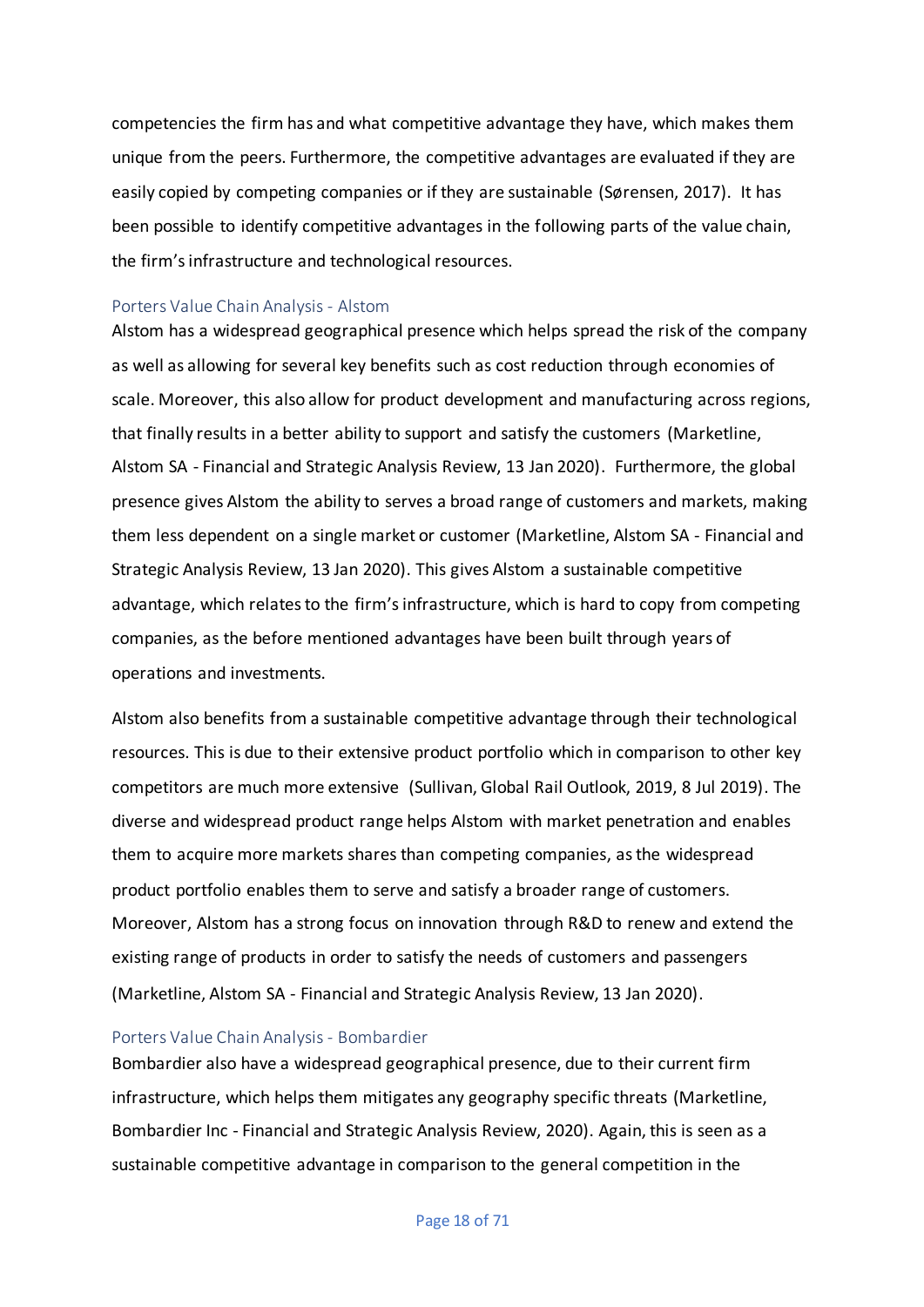industry. Lastly the firm's technological resources give Bombardier a competitive advantage as with Alstom, they have a very broad and diversified product portfolio in comparison to the general competition (Sullivan, Global Rail Outlook, 2019, 8 Jul 2019).

## <span id="page-19-0"></span>Conclusion

Alstom and Bombardier both have sustainable competitive advantages through their firm infrastructure and technological resources when compared to the general competition in the industry. This enables them to mitigate any geographical specific risks and to benefit from economic of scales as well a broad range of products, which makes them able to satisfy existing and future customers. The advantages are sustainable as they are built through years of operations and investments in the market, which therefore is seen to be hard to copy.

# <span id="page-19-1"></span>External analysis

The external analysis consists of an industry analysis as well as an analysis of relevant macro-economic conditions, which is used to cover the firm's opportunities and threats.

## <span id="page-19-2"></span>Porters Five Forces

Porters Five Forces is used to evaluate the industry profitability and attractiveness. This is done by analyzing five different factors, customers and suppliers bargaining power, threat of new entrants and threat of substituting products as well as the existing competition in the industry. Lastly it is evaluated what is the most profitable and attractive generic strategy to follow (Sørensen, 2017).

The analysis will be based on Marketline's Global industry profile for Global Passenger Rail from August 2019. The industry revolves around the rail service operators as being the competing companies in the industry, whereas Alstom and Bombardier are the suppliers delivering the trains and other relevant services and supplies. Buyers are defined as typically being the individual passenger (Marketline, Global Passenger Rail, August 2019).

Customers bargaining power is assessed to be weak as the customers often doesn't have a choice to switch from one operator to another hereby reducing the bargaining power. Moreover, it seems virtually impossible for the buyers to do backward or forward integration, furthermore, reducing the bargaining power (Marketline, Global Passenger Rail, August 2019).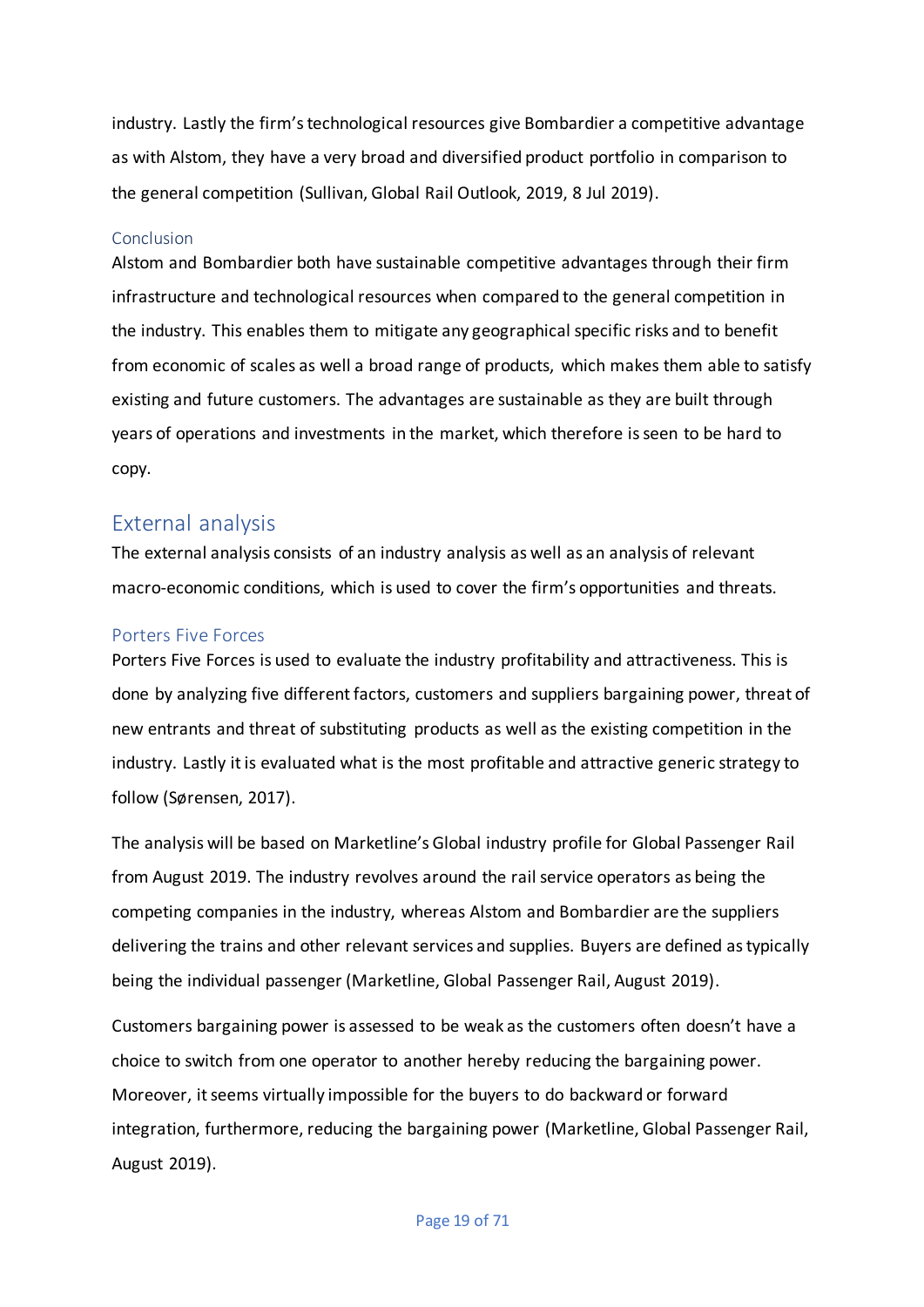Supplier power is assed to be strong since key inputs to the industry are provided by a small number of large organizations. The key inputs provided to the sector consists of rolling stock and railway engineering products and services. Forward integration for the suppliers, such as train manufactures, is very difficult as there is a high cost of infrastructure development and regulation in the countries, this hereby doesn't offer them any possibility to increase their bargaining power further. However, liberalization of the global industry, trains safety standards and country specific requirements can help them increase their bargaining power further (Marketline, Global Passenger Rail, August 2019).

Threat of new entrants is overall assed to be weak, however varies considerably from country to country based on the liberalization of the country specific market. The threat of new entrants is overall weak as an entry into the industry, in general, requires a high capital outlay regarding construction of own rail infrastructure, which also can be legally difficult, as well as high costs to rolling stock. In countries such as France the sector is getting very liberalized as the sector will be opened in 2024 for newcomers, threating the current monopolistic operator of rail passenger services SNCF. However, this will create opportunities for other train manufacturers. (Marketline, Global Passenger Rail, August 2019).

The threat of substitutes is generally assessed as being strong, however it will vary significantly based on country and personal circumstances of the respective buyers. The threat is generally strong as there exists many alternatives such as cars, buses, ferries or domestic and long-distance flights. The cost-benefit trade-offs vary as personal circumstances of the buyer and the conditions given the geographical location comes into play. As an example, in US, private cars are seen more practical and flexible as opposed to rail transport, but it can be more costly. Busses can be the cheap alternative but might not offer the same speed and efficiency over longer distances. Lastly, air travel in Europe, US and Japan can if competitively priced be better alternative for longer distances, which also can be seen in the how they have increased in traffic volume in the recent years (Marketline, Global Passenger Rail, August 2019).

The degree of rivalry is overall assed to be moderate but will again dependent on the country specific regulations. In general, it is common for rail routes to be monopolized by a single state-owned company, so the company owns both the infrastructure and the trains,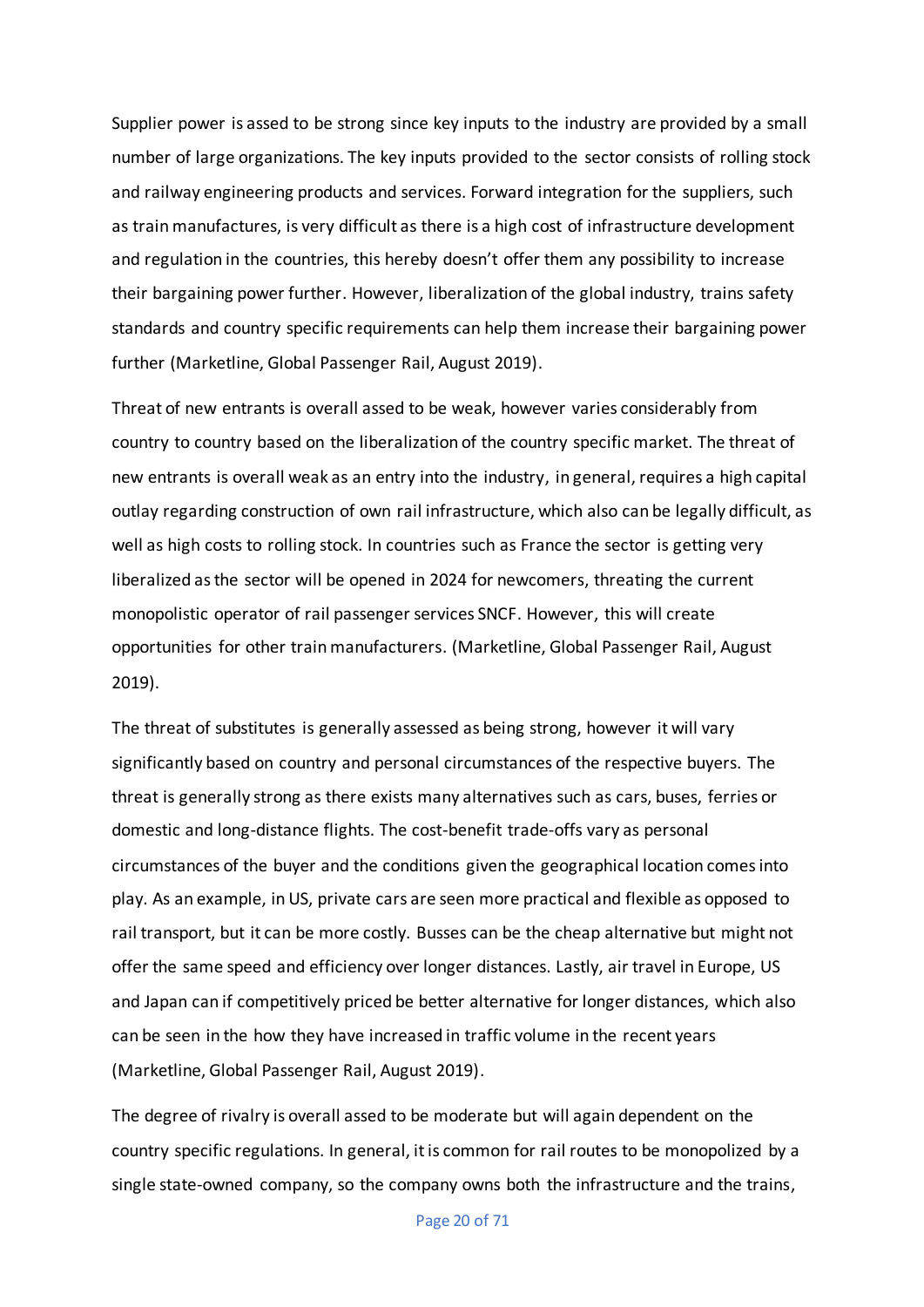which lowers the rivalry. However, in cases where the company doesn't own the infrastructure but owns the train, there will be high fixed exit costs which can boost rivalry further if the market is liberalized. Therefore, is the overall rivalry seen as being moderate (Marketline, Global Passenger Rail, August 2019).

### <span id="page-21-0"></span>Conclusion

The industry profitability and attractiveness are dependent on where in the industry you are positioned. If the rail service operators are state owned and have the rights to all the infrastructure, they have a significantly advantage and doesn't have to worry about differentiating themselves from the competition or to adjust their targeting group accordingly. Alternatively, if the sector is liberalized and the company competes with multiple rail service operators it is considered necessary to adopt either of the two following generic strategies dependent on the country and buyer preferences. If the country and its buyers value safety and have a lot of local requirements a differentiating leader strategy is recommended as the most profitable and attractive. However, if the country and its buyers are more concerned about low transportation costs the cost leader strategy is recommended. Both strategies most important element for success is a large targeting group, as scale and size are vital in this industry in order to be profitable.

When looking at the suppliers it seems fair to assume that the same conclusions relating to generic strategies can be drawn. Because the rail service operators, products and services are highly dependent on the supplier's ability, such as Alstom and Bombardier, to differentiate or deliver low cost products/services. General it can therefore be concluded that Alstom and Bombardier should focus on a differentiating leader strategy as a large targeting group is essential, but also because differentiating seems important in order to get a large targeting group, as this assumingly will enable the company to service a broader range of customers due to differentiated products that would be able to live up to more safety and country specific standards.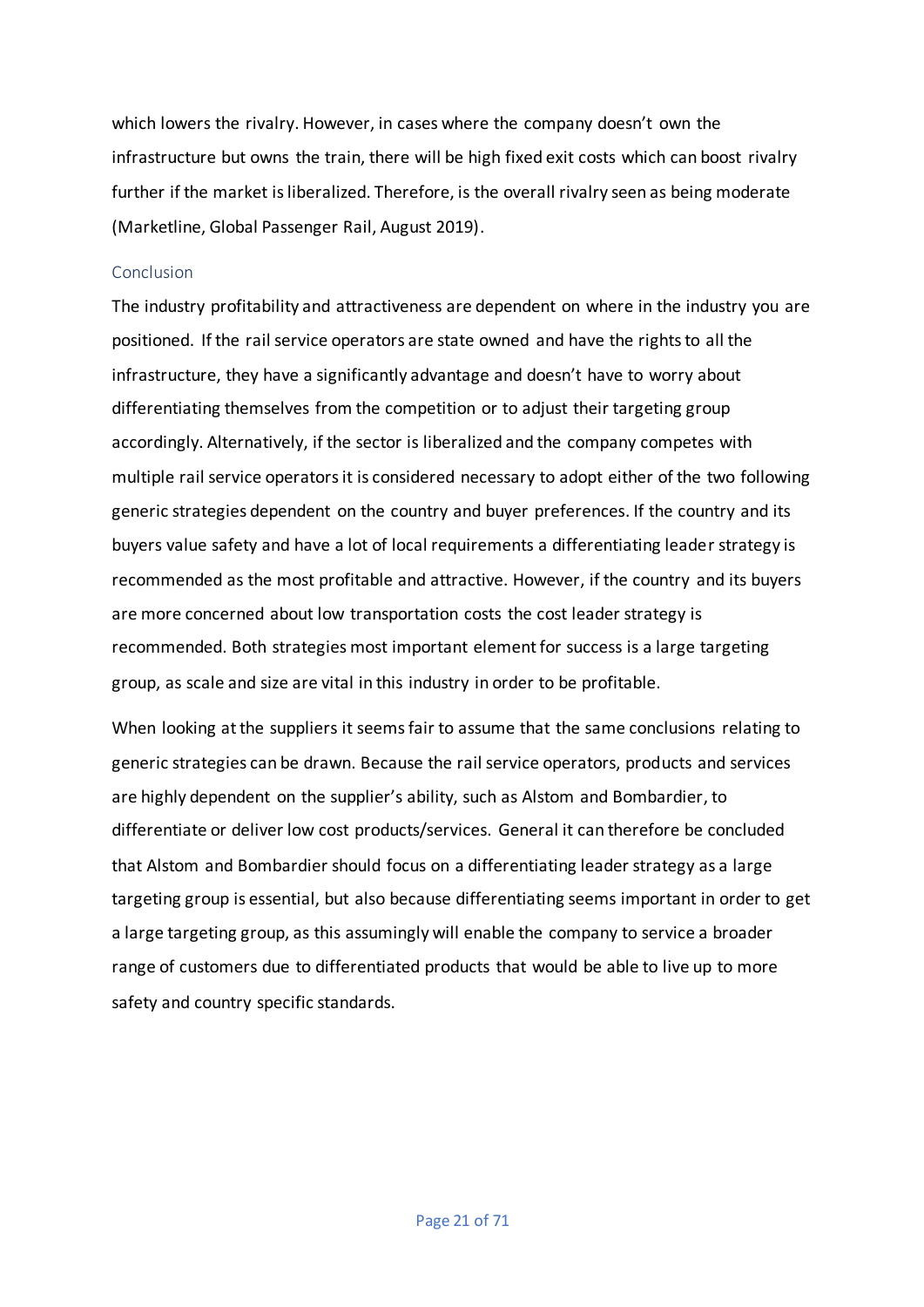# **Porter's Five Forces**

### **Threat of New Entrants (Weak)**

- Requires a high capital outlay to rail infrastructure and can also be legally difficult to enter the industry

- A liberalization of the industry can create opportunities for train manufacturers, increasing threat of entrants

#### **Suppliers bargaining power (Strong)**

-Key inputs are provided by a small number of large organizations

-Liberalization of the market, trains safety standards and country specific requirements can help increase the train manufactures bargaining power further.

#### **The Degree of rivalry (Moderate)**

-Dependent on the country specific regulations it can vary significantly as the liberalization of the market varies across countries. Some countries don't allow other rail service operators than state owned once.

#### **Threat of substitutes (Strong)**

♦

-Many alternatives to transport such as cars, buses, ferries, or flights, which increases threat of substitutes.

#### **Customers bargaining power (weak)**

-No possibility for the customer to forward or backward integrate.

-Choices are often limited as one rail service operator typically owns all the routes weakening the customers bargaining power.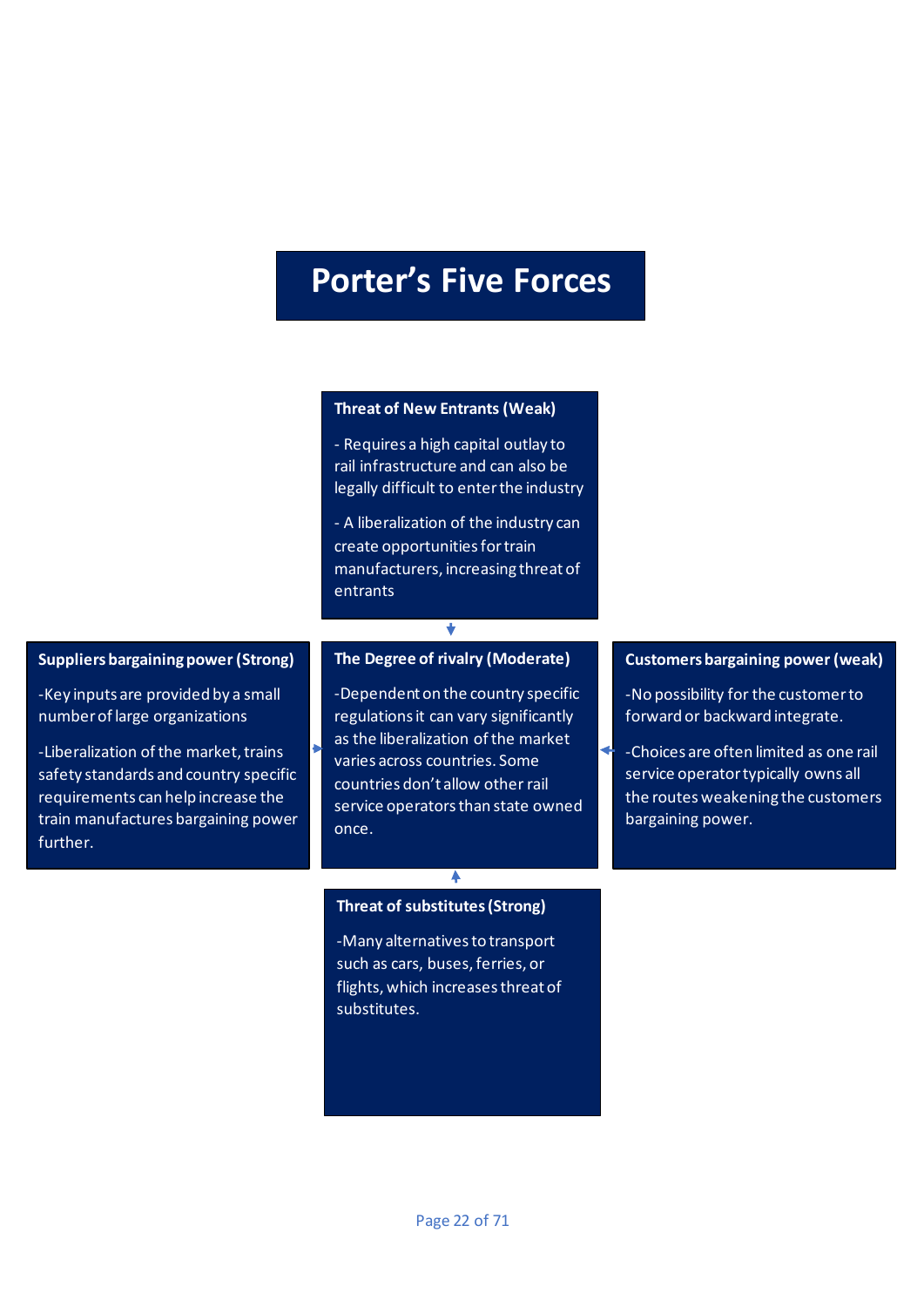#### <span id="page-23-0"></span>PESTEL

The PESTEL analysis is used to cover relevant macro-economic conditions that influence the firm's future profitability. This is done by looking at the political, economic, social, technology, environmental and legal conditions (Kotler, 2016).

Alstom and Bombardier's revenue streams can be divided into four regions, Europe, Americas, Asia and Pacific and Middle East & Africa. Therefore, attention is directed towards these regions in the PESTEL analysis. Furthermore, it is noticed that approximately 50% of Alstom revenue is generated from Europe and the remaining regions Americas and Asia and Pacific accounts for approximately 20% each and Middle East & Africa for the last 10% (Alstom, Consolidated Financial Statements 2019, 2019).

#### <span id="page-23-1"></span>Political

Currently there is two major political initiatives which are influencing the global rail market. One is the Eurasian organization which plans to link 28 EU countries with 5 Asian nations in order to better facilitate trade relations. This will increase the needs for trains and rail infrastructure, which will have a positive influence on market in the future. Moreover, there is the decarbonization initiative in Europe which is led by a tack force with participants from the rail industry with the aim to remove all diesel-powered vehicles and replace them with rail vehicles using alternative powertrains. This initiative will demand the train industry to focus more on their R&D activities in order to provide the sustainable solutions, that the market will demand now and in the near future. Lastly, there is the Shift2Rail (European organization), which has a budget to invest 920 million euros (2014-2020) in efforts to increase demand for passenger rail services over private vehicle ownership. All these initiatives will have a positive effect on market outlook for the rail industry (Sullivan, Global Rail Outlook, 2019, 8 Jul 2019).

#### <span id="page-23-2"></span>Economical

The future economic growth in Europe might be dampen by protest and civil unrest that can hamper the financial markets in the region. These concerns are generated based on the chaos over Brexit and because of the protests in the wake of major changes to the pension system (Dec 2019) planned by the government in France. Moreover, Italy has run into conflict with the EU due to its expansionary fiscal policy and huge stock of public debt that increases the risk of substantial refinancing that could lead to sudden rises in sovereign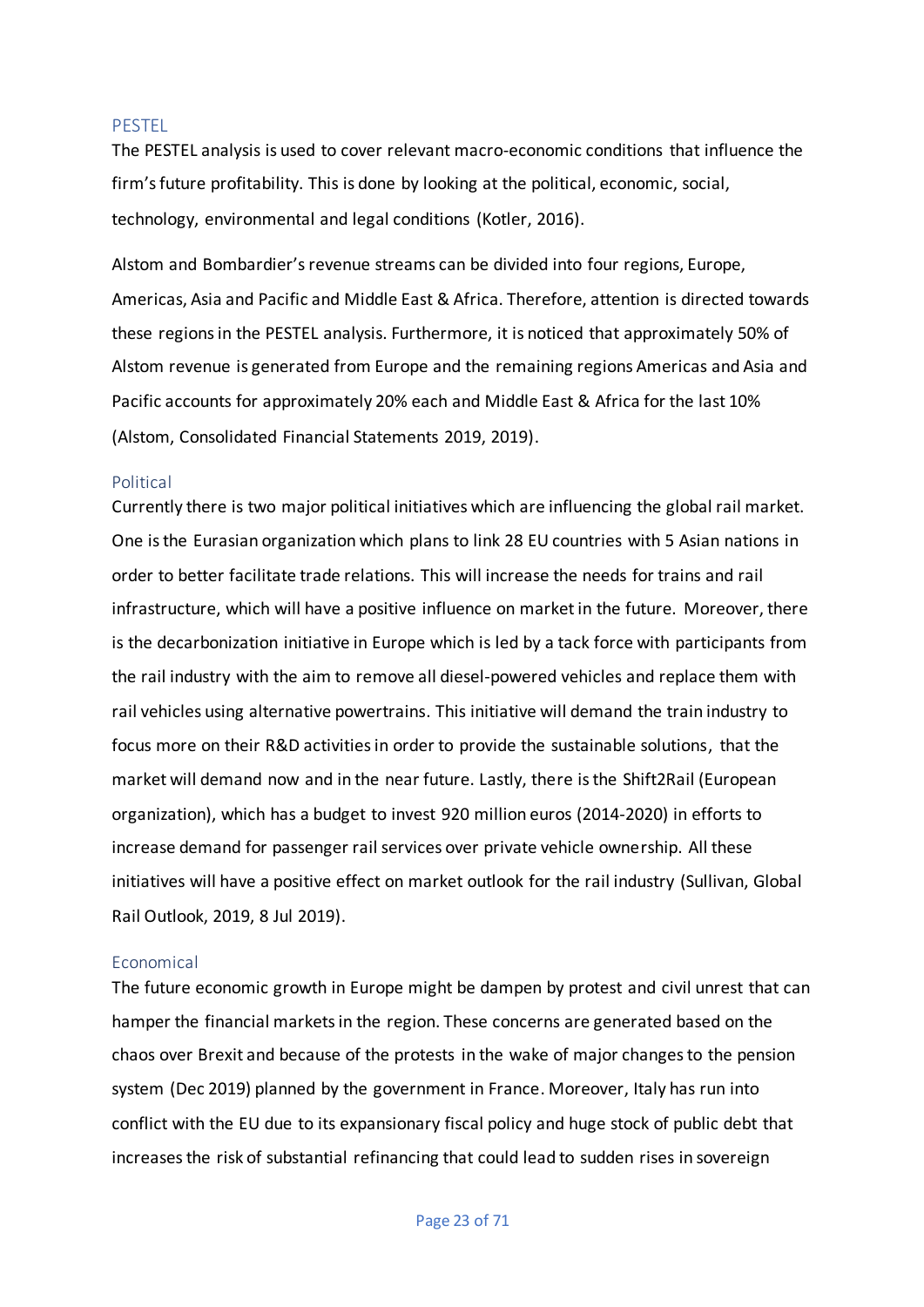yields. Lastly, the US and EU trade deal negotiations from May 2019, which is still ongoing, can also have a great influence on the future economic situation of Europe, as there is expected to be some major contradictions of the terms between the two parties (Marketline, Global Risk Report Q4 2019 (Quarterly update), 31 Jan 2020). However, COVID19 still seems to be the major influential factor the future growth in all regions. Looking at Marketline's projections for real GDP growth across regions it can be concluded that the average real GDP growth rate is expected to decrease with around 2% looking solely on 2020. Nevertheless, the long-term growth rate over a 5-year period (2019-2023) is still positive and projected to be around 1,5% (Marketline, www.marketline.com, 2020). When we look into some of the specific countries within the different regions it is noticed that China Is set to develop their high-speed rail infrastructure and rolling stock network to 30,000 km by 2020 with around 10,000 km of them pending completion. The rolling stock will be provided by the domestic company CRRC, however digital technology providers and construction equipment suppliers can benefit from having a presence in the country. In Asia, Africa and LATAM they have a big demand for shifting to more emission efficient trains and they will have an ongoing switch from diesels powered trains to electric powered trains. India has already set up a public private partnership with Alstom for realizing its plan for more electrified passenger railways. In United states as well as other parts of Africa and LATAM that have dilapidated rail network that are impractical to electrify. Therefore, there will be a need in the future for diesel trains or the more emission friendly hydrogen trains for these routes, as some routes will remain impractical to electrify (Sullivan, Global Rail Outlook, 2019, 8 Jul 2019).

#### <span id="page-24-0"></span>Technological

As mentioned with the decarbonization initiative set by EU, the train manufacturers are encouraged to innovate and develop sustainable powertrains for their trains in order to meet future market needs. Hydrogen-powered rail vehicles is expected to be one important step towards this decarbonization, as emissions are low when the trains are in service and can be a sustainable solution for routes where electrification of the rails aren't possible (Sullivan, Global Rail Outlook, 2019, 8 Jul 2019). Moreover, there is seen a high digitalization in the service segment for the rail industry. This is due to the development in telematics, internet of things and highly civilized sensor technology. The Integration of these technologies can help the train manufacturers to improve the customer experience. The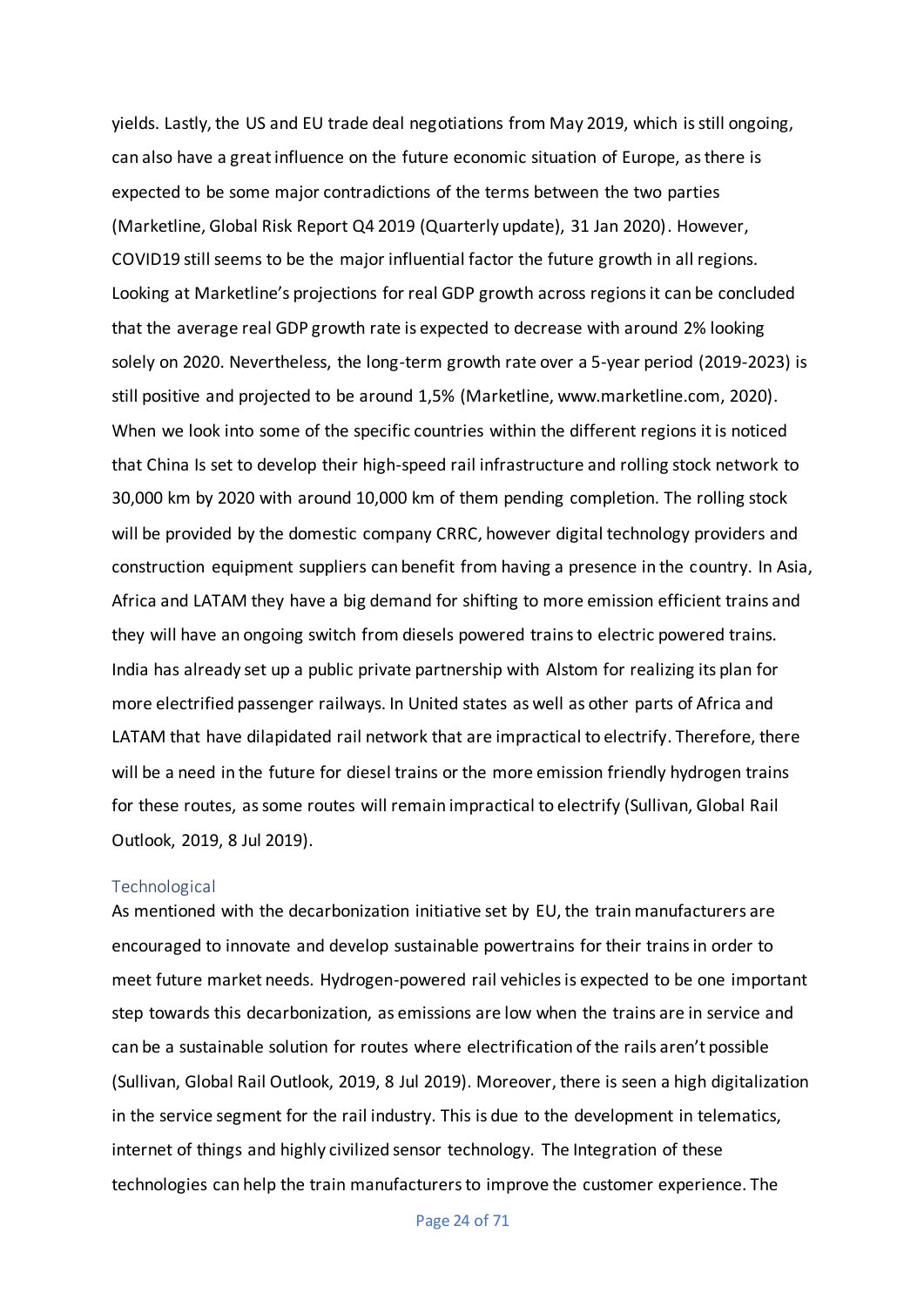technological advancements will boost current rolling stock sales and aftermarket services for retrofitting the existing fleet (Sullivan, Global Rail Outlook, 2019, 8 Jul 2019).

#### <span id="page-25-0"></span>Social

The social risk across regions vary and are therefore influenced by different factors. In Europe there is increasing social risk due to declining fertility rates. In Americas, Africa and Middle East unemployment is increasing, whereas in Asia and Pacific poor governance are the influential factor, that is increasing the social risk (Marketline, Global Risk Report Q4 2019 (Quarterly update), 31 Jan 2020). The social risk is therefore from this point of view having a negative effect on the outlook for the train market. However, the traffic volume for passenger traffic is generally expected to grow across all regions with 1,1% CAGR from 2017- 2025. Indicating we will begin to see a switch in how passengers in the future will be transported more by trains in relation to other alternative transportation forms, such as personal vehicles, busses and air travel.

#### <span id="page-25-1"></span>Environment

There are currently increasing concerns over climate changes across all regions in general. These concerns have further intensified due to the loss of glaciers in Iceland in August 2019, the Amazon fire in September 2019 and Australian wildfires in January 2020. This has also led to 77 countries and 100+ cities to pledged to reduce emissions to zero by 2050 at the UN Climate Action Summit held in New York 2019 (Marketline, Global Risk Report Q4 2019 (Quarterly update), 31 Jan 2020). Specifically, in Asia and Pacific the most pressing environmental issues comes from poor air quality and frequent floods. These problems are especially apparent in Asian countries with a high population density. In Europe air pollution along with risk of major loss of biodiversity are the pressing issues. Generally, the climate concerns and before mentioned events are expected to be a positive influential factor for the global rail industry, as rail transportation is much more sustainable compared to many other alternative transportation forms. Why investment in this sector could be a solution to reduce emissions (Marketline, Global Risk Report Q4 2019 (Quarterly update), 31 Jan 2020). It became especially apparent when looking at emissions from passenger vehicles in US, which accounts for around 60% of the total transportation CO2 emissions 2006-2016, in comparison rail vehicles only accounts for 2,5%. It is also noticed that air transportation accounts for around 10%. This pattern in CO2 emissions are applicable across all regions,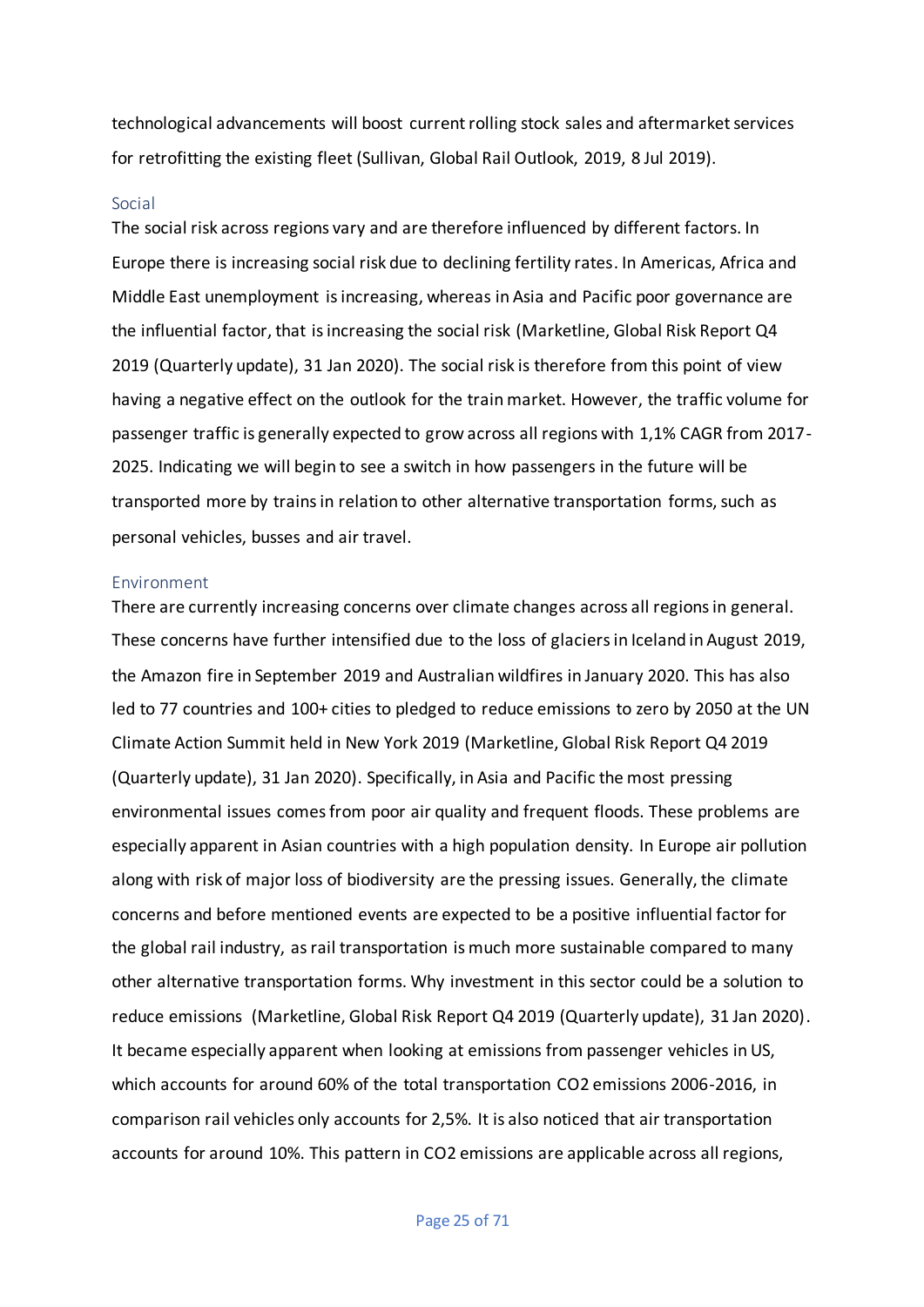further strengthen the argument for looking at the rail industry for the solution in regard to reducing emissions (Sullivan, Global Rail Outlook, 2019, 8 Jul 2019).

### <span id="page-26-0"></span>Legal risk

The legal risk in Americas due to especially LATAM countries are resulting in high legal risk for this region. This is due to weak business laws and legal atmosphere. In Europe legal risk is low, however some legal risk may occur in some countries such as Italy because of weak collateral and bankruptcy laws. In Asia and Pacific poor regulations and judiciary plague are increasing the legal risk. In Middle East and Africa, the lack of legal right and business regulations are increasing legal risk. Generally legal risk seems to be very dependent on the specific countries in mention and it can be hard to track the exact influence these have on the train manufacturers in practice. Therefore, is the legal risk noticed as an important element that can influence the future profitability of the train manufactures, however it is hard to account for in practice (Marketline, Global Risk Report Q4 2019 (Quarterly update), 31 Jan 2020).

## <span id="page-26-1"></span>Conclusion

The PESTEL analysis have covered different macro-economic factors influencing Alstom's and Bombardier's future profitability. There are several political conditions which positively are influencing the future profitability of the firms. The Eurasian organization, the EU decarbonization initiative and Shift2Rail organization, which all are positively influencing the firm's future profitability. The economic conditions are the most impacted by COVID19, which are seen as the main influencer for the negative growth prospect in 2020, however in the long run the prospects are positive. The PESTEL analysis can be summarized in the following table on the next page.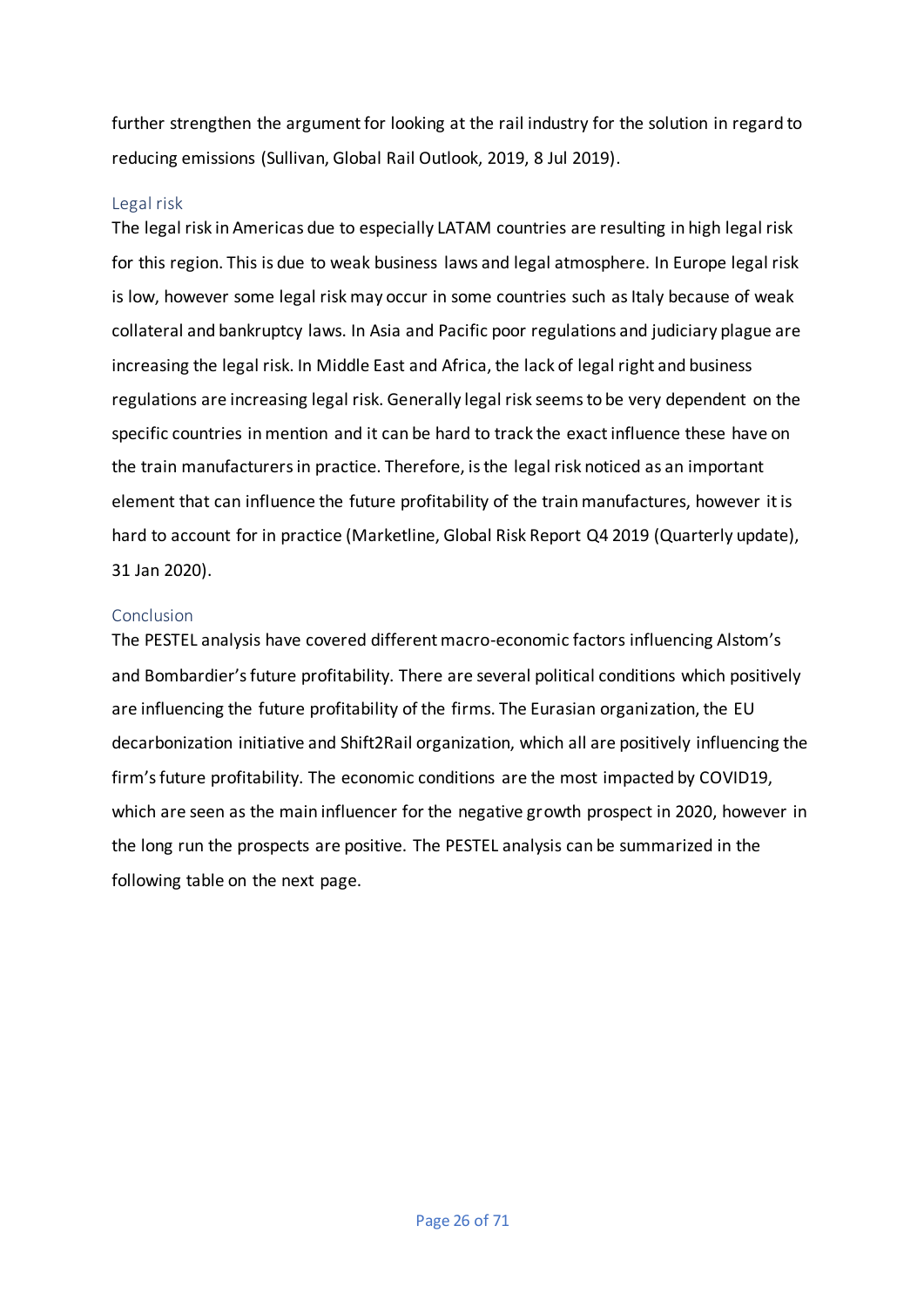# **PESTEL**

## **Political**

Positive factors -Eurasian organization -EU decarbonization initiative -Shitf2rail organization

#### **Social**

#### Positive factors

-Passenger traffic is expected to grow with 1,1% CAGR from 2017-2025

#### Negative factors

-Declining fertility rates in Europe -Increasing unemployment in Americas, Middle-East and Africa -Asia & Pacific are influenced by poor governance

## **Technological**

#### Positive factors

-Hydrogen powered trains that can help minimize emissions -Digital solutions that can increases convenience for passengers and increase demand for retrofitting existing fleet in the near future.

#### **Economical**

#### Positive factors

-Positive long-term growth is expected looking across all regions for the next 5 years

#### Negative factors

- -Brexit
- -France pension plans
- -Italy's increasing debt
- -US and EU trade agreement
- -COVID19

## **Environment**

#### Positive factors

- Increasing climate concerns

- Trains proves to be a low emission alternative for transportation and is polluting significantly less than cars and other transportation alternatives. Hereby increasing the interest for using trains as a solution to dampen the CO2 emissions.

#### **Legal**

# Positive factors -General low legal risk in main region Europe. (based on revenue)

#### Negative factors

-High legal risk in some LATAM, Africa, Middle East and Asian & Pacific countries.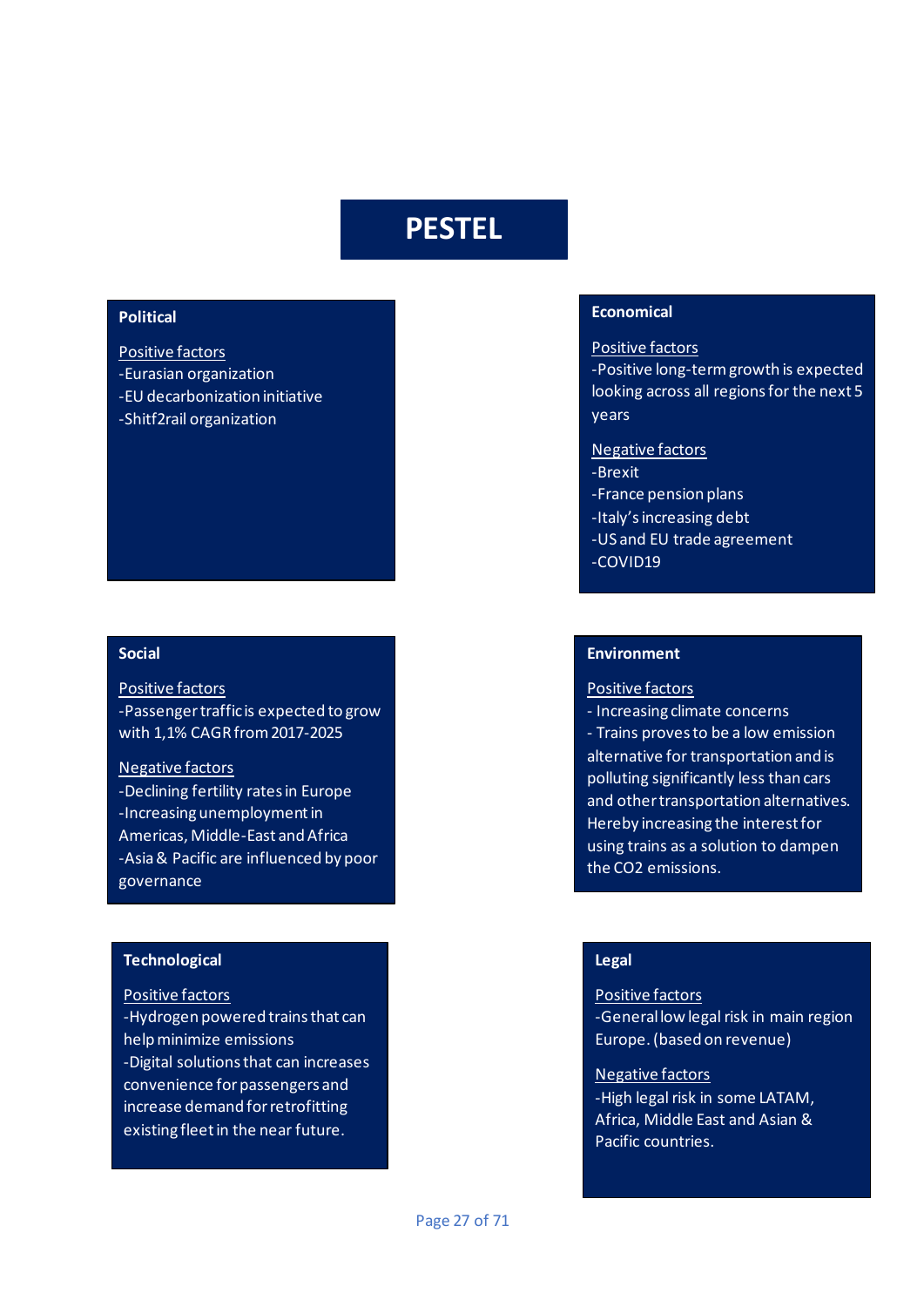# <span id="page-28-0"></span>Financial Analysis

The financial analysis has the purpose to give the reader an overview on how Alstom and Bombardier's ability are to create added value for the owners. It adds a financial perspective and complement the strategic analysis, by addressing the financial numbers and profitability. Together they provide the starting point for the budgeting and lastly the valuation. First off will the financial statements be reformulated and hereafter analyzed.

# <span id="page-28-1"></span>Reformulating the financial statements

In order to measure the firm's profitability, it is necessary to separate the firm's activities into operating and financing activities. This is done in order to measure the firm's profitability solely on its operating activities, as these are the once that contains the company's competitive advantages. Moreover, these are the activities that are hard to copy from the competing companies, whereas the financing activities are more easily copied by the peers. Alstom and Bombardier aren't obligated by accounting standards such as GAAP or IFRS to separate items in relation to whether they relate to operating or financing activities. Therefore, it is needed to do this separation before analyzing in order to be able to analyze the primary force of value creation, which stems from the operating activities (Christian Petersen, 2017).

With the aim of separating the firm's activities into operating and financing activities it is first and foremost important to define what the operating activities of respectively Alstom and Bombardier is. For Alstom it is activities relating to their core revenue generating activities which includes the production trains and distribution as well as maintenance of rail equipment. There revenue streams can be divided into the following segments, rolling stock, systems, signaling and services. For Bombardier core activities can also be divided into segments such as rolling stock, systems and signaling. Moreover, Bombardier's core revenue streams also arise in the form of revenue streams for their aircraft business, so manufacturing of airliners, business jets etc.. However, as it is only Bombardier's train operations Alstom seek to acquire these activities are therefore solely seen as operating and the aircraft business is disregarded. This also means that after the reformulating only cares about the operating activities relating to rolling stock, systems and signaling, which will be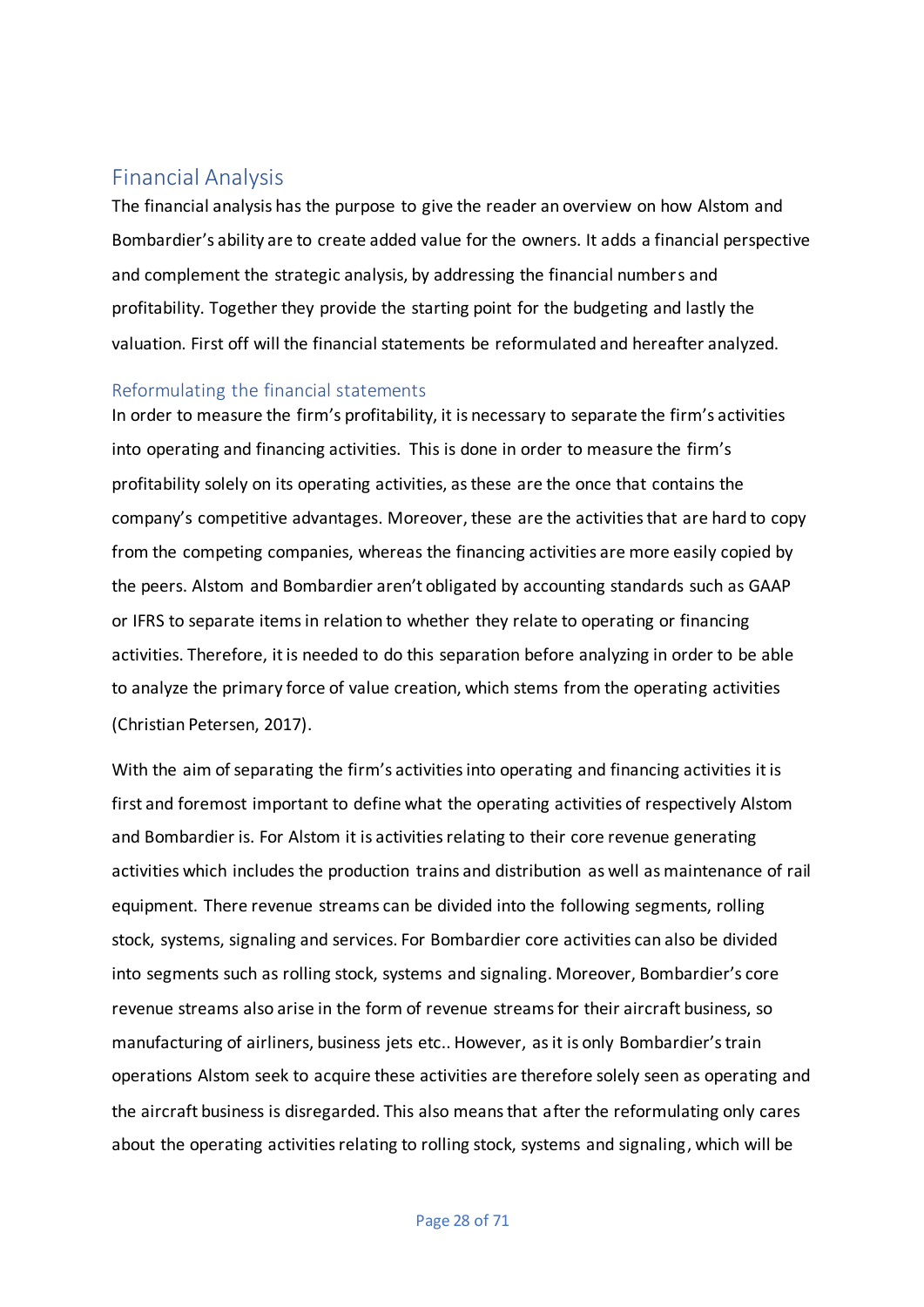analyzed for Bombardier. Everything else for both companies that aren't relating to the core activity as mentioned before and are considered as financing activity.

## <span id="page-29-0"></span>Balance sheet

Goodwill in Alstom is only calculated on a group level and it is therefore not possible to trace goodwill to individual subsidiaries. It is assumed that the goodwill is mainly related to subsidiaries that are regarding the firm's core activities and goodwill is therefore seen as an operating asset. Bombardier's goodwill is mainly related to DaimlerChrysler Rail Systems GmBH acquisition in May 2001. As the acquired company relates to the core activities of the firm, goodwill in Bombardier is also seen as an operating asset.

Intangible assets in Alstom include intellectual property such as technology and licensing agreements, as well as internally generated intangible assets such as development costs. These assets are assumed to relate directly to the core activity of the company. In Bombardier not much is disclosed in the notes about what intangible assets consist of, however it is mentioned that intangible assets among other items include transportation platform development cost. Therefore, it is assumed that intangible assets in Bombardier also can be characterized as an operating asset as it seems like intangible assets stems from the operating activity.

Property, plant and equipment (PP&E) in Alstom contain assets relating to land, buildings, machinery and equipment, constructions in progress, tool, furniture, fixtures and other. Generally, it is assumed that these assets relate mostly to the core activity of the company. The same characterization of PP&E is present for Bombardier and it is therefore assumed that PP&E also here can be seen as an operating asset.

Investments in joint-venture and associates, In Alstom, are considered a financial asset as the notes aren't sufficiently informative across the analyzed period (2014-2018) to separate into operating and financial activities. The investments in joint-ventures and associates was highest in 2016 and 2017 due to the investment in the Energy Alliancesthat accounted for approximately 85% of the total both years. This investment is considered to be financial as it isn't related to the core activity of Alstom. The Energy Alliances is operating within renewable energy, hydro and offshore, as well as Nuclear energy. The investment in Breakers Investment B.V. (later TMH limited) is considered to be part of the core activity as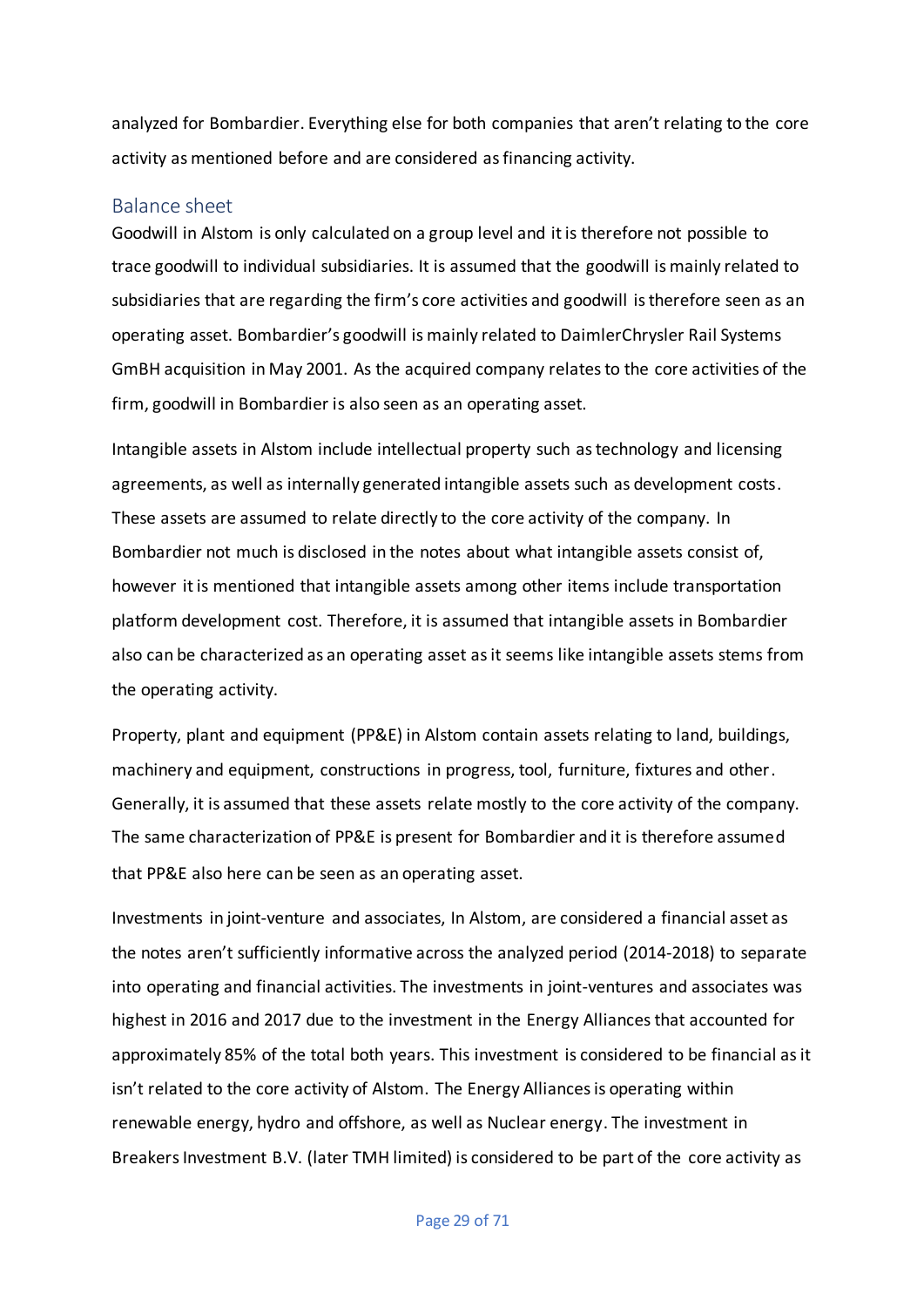their operations relates to railway equipment manufacturing. However, due to the limited information regarding the remainder investments in joint ventures and associated companies, these investments as a whole are seen as relating to the financing activities. This is further justified by the fact that the net profit from investments in joint-venture and associates are reported as a lump sum in the income statement as share of net income of equity accounted investments, so it wouldn't be possible to separate each investments contribution to the company and hereby does this concludes that there isn't a possibility to classify the assets individual as being relating to the operations or financial activities. However, in general it seems like the balance of Investments in joint-venture and associates relates to financing activities and is therefore seems fair to classify as financial assets. In Bombardier there aren't enough information disclosed in the notes either relating to investments in joint-venture and associates and it hasn't therefore been possible to make a clear distinction on whether or not the assets relates to the operating activity or financing activity of the company. It is assumed that the investments therefore relate to the financing activity of the company.

Alstom doesn't have a significant influence over the none consolidated investments, however, has the intention and ability to hold these investments in the long term. There aren't disclosed much information about the operations of these investments, but as we can see in the annual rapport in 2015 many of these assets were transferred to assets held for sale as they were regarding Alstom energy business. Therefore, are nonconsolidated investments seen as a financial asset, as they seem to be relating to none operating activities. In Bombardier there doesn't exists any none consolidated investments and this item is therefore disregarded in this section.

Other non-current assets in Alstom are related to the long-term rental of trains and associated equipment to a London metro operator. These assets are relating to the core activity and is therefore seen as an operating asset. In Bombardier other non-current assets mainly relates to prepaid expenses and it is therefore fair to assume that these are relating to the core activity of the firm and be can be seen as an operating asset. Other current assets in both Alstom and Bombardier relates mainly to prepaid expenses, which are assumed to be related to core activity of firm and is therefore regarded as operating assets.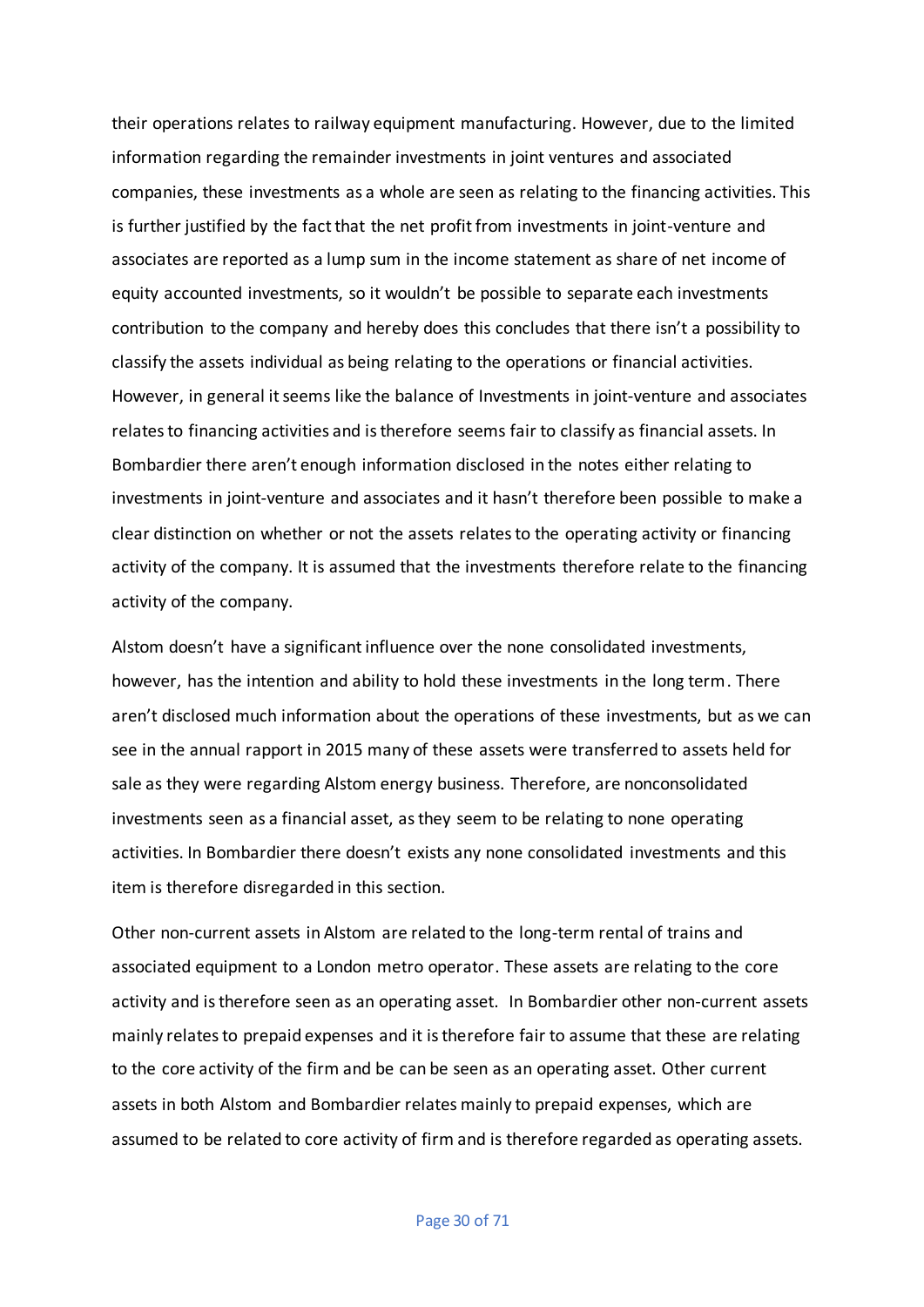It hasn't been possible to divide the corporate taxation into tax on operations and tax on financing due to limited information, this creates problems regarding the classification of deferred taxes. One argument for classifying deferred taxes as operating could be the assumption that the deferred taxes mainly arises as part of operating activities and it doesn't share the same characteristics as financial items that do carry interest. (Stewart, 1991) suggest treating deferred tax liabilities as quasi equity. Because deferred tax liabilities don't represent outflow of economic benefits, and because deferred tax assets are just a sum of temporary differences between tax and book value. In the budgeting of Alstom's future Net Working Capital it will be more appropriate to consider deferred taxes as being part of financing activities, as treating the deferred taxes as operating assets and deferred tax liabilities as operating liabilities would be misrepresentative for the NWC measure. This is since deferred taxes are uncertain regarding timing and/or amount used in settlement and thereby it is hard to consider whether it will have influence on the cash flows for the company (Christian Petersen, 2017). Deferred taxes are therefore assumed to be relating to the financing activity of the company for both Alstom and Bombardier, due to the later calculation of NWC, which are used in the forecasting of the pro forma statements.

Alstom's Inventories includes cost related to direct material, and where applicable direct labour costs and those overheads that have incurred in bringing the inventories to their existing location and condition. This asset relates to the core activity of the firm and is therefore seen as an operating asset. In Bombardier inventories relates to rolling stock and it is therefore seen as operating assets.

Contract assets in Alstom relates to the unbilled part of revenues recognized to date relating to long term construction and service agreements. Or in other words this can also be considered accrued revenue. This relates to the core activity of the firm and is therefore seen as an operating asset. In Bombardier contract assets are treated in the same way and can therefore also been seen as an operating asset.

Trade receivablesin both Alstom and Bombardier is assumed to be mainly generated from the core activity of the firm and is therefore seen as an operating asset. Other current operating assets is assumed to be generated from the core activity of the firm and is therefore seen as an operating asset.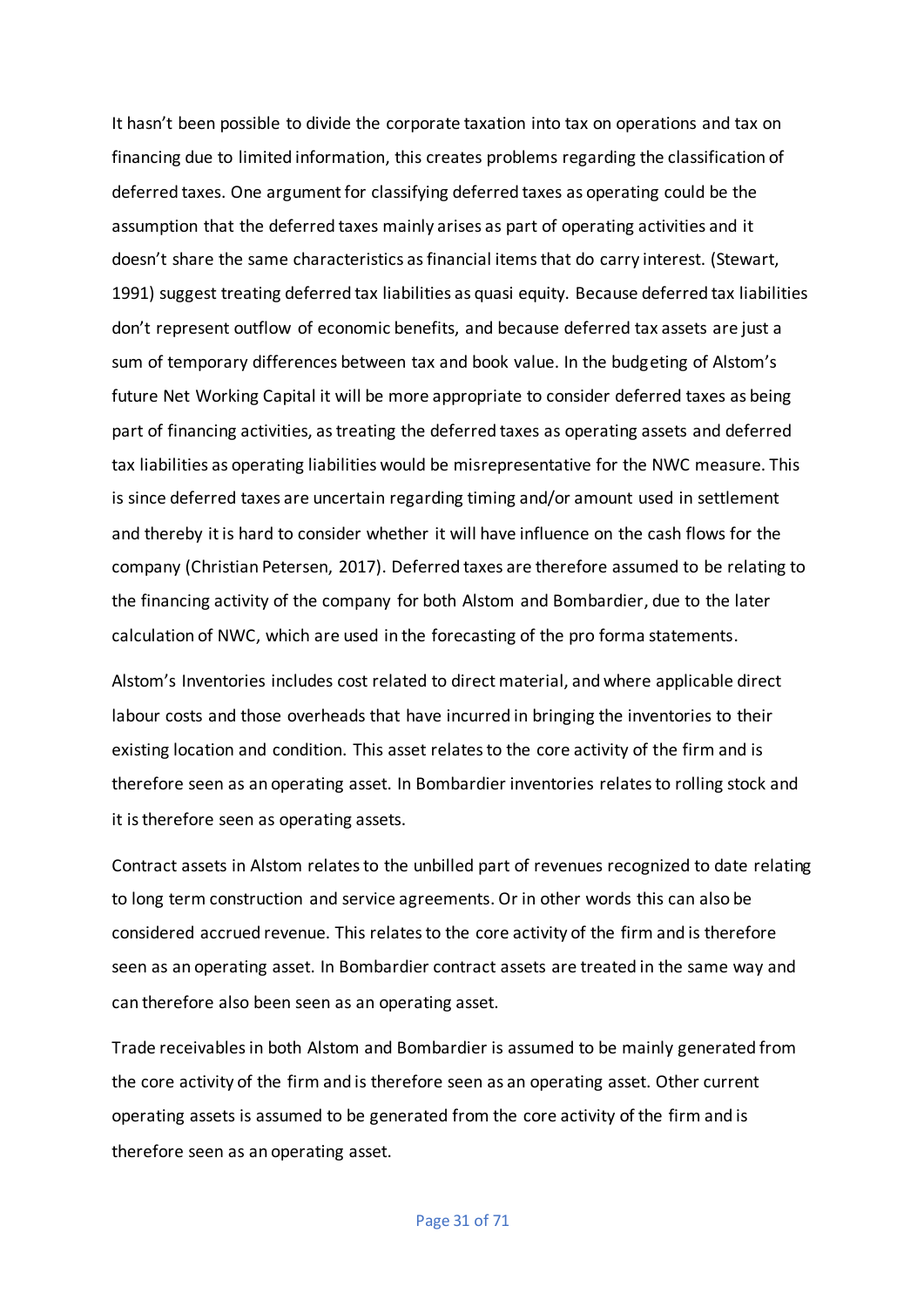Other current and non-current financial asset in Alstom consists of the positive market value of derivatives instruments hedging loans, deposits and group cash pooling positions. This relates to financing and aren't operating in nature and is therefore seen as a financial asset. The same description of financial assets is applicable in Bombardier and theses assets is therefore also seen as financial assets.

Cash and cash equivalents in Alstom and Bombardier are held to meet short-term cash commitments, and in order to be considered as cash equivalent, an investment must be convertible to a known amount of cash within the coming three months. From 2015 and onwards Alstom and Bombardier have separated cash and cash equivalents, so it is possible to determine what is invested in Euro money market funds and bank term deposits. The part of cash and cash equivalents that are in an open bank deposits are considered to be operating cash, which is part of the core activity, whereas the remainder cash invested in market funds are considered to be financial assets as it is seen as excess cash.

Assets held for sale is seen part of discontinuing operations and is therefore not part of the continuing core activity and is regarded as a financial asset, which is true for both Alstom and Bombardier.

Non and current provisions is relating to warranties, risk on contracts, restructuring and tax risk litigation. These liabilities are uncertain of timing and amount. These are seen as generally being generated from the firm's core activity for both Alstom and Bombardier and is therefore identified as operating liabilities.

Accrued pensions and other employee benefits can be broken down into post employment defined benefit plans, post-employment defined contribution plans and other long-term employee benefits for Alstom and Bombardier. The firm is liable for the future pension payments of the earned rights for the employees and since recognised pension liabilities are interest bearing it seems reasonable to treat them as financial liabilities.

Current and non-current borrowings as well as current and non-current obligations under finance leases are considered financial liabilities as they are interest bearing for both Alstom and Bombardier.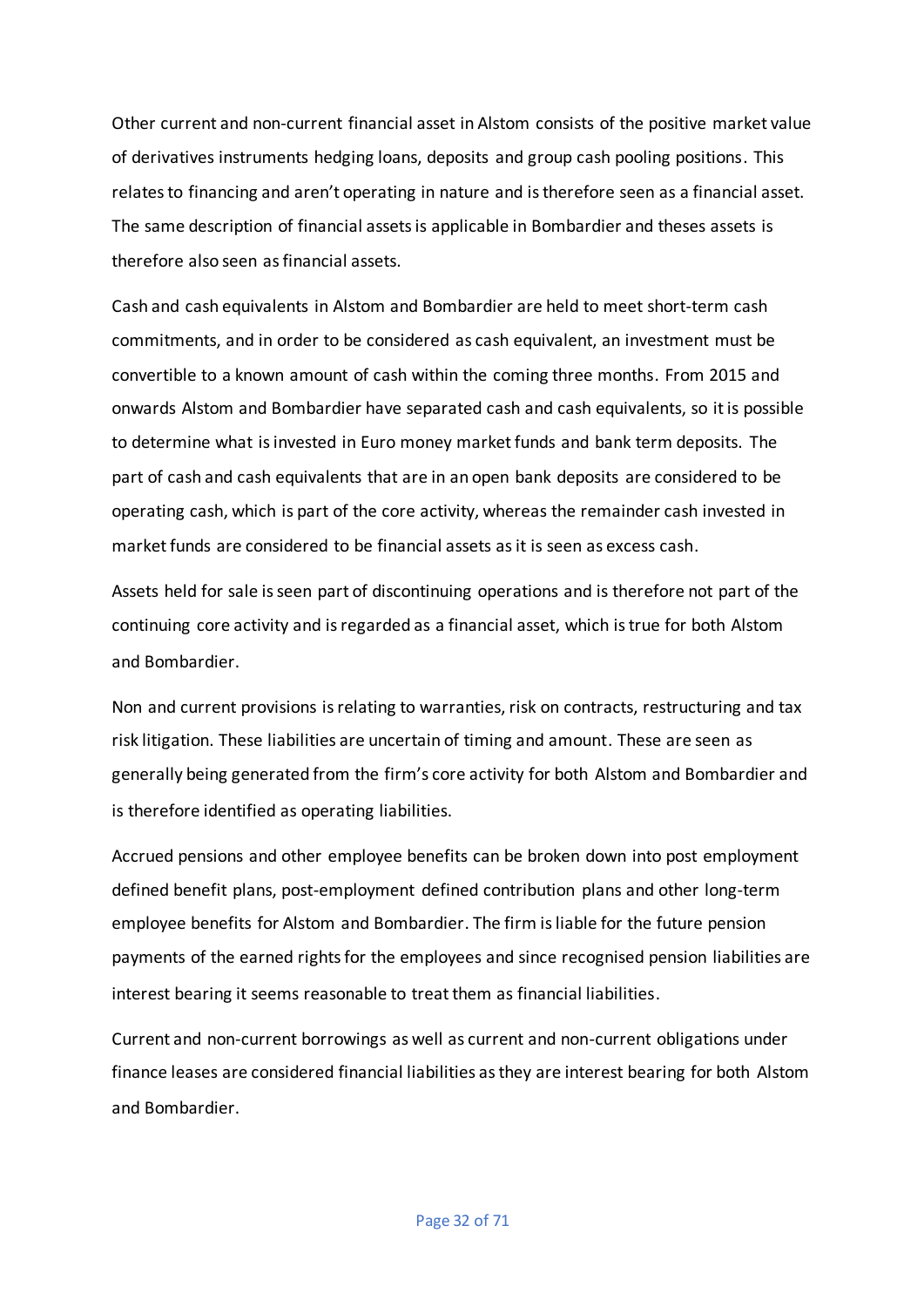Contract liabilities can be seen as billings to customers relating to long term construction and service agreements, which haven't been recognised as revenue to date. Or in other words, this can also be seen as deferred revenue. This is true for both Alstom and Bombardier. Why this can be seen as relating to the core activity of the firm and therefore can be seen as an operating liability.

Trade payables for Alstom and Bombardier is assumed to be generated in relation to the core activity of the firm and is therefore seen as operating liability.

Other current liabilities relate mainly to staff and associated liabilities, other payables and derivatives relating to operating activities. Limited information makes it difficult to assess precisely what the liabilities consist of, but it seems that it is fair to assume that the liabilities relates to core operating activity for both Alstom and Bombardier.

Liabilities related to assets held for sale is assumed to not be part of the continuing core activity and is therefore seen as a financial asset for both Alstom and Bombardier

After above corrections have been done to the reported balance for Alstom and Bombardier the analytical balance sheet can be divided into operating assets, operating liabilities, financial assets, financial liabilities and lastly equity. Balance sheets as reported can be seen in the appendix file. Analytical balance sheets for Alstom and Bombardier can also be found in the appendix file

#### <span id="page-33-0"></span>Division of Bombardiers balance

As mentioned before Bombardier has activities with producing aircrafts and trains, however it is only the train business which Alstom seeks to acquire. Therefore, it is necessary to divided Bombardier's balance sheet into two parts, one relating to the aircraft business and a part relating to the train business.

In order to divide Bombardiers balance sheet into two parts it is necessary to measure how much value each business has in assets, liabilities and equity. However, as there isn't enough information in the financial notes to make such as detailed division another approach needs to be taken. Following proposition is formulated; Revenue is a measure of activity and value for each business segments. This proposition is assumed to be reasonable. However, as Bombardiers aircraft business have huge negative EBIT results for the period 2014-2018 it seems that the business is decreasing quickly in value in comparison to the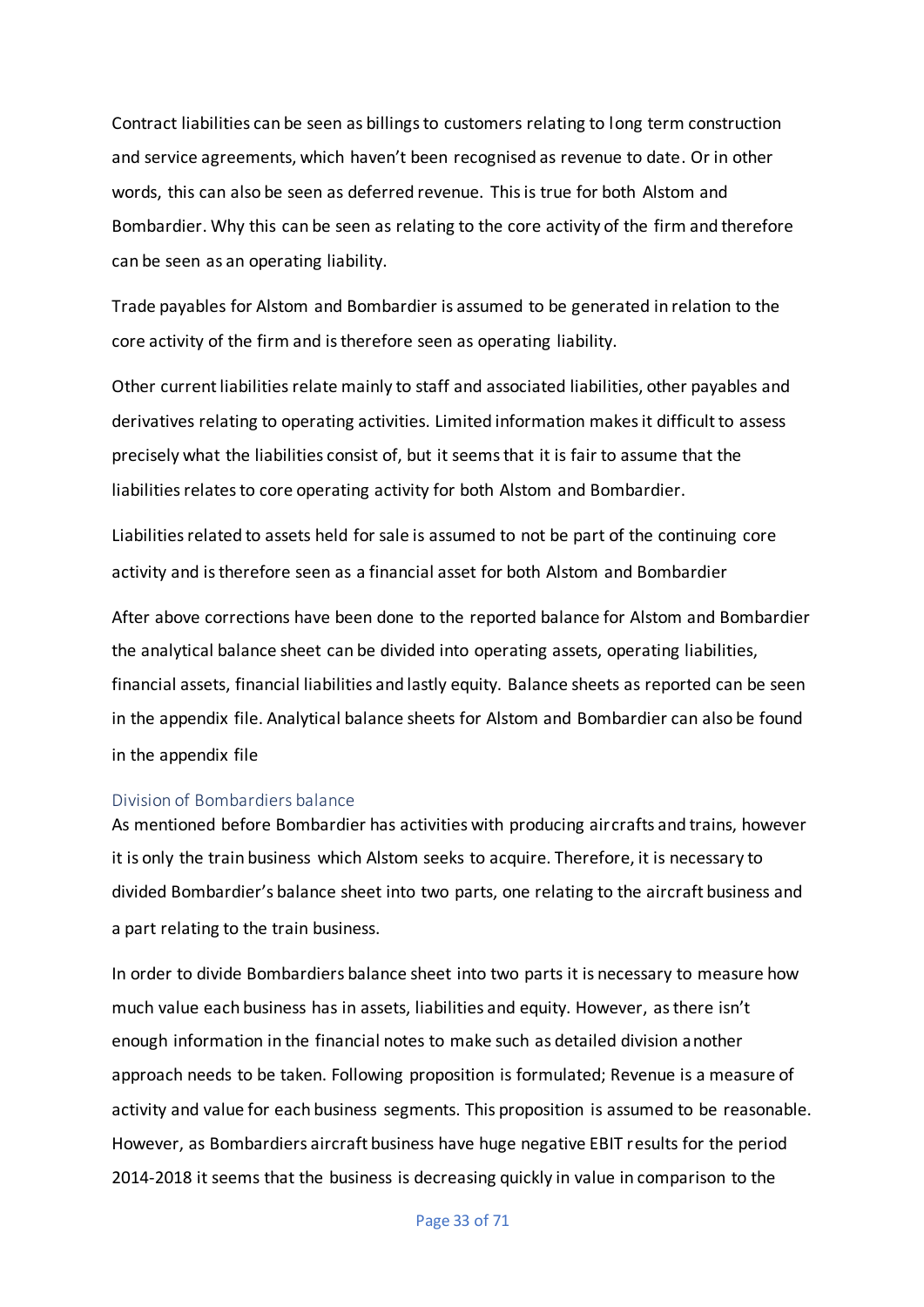train business, which have positive results for the period. Looking at 2011-2018 the total revenue for Bombardier has been approximately equally divided between the aircraft and train business. Also, EBIT has been on fairly the same levels in the period which comes before the analyzed period 2011-2014, however as mentioned before that changed in 2014.

After these observations have been conducted it quickly became apparent that an 100% accurate division of Bombardiers balance weren't possible. However, some obvious corrections to the total balance could be done where assets and liabilities were explicitly determined to be relating to either of the segments.

This was true for following items relating to the aircraft business:

Non-current asset  $\rightarrow$  Aerospace program tooling Current liabilities  $\rightarrow$  Advances on aerospace programs Non-current liabilities  $\rightarrow$  Advances on aerospace programs

Above items was also explicitly stated on balance sheet and therefore easy to adjust for. The remaining items of the balance sheets was determined to be based on % revenue approach. Therefore, based on how many percent Bombardiers train business comprises of the total revenue for Bombardier the given year, would be the percentage value of which the train business toke up in assets, liabilities and equity the respective year.

The value of equity for the train business is hereafter corrected for the lost equity due to the manual correction of aerospace program tolling and advances on aerospace programs. The correction is simply calculated as the difference between assets and liabilities. As the assets for aerospace program tooling exceeds the liabilities, the equity correction is negative for all of the years 2014-2018 and the correction has a significant effect.

As the train business is more profitable, measured on EBIT than the aircraft business, we should expect that equity would be higher for the train business in the analyzed period 2014-2018. However, following the correction with the aerospace assets and liabilities the equity seems to lay on approximately the same levels through the period 2014-2018 as the total of the aircraft and train business combined equity. This intuitively suggest that the balance isn't representing the value of the train's business assets and liabilities accurately, as the equity for the period seems to be way too negative. However, the argumentation for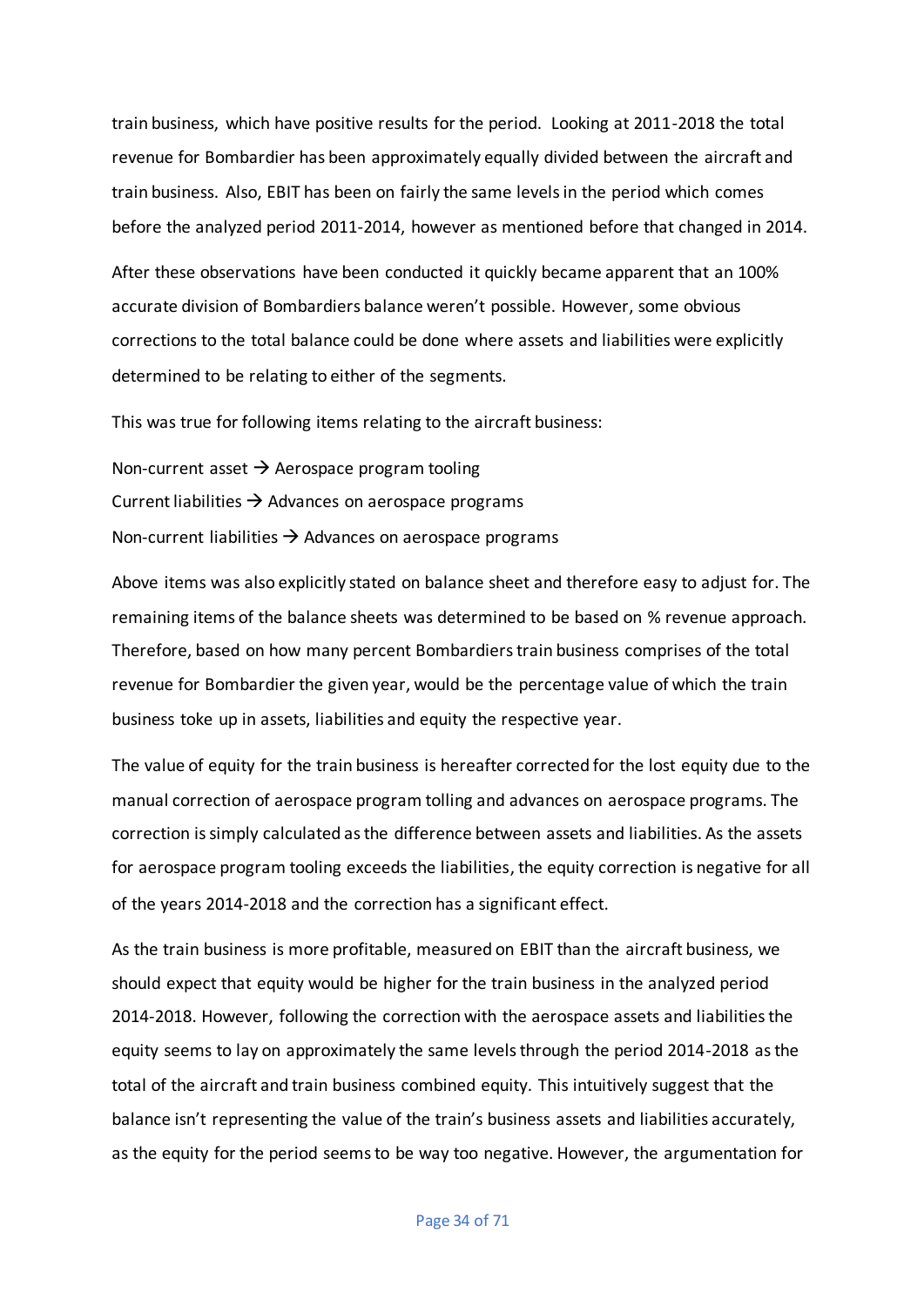why the balance's assets should be representative is because of fact that the negative equity has risen due to negative net results and thereby negative retained earnings, which has demanded the company to take upon more debt to finance current and future operations. This is due to the negative performance of the aircraft business. However, this must also be expected to affect the trains business levels of debt.

The overall division of the balance seems to be deflated regarding the assets and inflated regarding the liabilities as the train business have negative equity almost equal to the total balance of Bombardier. This could be true suggesting that the train business has fewer assets than liabilities, and that although the aircraft business have huge negative results have more assets than liabilities. When comparing the balance to Alstom's balance sheet in 2018, their total assets was 9,9 billion euros, exclusive cash and assets held for sale, whereas the balance for Bombardier was 9,4 billion USD (with the same exclusion). This suggest that the assets somewhat seem to be representative. This is also seeming as a fair comparison as the two companies approximately are generating the same amount of revenue each year, in 2018 Alstom generated 8,2 billion euros in revenue whereas Bombardier achieved 8,9 billion USD. Hereafter looking at the total liabilities, Alstom amounts to 9,2 billion euors whereas Bombardier amounts to 15,9 billion USD, the difference suggest that the liabilities are inflated. However, there seems to be natural explanation to this inflation, which arises from the huge negative results from the aircraft business. It seems fair to assume that these results also would have affected the train business financial activities as the companies are connected and thereby should the division of train business balance also reflect this. This is hereby reflected through a negative equity position, as well as a high debt to equity ratio. Therefore, it is possible to conclude that the assets, liabilities and equity of Bombardier transportation seems representative. However, one might have reduced the liability levels and hereby increase the equity level for the train business as it seems like the negative equity is mainly created from the aircraft business. But it seems that in order to do this accurately would have demanded an extensive correction of the equity in past, as well as more information disclosed in the notes about the division of assets, liabilities and equity between the aircraft and train business. Because information about this is limited or not available and the time expected to be used on this exercise is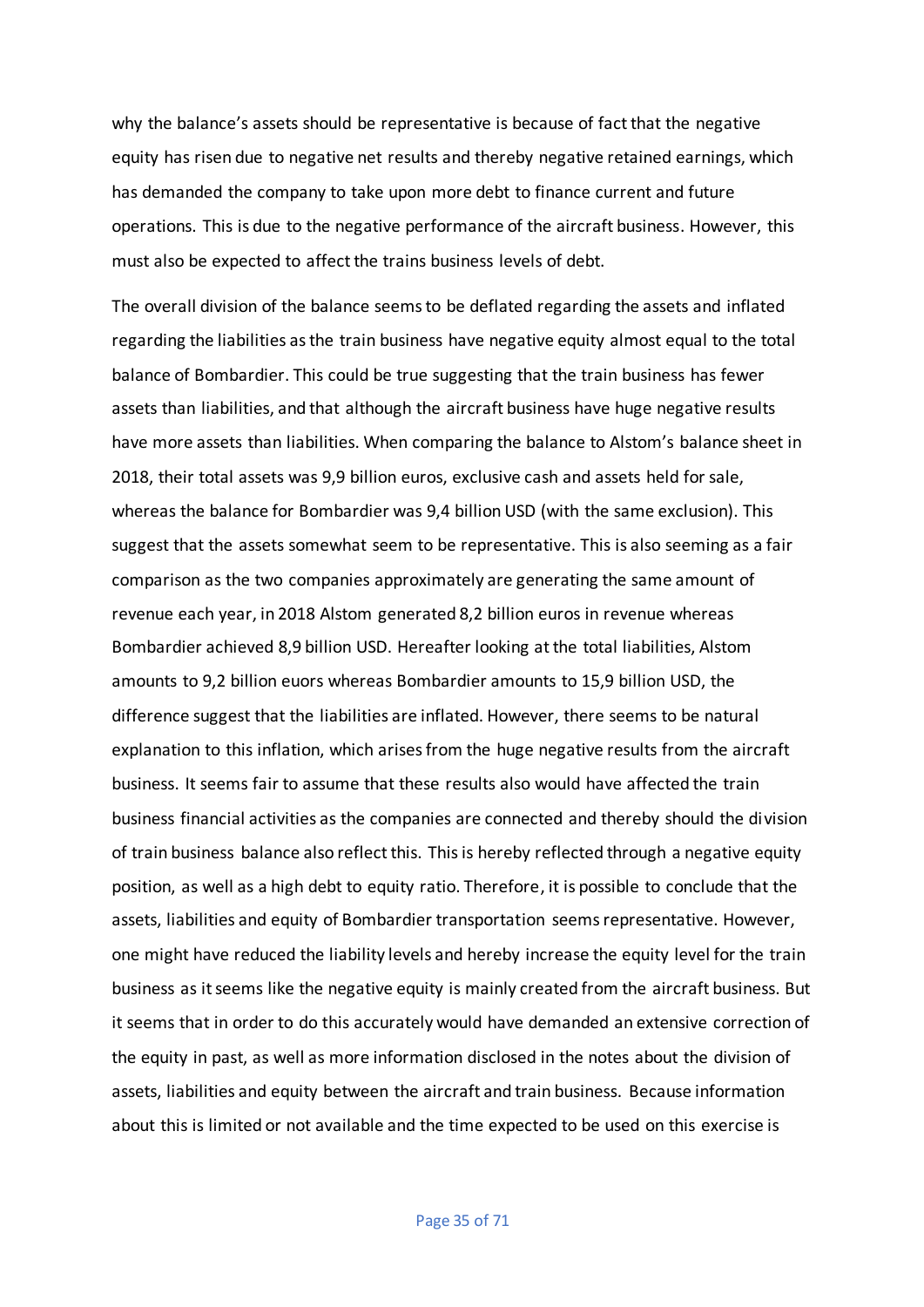assumed to be significant, it is seen as being out of the scope of this thesis to determine an 100% accurate balance of Bombardier transportation.

#### Income statement

Sales in Alstom consist of revenue streams from rolling stock, services, systems and signalling. These activities are therefore generated from the core activities. For Bombardier sales in additions to rolling stock, services, systems and signaling also consist of revenue streams from their aircraft business. Bombardier has however disclosed information on how much each business compromises of the total revenue. Hereby it has been possible to only examine the train business revenue and operating expenses. Both company sales from their train operations are considered to be relating to the core activity of the firm and no corrections are made to the reported revenue streams. Reported income statements can be seen in the appendix file.

Operating expenses in both Alstom and Bombardier, is assumed to be related to the sales and therefore is also related to the core activities and areas before mentioned. Therefore, no corrections are made in this regard. When looking more closely at the what operating expenses consist, it is noticed that selling and administrative expenses include expenditures to, market, strategy sales and business development and communication as well as cost to finance, human resources, legal and information systems. These costs are assumed to be part of the core activity of the firm for both Alstom and Bombardier.

Other income and expenses consist of capital gains / losses on disposal of businesses, restructuring and rationalisation costs and impairment loss and other. Alstom classify these costs as inherently difficult to predict due to their irregular or non-recurring nature. When looking in the period 2014-2018 it is evident that there are consistently expenses incurred on the three different items before mentioned. It is therefore generally assumed that these items although they are defined as being irregular or non-recurring is a necessary part of a firm's day-to-day operations. Therefore, they are necessary to forecast in the later section of this paper, as it is expected that other income and expenses are expected to recur frequently as a part of the firm adjusting to changing market conditions. These costs are classified as operating, however unusual and thereby not part of the core operating result (Sørensen, 2017).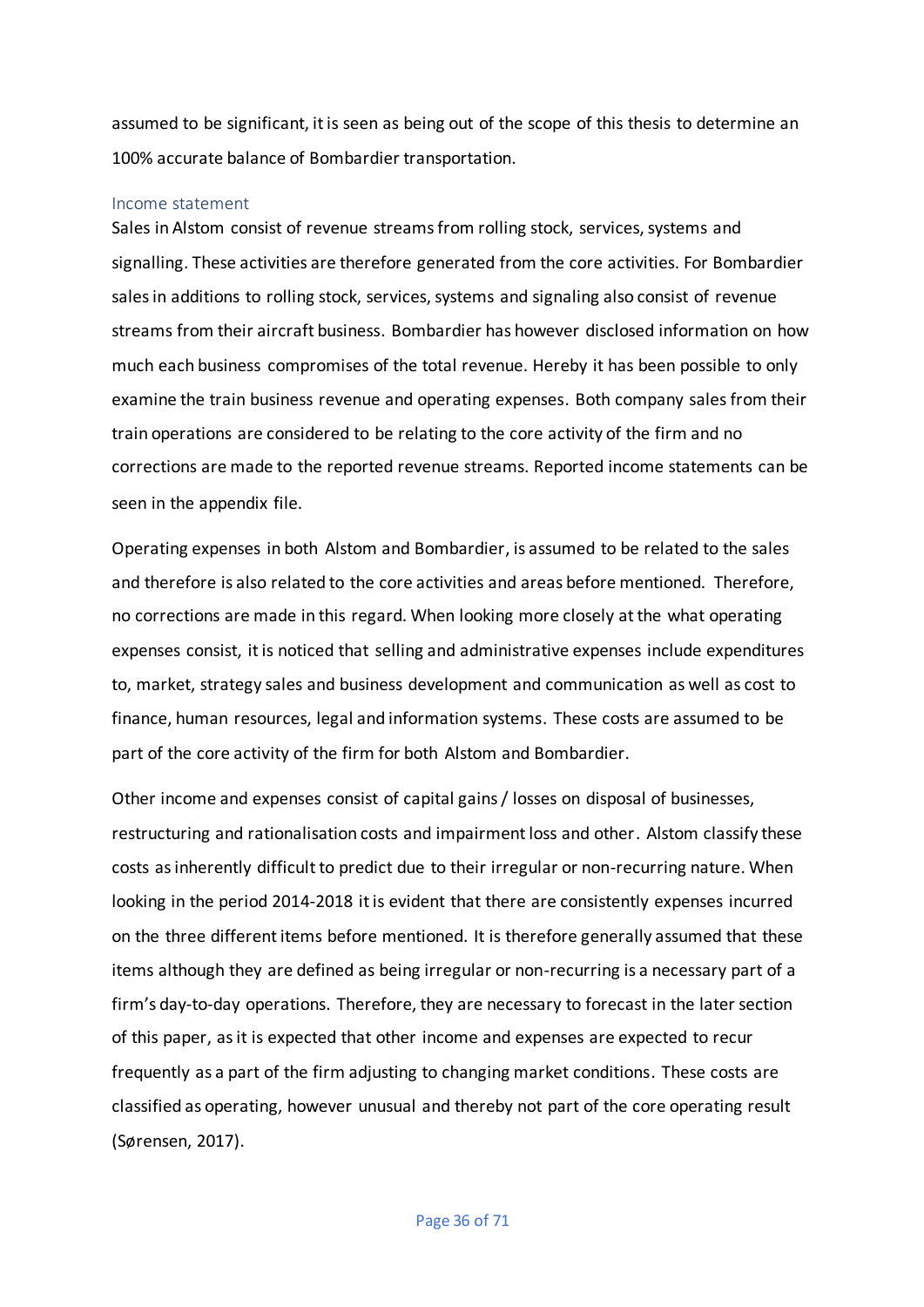Financial income and financial expenses consist of interest income, interest expenses on borrowings, net cost of foreign exchange hedging, net financial expenses from employee defined benefit plans, and other financial income and expenses. These items are not considered a part of the firm's core activity and is therefore classified as financial.

Share in net income of equity accounted investments, have been treated as financial activity as it hasn't been possible to identify what investments where relating to operational activities and which weren't, and also what their individual contribution has been to the income statement. Therefore, are theses investment also seen as relating to the financial activity of the firm, also described earlier when reformulating the balance sheet.

Net profit from discontinued operations relates to asset held for sale and can be component from an entity which has been disposed and hereby arises as a onetime profit. Based on this the item is seen as financing activity and therefore not part of continuing core activity, mainly because of its non-recurring nature and is hereby treated as an unusual item.

Based on the above considerations the analytical statement of Alstom and Bombardier can be calculated and can be seen in appendixes.

#### Profitability Analysis

An important element when defining the future expected profitability of a firm is to do an analysis of the historical profitability. Therefore, an assessment of the level of returns is needed in order to evaluate whether the historical profitability has been at a satisfactory level. In order to determine whether the return on invested capital is satisfactory the weighted average cost of capital (WACC) is calculated for both Alstom and Bombardier.

## **WACC**

The firms cost of capital is dependent on the respective capital structure of the company so how much of their operations is financed with equity and debt. Separate required rates to each part of the firm's capital structure are calculated. The cost of debt needs to be calculated in order to find the required rate of return to the firm's debt and the cost of equity needs to be calculated to find the required rate of return to the equity part. Moreover, the tax rate needs to be set in order to consider the tax shield the firm obtains by operating with debt. The market value of net interest-bearing liabilities is already calculated as part of reformulating the balance of the firm. As financial items usually are recognized at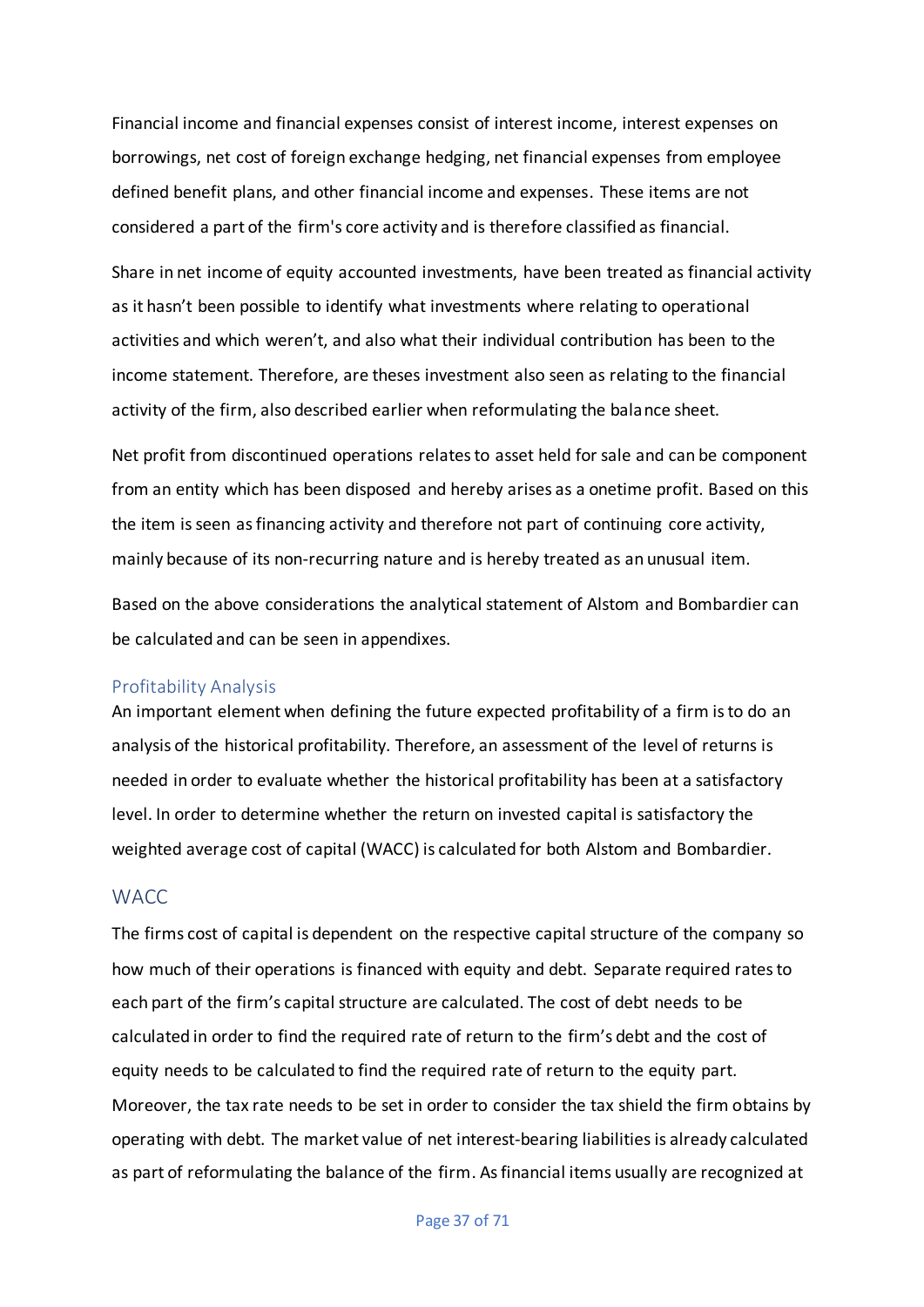fair value, the book value seems as a fair proxy to the market value of NIBL (Christian Petersen, 2017). The market value of equity is found by looking at shares outstanding times the closing share price end of the given fiscal year, which multiplied will yield the market value of equity. Market values are used instead of book values as these contains more information and moreover because equity is negative for Bombardier, which otherwise would make it difficult to calculate WACC appropriately. The cost of capital for the firm can therefore be described by below formula.

$$
WACC = \frac{NIBL}{NIBL + EQUITY} \cdot r_d \cdot (1 - t) + \frac{EQUITY}{NIBL + EQUITY} \cdot r_e
$$

In the notes of the financial statements the total weighted average effective interest rate is disclosed for every year regarding newly obtained debt (Alstom, Consolidated Financial Statements 2019, 2019). An average of this number across the period therefore seems representative for the required rate of return to the company's debt. The average is 3,9% and doing a quick sanity check on the calculated net borrowing cost for NIBL which is -9,3%, implies that the average effective interest rate cannot be used. However, as Alstom have positive NIBL the NBC seems hard to interpret when comparing it to effective interest rate disclosed in the annual reports, which is why the effective interest rate actually seems to be more useful as it is based on actual obtain new debt for the given year, why it Is used instead of NBC. For Bombardier the disclosed total average weighted effective interest rate is 5,38%. When looking at the net borrowing cost for Bombardier the average in same period is 7% suggesting that 5,61% might be too optimistic. However, in order to align the calculation method for both companies the weighted average effective interest rate is used as the cost of debt for the two companies.

The tax rate of the firm is set to be the marginal tax rate, which is 34,43% (Alstom, Consolidated Financial Statements 2019, 2019). This tax rate is also used to calculate NOPAT and therefore seems as an fair tax rate to use as we hereby fulfill the requirement for similar taxation on return for debt and equity (Christian Petersen, 2017). The marginal tax rate for Bombardier is 26,70% (Bombardier, Financial report 2019, 2020).

The required rate to equity is calculated based on the capital asset pricing model (CAPM). This model seems the most appropriate to calculate the required rate of return on equity, as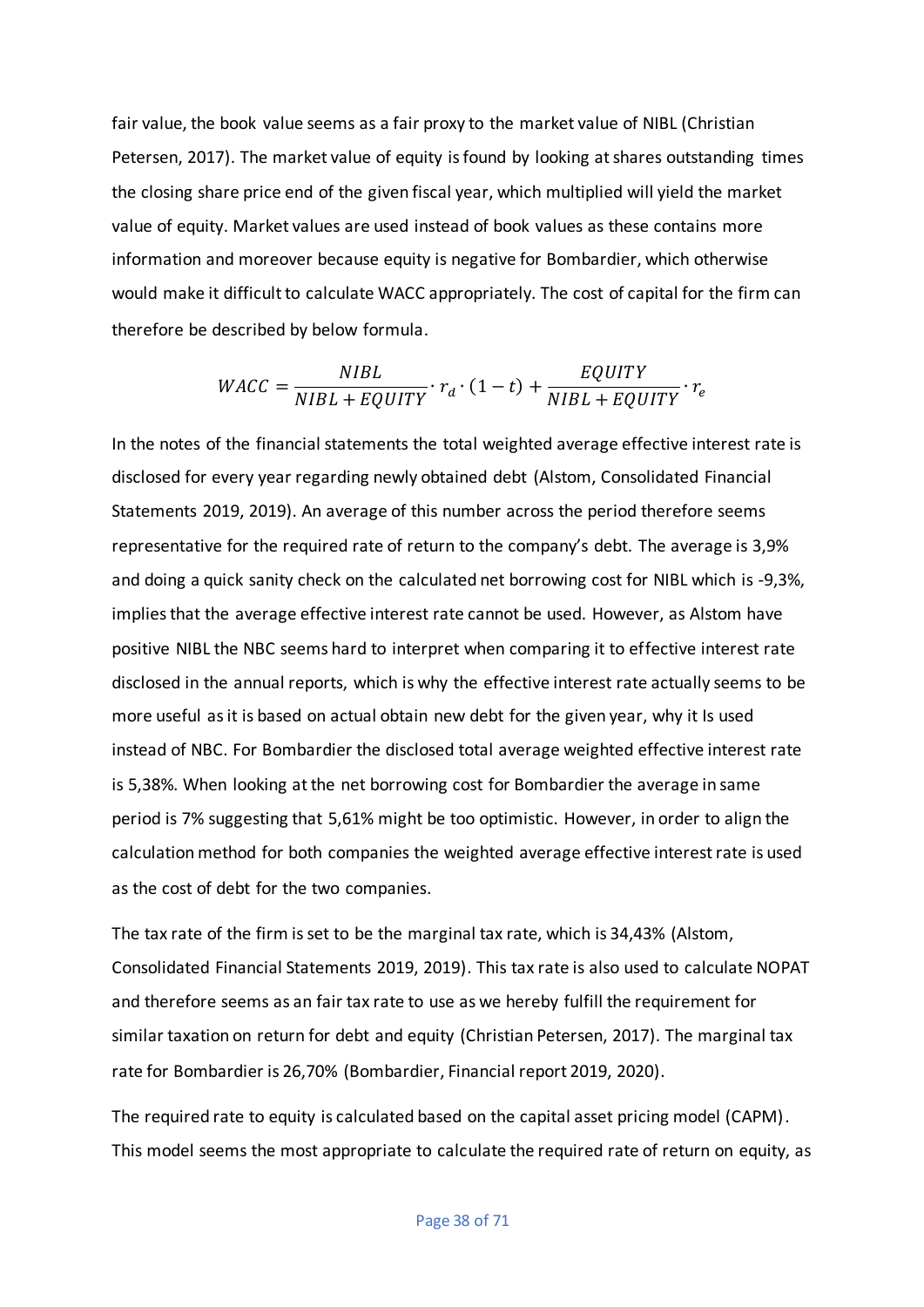the companies are listed on a stock exchange and traded frequently (Damodaran, Estimating Risk Parameters, 1999). The model requires three variables to be computed the risk-free rate and risk premium of the market and the beta of the company. The formula for the model can be seen below.

$$
CAPM = Riskfree\ rate + Beta\ (Risk\ Premium)
$$

The Beta is found using the regression approach also described by Aswath Damodaran (Damodaran, Estimating Risk Parameters, 1999). This approach measures the correlation between stock pricesfor the respective company against the market leading index over a period. As Alstom is listed on Euronext Paris stock exchange the leading index would be the CAC40, which includes 40 of the most significant stocks among the largest 100 market cap companies on Euronext Paris. In order to measure the correlation between Alstom stock prices and the stock price of CAC40, it is needed to calculate the daily stock returns. This is done using below formula.

$$
Stock\ returns_{t} = \frac{Stock\ Price_{t} - Stock\ Price_{t-1}}{Stock\ Price_{t-1}}
$$

Hereafter the variance and standard deviation is calculated for the daily returns for Alstom and CAC40 and lastly the correlation between Alstom and CAC40 is computed. These values are then inserted in below formula.

$$
Beta = \frac{\sigma_{Asset} \cdot \sigma_{Index} \cdot \rho_{Asset:Index}}{\sigma_{Index}^2}
$$

Consequently, this gives us a beta of 0.68 (rounded). There is used 1277 daily observations for both Alstom and CAC40 over a 5 year period stretching from 31/3/2014 to 31/3/2019 (Finance, 2020), which is the same period as the financial statements analyzed. The period has deliberately been chosen to be the same in order to match the given risk profile of the company with the reported financial numbers.

For Bombardier the same approach couldn't be followed as they operate both within train manufacturing as well as within the aircraft industry. Therefore, it is necessary to use an unlevered industry beta of 0,85 (Christian Petersen, 2017). The unlevered industry beta is hereafter re-levered back to a levered beta using the firms tax rate and debt to equity ratio, yielding a beta of 2,26 in 2018 (rounded).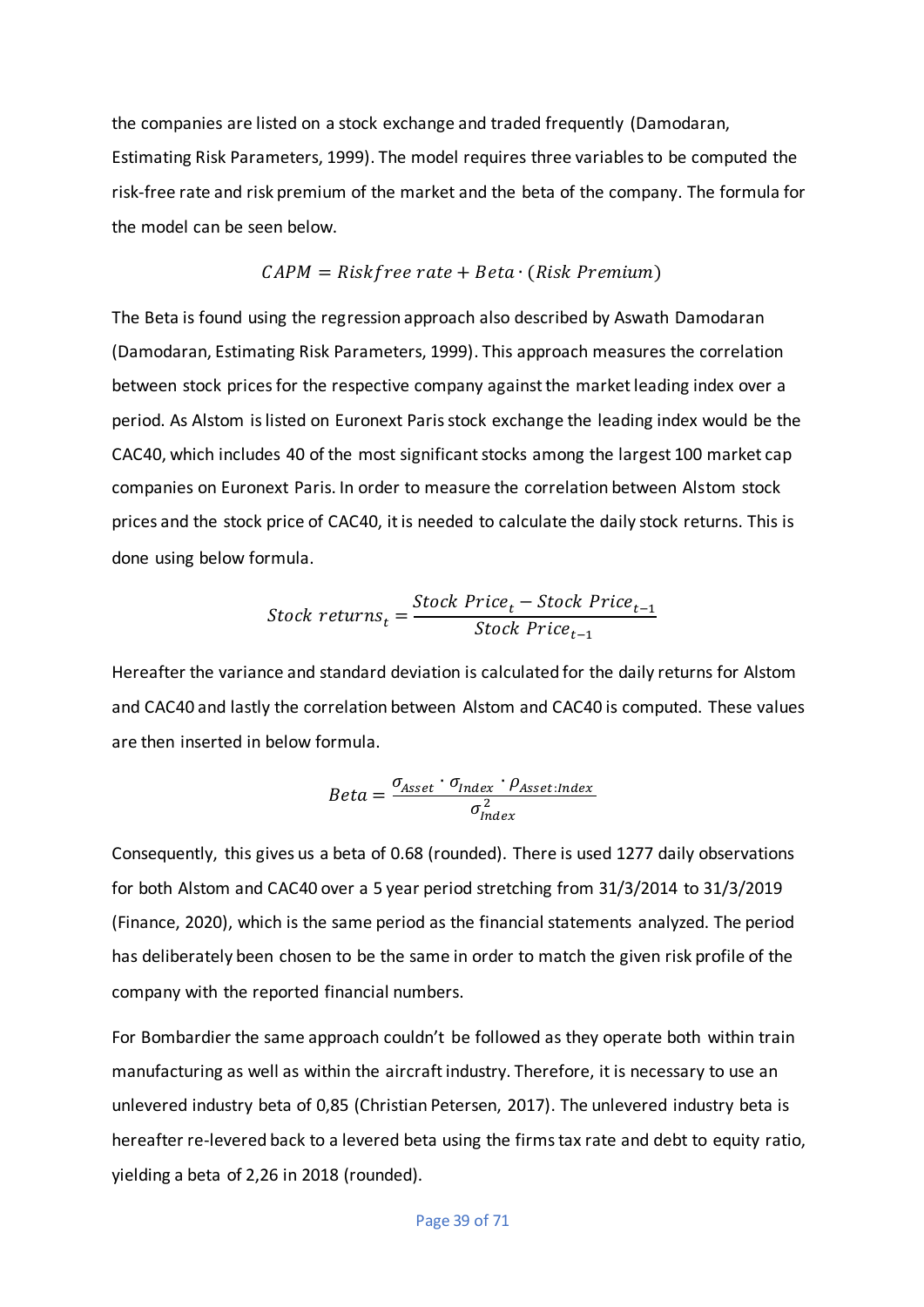The market risk free rate is seen as the 10-year government bond yields from France. This seems appropriate as Alstom is based in France and reports their financial results in euros, and thereby doing this might counter the effect of inflation. The average rate of the 10-year government bond yields is calculated from 31/3/2013 to 31/3/2019 and amounts to 0,80% (rounded) (Investing , 2020). For Bombardier the market risk free rate is seen as the yield from the 10-year government bond from Canada for the fiscal period 01/01/2014 to 31/12/2018, which amounts to 1,67%.

The market risk premium is also calculated based on the same data used for calculating the beta for Alstom. Hereby the yearly returns are calculated for CAC40 and then an average for the period is computed in order to find the average yearly market returns for the period. As an example, the market returns for the fiscal year 2015 for Alstom is calculated based on percentages increase in CAC40 from 31/3/2014 to 31/3/2015, where 31/3/2015 is the date where the fiscal year for 2015 ends for Alstom. This results in an average 4,60% in yearly markets returns from CAC40, for the period 2014-2018, subtracting the risk-free rate of 0,80%, results in an average market risk premium for the period of 3,8%. For Bombardier the same approach has been taken, however the yearly market returns are calculated using Canadian leading stock market index S&P/TSX and using a period matching their respective fiscal period, which follows a calendar year. This results in an average yearly market return of 4,77%, subtracting the risk-free rate gives us a market risk premium of 3,1%.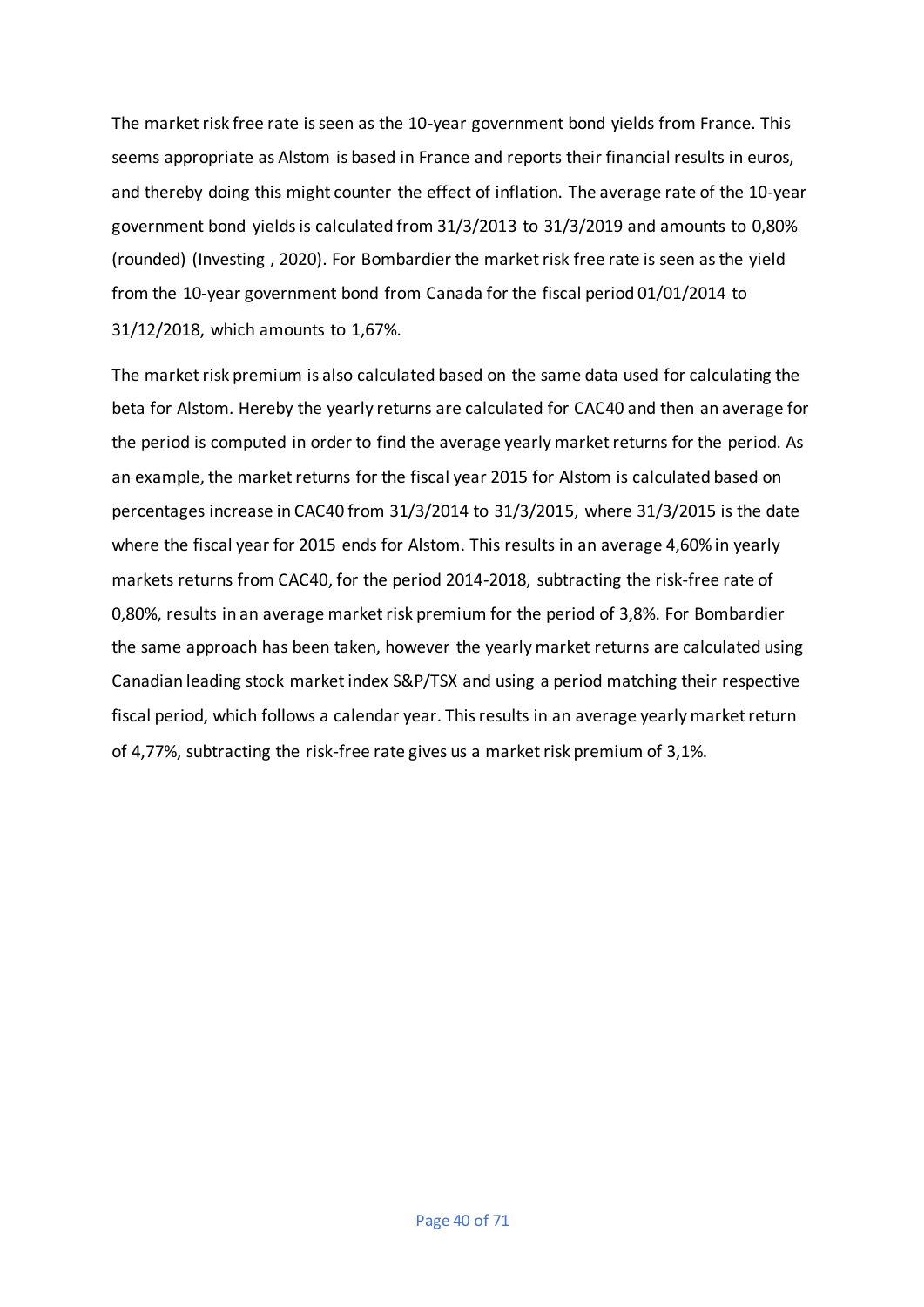The individually calculated WACC's for the firms can be seen in the following tables:

| <b>ALSTOM - WACC</b>                     | 2014        | 2015        | 2016        | 2017        | 2018        |
|------------------------------------------|-------------|-------------|-------------|-------------|-------------|
| <b>Capital structure</b>                 |             |             |             |             |             |
| <b>Book Value Equity</b>                 | 4.667       | 3.776       | 3.262       | 3.313       | 3.795       |
| <b>Book Value NIBL</b>                   | 1.378       | $-1.603$    | $-1.411$    | $-1.754$    | $-1.981$    |
| <b>Total</b>                             | 6.044       | 2.173       | 1.851       | 1.559       | 1.814       |
| Shares oustanding                        | 309.792.497 | 219.127.044 | 219.711.830 | 222.210.471 | 223.572.313 |
| <b>Share Price</b>                       | 28,77       | 21,60       | 28,01       | 36,61       | 39,89       |
| Market Value of Equity (in million EUR)  | 8.913       | 4.733       | 6.154       | 8.135       | 8.918       |
| <b>Capital structure</b>                 |             |             |             |             |             |
| Market value of Equity                   | 8.913       | 4.733       | 6.154       | 8.135       | 8.918       |
| Market value of NIBL                     | 1.378       | $-1.603$    | $-1.411$    | $-1.754$    | $-1.981$    |
| <b>Enterprise value (in million EUR)</b> | 10.290      | 3.130       | 4.743       | 6.382       | 6.937       |
| <b>Statutory tax rate</b>                | 34,43%      | 34,43%      | 34,43%      | 34,43%      | 34,43%      |
| Average cost of debt                     | 3,90%       | 3,90%       | 3,90%       | 3,90%       | 3,90%       |
| Avg cost of debt after tax               | 2,56%       | 2,56%       | 2,56%       | 2,56%       | 2,56%       |
| <b>CAPM</b>                              |             |             |             |             |             |
| Average risk free rate                   | 0.80%       | 0.80%       | 0.80%       | 0.80%       | 0.80%       |
| <b>Beta</b>                              | 0,68        | 0,68        | 0,68        | 0,68        | 0,68        |
| Market average yearly returns            | 4,60%       | 4,60%       | 4,60%       | 4,60%       | 4,60%       |
| Market average yearly risk premium       | 3.80%       | 3,80%       | 3.80%       | 3,80%       | 3,80%       |
| Cost of equity                           | 3,38%       | 3,38%       | 3,38%       | 3,38%       | 3,38%       |
| <b>WACC</b> after tax                    | 3,27%       | 3,81%       | 3,63%       | 3,61%       | 3,62%       |
| <b>WACC</b> before tax                   | 3,45%       | 3,12%       | 3,23%       | 3,24%       | 3,24%       |
| Default risk                             | 0,18%       | 0,18%       | 0,18%       | 0,18%       | 0,18%       |
| <b>Bankruptcy costs</b>                  | 20%         | 20%         | 20%         | 20%         | 20%         |
| WACC after tax - adj for default risk    | 3,29%       | 3,80%       | 3,94%       | 4,27%       | 4,23%       |

(Source: Own contribution)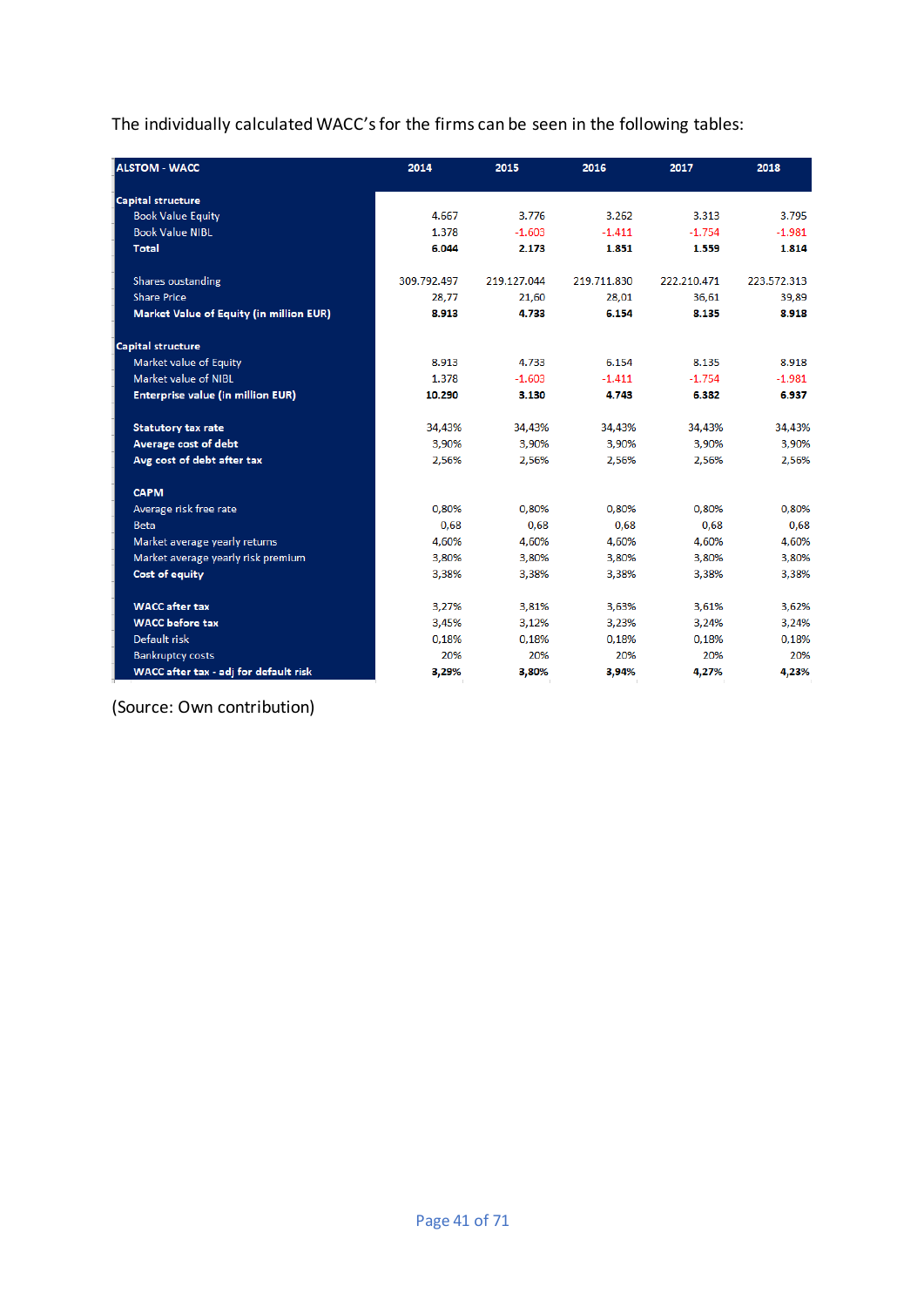| <b>Bombardier - WACC</b>                 | 2014          | 2015          | 2016          | 2017          | 2018          |
|------------------------------------------|---------------|---------------|---------------|---------------|---------------|
| <b>Capital structure</b>                 |               |               |               |               |               |
| <b>Book Value Equity</b>                 | $-871$        | $-2.047$      | $-4.430$      | $-4.355$      | $-4.685$      |
| <b>Book Value NIBL</b>                   | 3.872         | 3.767         | 3.909         | 3.584         | 3.907         |
| <b>Total</b>                             | 3.001         | 1.719         | $-521$        | $-771$        | $-779$        |
| <b>Shares oustanding</b>                 | 1.424.395.218 | 2.082.683.000 | 2.212.547.000 | 2.195.379.000 | 2.316.824.000 |
| <b>Share Price</b>                       | 4,08          | 1,34          | 2.16          | 3,03          | 2,03          |
| Market Value of Equity (in million CAD)  | 5.812         | 2.791         | 4.779         | 6.652         | 4.703         |
| <b>CAD to USD</b>                        | 0,86161       | 0,72076       | 0.74415       | 0,79489       | 0,73355       |
| <b>Capital structure</b>                 |               |               |               |               |               |
| Market value of Equity (50% of total)    | 2.504         | 1.006         | 1.778         | 2.644         | 1.725         |
| Market value of NIBL                     | 3.872         | 3.767         | 3.909         | 3.584         | 3.907         |
| <b>Enterprise value (in million USD)</b> | 6.375         | 4.772         | 5.687         | 6.228         | 5.632         |
| <b>Statutory tax rate</b>                | 26.70%        | 26,70%        | 26.70%        | 26,70%        | 26.70%        |
| Average cost of debt                     | 5,38%         | 5,38%         | 5,38%         | 5,38%         | 5,38%         |
| Avg cost of debt after tax               | 3.94%         | 3,94%         | 3,94%         | 3,94%         | 3,94%         |
| <b>CAPM</b>                              |               |               |               |               |               |
| Average risk free rate                   | 1,67%         | 1,67%         | 1,67%         | 1,67%         | 1,67%         |
| Unlevered industry beta                  | 0,85          | 0,85          | 0,85          | 0,85          | 0,85          |
| Levered beta                             | 1.81          | 3,18          | 2,22          | 1.69          | 2,26          |
| Market average yearly returns            | 4,77%         | 4,77%         | 4,77%         | 4,77%         | 4,77%         |
| Market average yearly risk premium       | 3,10%         | 3,10%         | 3,10%         | 3,10%         | 3,10%         |
| Cost of equity                           | 7,29%         | 11,54%        | 8,55%         | 6,92%         | 8,68%         |
| <b>WACC</b> after tax                    | 5,26%         | 5,54%         | 5,38%         | 5,21%         | 5,39%         |
| <b>WACC</b> before tax                   | 6,13%         | 6.68%         | 6,37%         | 6,04%         | 6,39%         |
| Default risk                             | 19,14%        | 19,14%        | 19,14%        | 19,14%        | 19,14%        |
| <b>Bankruptcy costs</b>                  | 100%          | 100%          | 100%          | 100%          | 100%          |
| WACC after tax - adj for default risk    | 24,17%        | 23,95%        | 31,89%        | 29,13%        | 29,80%        |

(Source: Own contribution)

## Adjusting WACC for default risk and bankruptcy costs

As it can be seen from previous tables the WACC is adjusted for the individual firm's default risk and bankruptcy costs. This is done using the framework from (Koziol, A simple correction of the WACC discount rate for default risk and bankruptcy costs, 2013). The formula is shown below.

$$
WACC_{adjusted} = WACC_{Before\ tax} - P \cdot T \cdot \frac{NIBL}{EV} \cdot r_d + R \cdot B
$$

R = Risk of default

P = Survivorship probability  $\rightarrow$  (1-R)

 $T =$  Statutory tax rate

 $r_d$  = Cost of debt before tax

B = Bankruptcy cost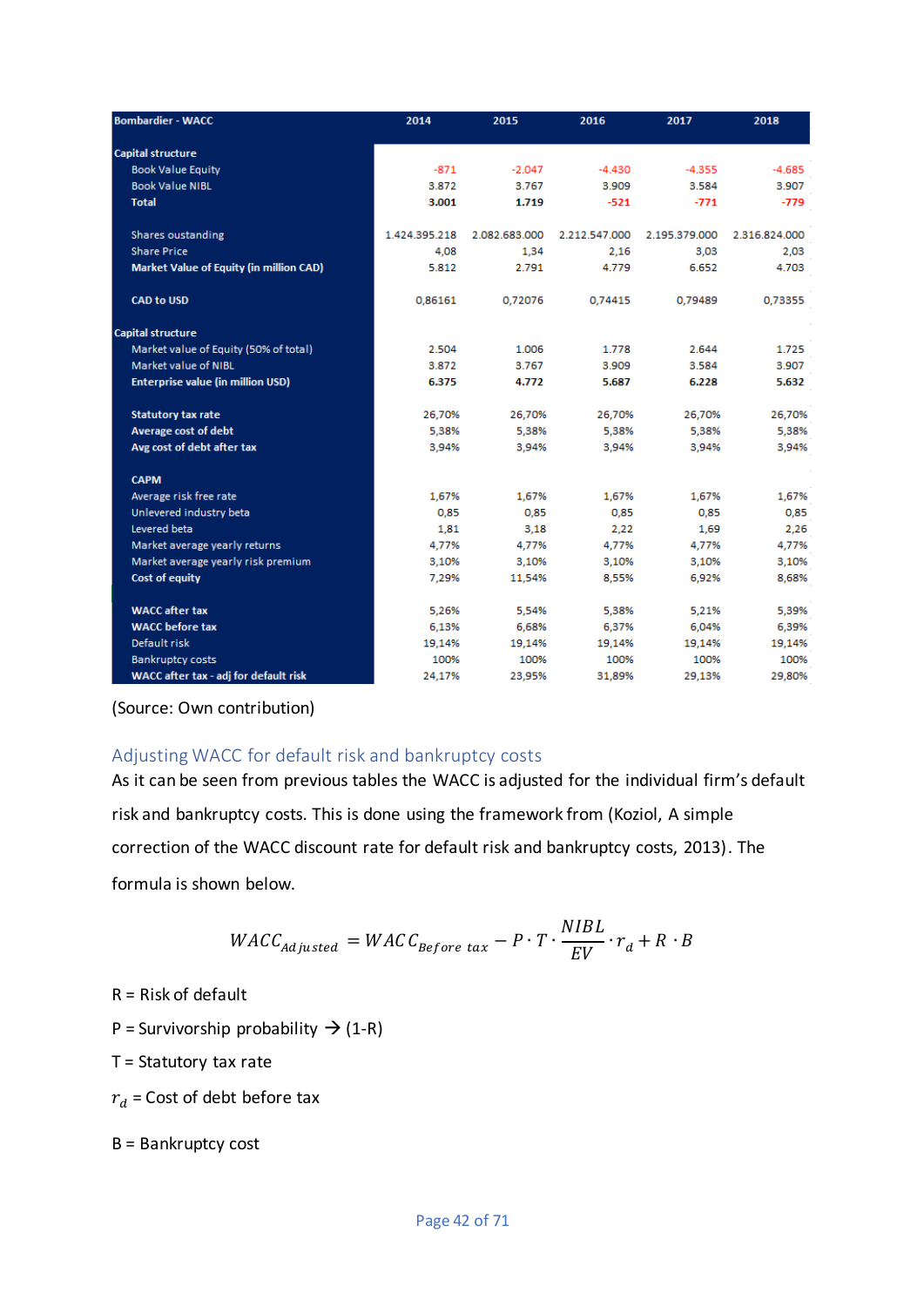Alstom's credit rating is Baa2 in 2018 (Moody's, 2020), which yields a probability of default of 0,18% (Christian Petersen, 2017), because of the low probability of default, the adjusted WACC isn't much different from the current one. Alstom's WACC increases from 3,63% to 4,54% in 2018.

Bombardier is rated with an Caa2 rating by Moody's (Moody's, 2020), this results in a probability of default of 19,14% (Christian Petersen, 2017). Using the framework from (Koziol, A simple correction of the WACC discount rate for default risk and bankruptcy costs, 2013). This will increase Bombardier's WACC from 5,39% to 13,18% in 2018.

The bankruptcy costs can be hard to measure, however the academic literature on this suggest that it can be up to 20% in some instances and even higher for some firms (Koziol, A simple correction of the WACC discount rate for default risk and bankruptcy costs, 2013). An approximate bankruptcy cost of 5% is chosen to be suitable for both firms. The framework argues for the use of this correction as the normal DCF method doesn't considers the default risk and bankruptcy costs and therefore argue for the use of this correction as otherwise the valuations would encounter big pricing errors when default risk and bankruptcy costs are significant (Koziol, A simple correction of the WACC discount rate for default risk and bankruptcy costs, 2013).

### Analysis of profitability from core operations – Alstom

Looking at the period analyzed for Alstom they have achieved high levels of ROIC on their core activities which averaged 22,2% for the period 2014-2018. This is very satisfactory seen in relation to the average WACC for the period of 4,49%. Core activities have therefore created added value for the equity holders. However, unusual items, dirty surplus items and change in accounting policies have negative effectively affected the core recurring profits. This has resulted in a negative return on equity in 2014 and 2016. Furthermore, looking at total ROIC including unusual items, returns haven't been satisfactory all years, in 2014 and 2016 ROIC total was respectively -37,47% and -3,78%, which is below average WACC and therefore seen as unsatisfactory. However, ROIC excluding unusual items has as before mentioned laid on a satisfactory level the whole period.

When looking at the trend for ROIC it seems very promising as it is increasing throughout the period. This is especially due to the increase in the turnover ratio, which increases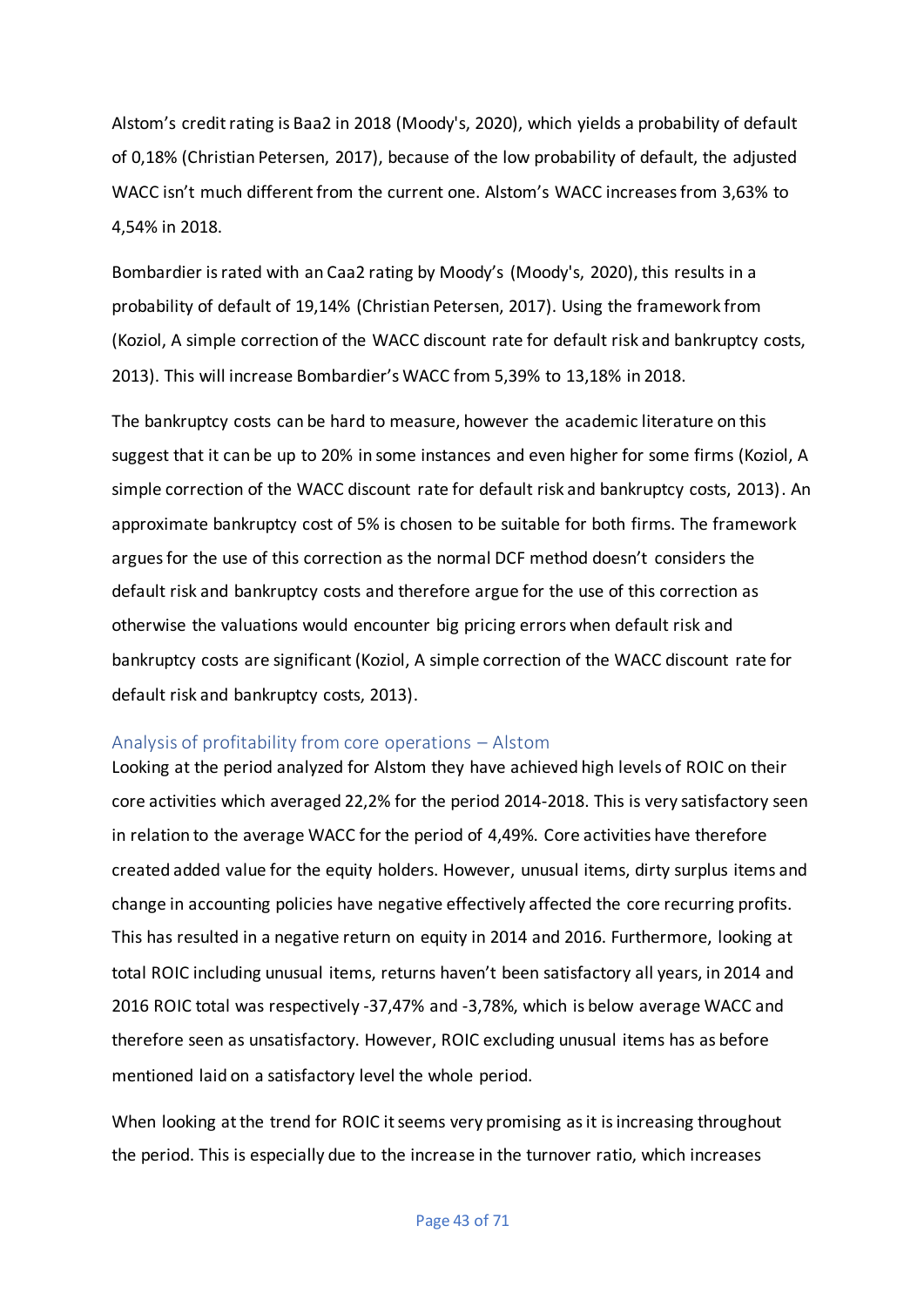significantly, suggesting that Alstom is getting better at utilizing their invested capital. The EBIT margin is also increasing throughout the period, only in 2017 it decreases to rise again in 2018 to a new high of 7,1%. The turnover ratio takes a sudden decrease in 2018 as the only year where it decreases, however the decrease is countered by the increase in the EBIT margin which results in an increase in ROIC in 2018 to 27,1%.

Below table summarizes the result from the financial analysis.

| <b>FINANCIAL ANALYSIS</b>                       | 2014      | 2015     | 2016     | 2017    | 2018    |
|-------------------------------------------------|-----------|----------|----------|---------|---------|
| <b>Financial ratios After tax</b>               |           |          |          |         |         |
| <b>ROIC (NOPAT)</b>                             | $-37,24%$ | 130,07%  | $-3,78%$ | 19,46%  | 37,33%  |
| <b>NOPAT Margin (operating margin)</b>          | $-13,6%$  | 39,7%    | $-0.8%$  | 4,0%    | 9,8%    |
| <b>Turnover ratio</b>                           | 2.7       | 3.3      | 4,6      | 4,8     | 3,8     |
| <b>Alternative ROIC</b>                         | $-37,2%$  | 130,1%   | $-3,8%$  | 19,5%   | 37,3%   |
| Net borrowing cost (after tax)                  | $-4,5%$   | $-14,6%$ | $-5,2%$  | $-3,4%$ | $-2,8%$ |
| Spread between ROIC & net borrowing cost        | -32,7%    | 144,6%   | 1,4%     | 22,8%   | 40,1%   |
| <b>Financial leverage</b>                       | $-0,47$   | $-0,37$  | $-0,50$  | $-0,56$ | $-0,49$ |
| ROE (COMPREHENSIVE INCOME EX FINANCIAL SURPLUS) | $-21,9%$  | 76,7%    | -4,5%    | 6,7%    | 17,6%   |
| <b>Alternative ROE</b>                          | $-21.9%$  | 76,7%    | $-4,5%$  | 6.7%    | 17,6%   |
| Core financial ratios before tax                |           |          |          |         |         |
| <b>ROIC (Core EBIT)</b>                         | 14,2%     | 17,4%    | 26,3%    | 26,2%   | 27,1%   |
| <b>EBIT Margin</b>                              | 5,2%      | 5,3%     | 5,8%     | 5,4%    | 7,1%    |
| <b>Turnover ratio</b>                           | 2,75      | 3,28     | 4,57     | 4,84    | 3,83    |
| <b>Alternative ROIC</b>                         | 14,2%     | 17,4%    | 26,3%    | 26,2%   | 27,1%   |
| <b>Core EBITDA</b>                              | 10,2%     | 12,1%    | 7,9%     | 7,7%    | 9,5%    |

(Source: Own contribution)

## Analysis of profitability from core operations – Bombardier

Bombardier have negative invested capital due to negative equity, therefore it doesn't make sense to calculate ROIC as owners have negative invested capital in the company. Therefore, is the focus drawn to the core EBIT margin. The average for the period is 7,05% which in comparison to Alstom is 5,7% for the same period. This suggest that Bombardier has higher priced services and products or just in general are more cost efficient on their core activities. Due to the negative invested capital it also doesn't make sense to look at the turnover ratio. When looking at the total comprehensive income generated for the period it is only in 2014 and 2016, which are worsening the already negative equity for Bombardier.

When comparing the two companies further the core EBITDA margin is also examined more closely as this measure considers different depreciation and tax policies the companies have. Core EBITDA for Alstom averaged 9,5% for the period whereas Bombardier averaged 11,48% implying Bombardier are more effective in their operations all things being equal. Moreover, the trend of the EBIT margin is increasing which is very positive and suggests that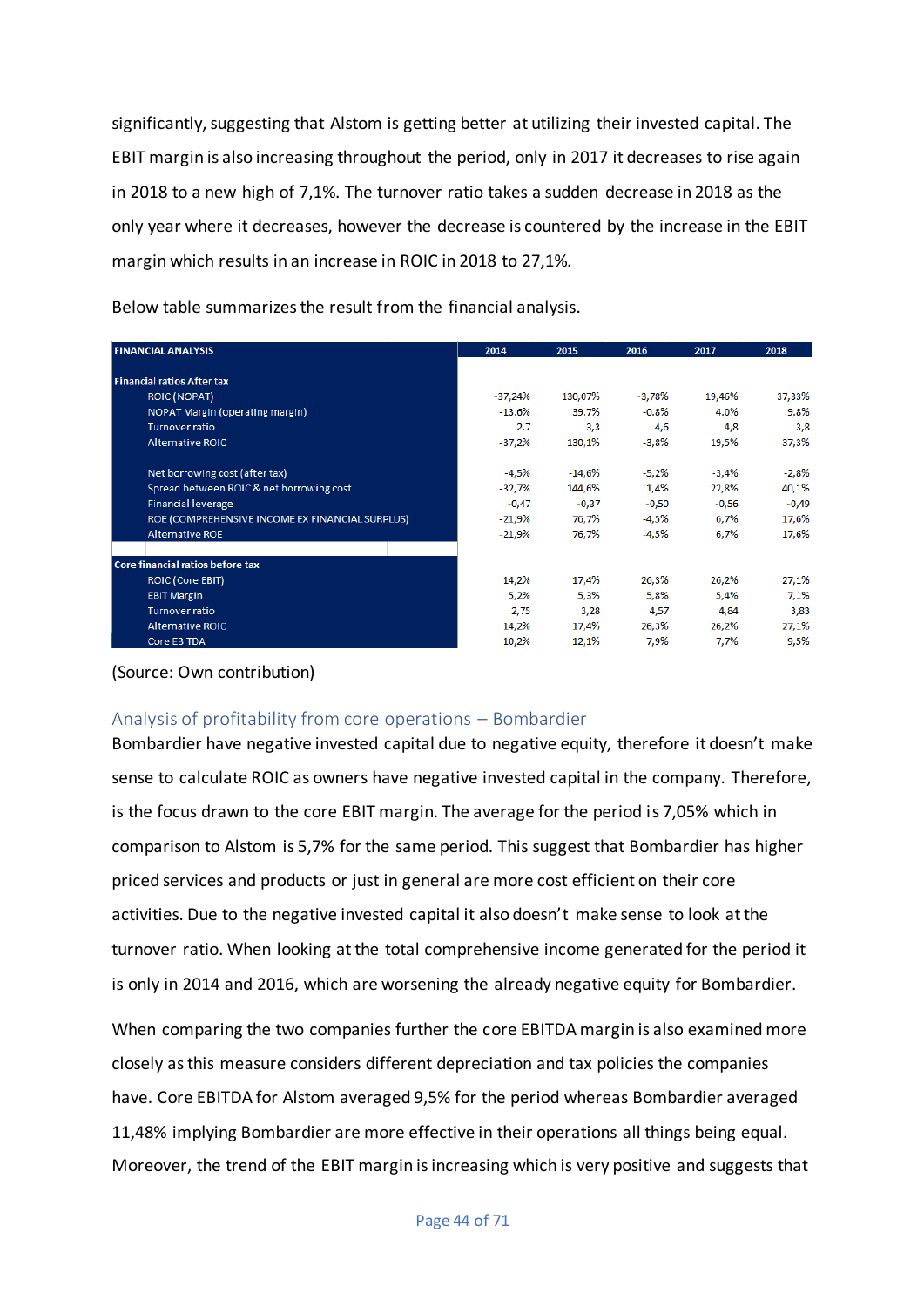Bombardier are improving their operational performance throughout the period. Whereas, core EBITDA is more stable.

| <b>Financial ratios After tax</b>        | 2014     | 2015      | 2016       | 2017      | 2018      |
|------------------------------------------|----------|-----------|------------|-----------|-----------|
| <b>ROIC (NOPAT)</b>                      | $-8,24%$ | 31,92%    | 11,53%     | $-54.02%$ | $-89,55%$ |
| NOPAT Margin (operating margin)          | $-2.57%$ | 6.63%     | $-0.79%$   | 4,89%     | 7,82%     |
| <b>Turnover ratio</b>                    | 3,21     | 4,82      | $-14,52$   | $-11.06$  | $-11.45$  |
| <b>Alternative ROIC</b>                  | $-8.24%$ | 31.92%    | 11.53%     | $-54.02%$ | $-89,55%$ |
| Net borrowing cost (after tax)           | 1,58%    | 3.09%     | 6,51%      | 8.02%     | 6.24%     |
| Spread between ROIC & net borrowing cost | $-9,81%$ | 28.84%    | 5,02%      | $-62,04%$ | $-95,79%$ |
| <b>Financial leverage</b>                | $-4,45$  | $-1,84$   | $-0,88$    | $-0,82$   | $-0,83$   |
| ROE (COMPREHENSIVE INCOME)               | 35,39%   | $-21,13%$ | 7,10%      | $-2,96%$  | $-9,68%$  |
| <b>Alternative ROE</b>                   | 35,39%   | $-21,13%$ | 7,10%      | $-2,96%$  | $-9,68%$  |
| Core financial ratios before tax         |          |           |            |           |           |
| ROIC (Core EBIT)                         | 17,53%   | 27,04%    | $-107,38%$ | $-92,35%$ | $-96,33%$ |
| <b>EBIT Margin</b>                       | 5,47%    | 5,62%     | 7,39%      | 8,35%     | 8,41%     |
| <b>Turnover ratio</b>                    | 3,21     | 4,82      | $-14.52$   | $-11,06$  | $-11.45$  |
| <b>Alternative ROIC</b>                  | 17,53%   | 27.04%    | $-107,38%$ | $-92,35%$ | $-96,33%$ |
| Core EBITDA                              | 9.80%    | 11.67%    | 12,21%     | 12,15%    | 11.59%    |

(Source: Own Contribution)

## Growth analysis

As the scope of the thesis is about Alstom's acquisition of Bombardier it would make sense to evaluate the current growth potential of the individual firms as an evaluation of the growth potential of the combined firm islater carried out.

Firms that are limited to a constant debt to capital ratio, such as Bombardier because of their negative equity position needs to fulfill specific debt covenants, where they cannot exceed specific financial ratios such as financial leverage etc. (Bombardier, Financial report 2018, 2019). These firms have a limited sustainable growth rate as they will need to finance their operations and possible reinvestments using mostly internally generated funds. As reinvestments are essential for creating growth this will limit the growth rate of which Bombardier can grow. Alstom because of their negative financial leverage actual have net financial assets and therefore have very good opportunities for changing their future debt to capital ratio enabling them to finance their future operations. Moreover, it is noticed that both firms are generally having a positive net income with the expectation of 2014 and 2016, which means the negative results needs to be financed with either equity or debt. In the remaining periods both firms achieve a positive net income thereby creating funds for reinvestments for tangible and intangible assets. Altering the payout ratio for Bombardier or increasing their net income would be the main two factors for increasing their sustainable growth rate. For Alstom it seems like they have enough funds to achieve their desired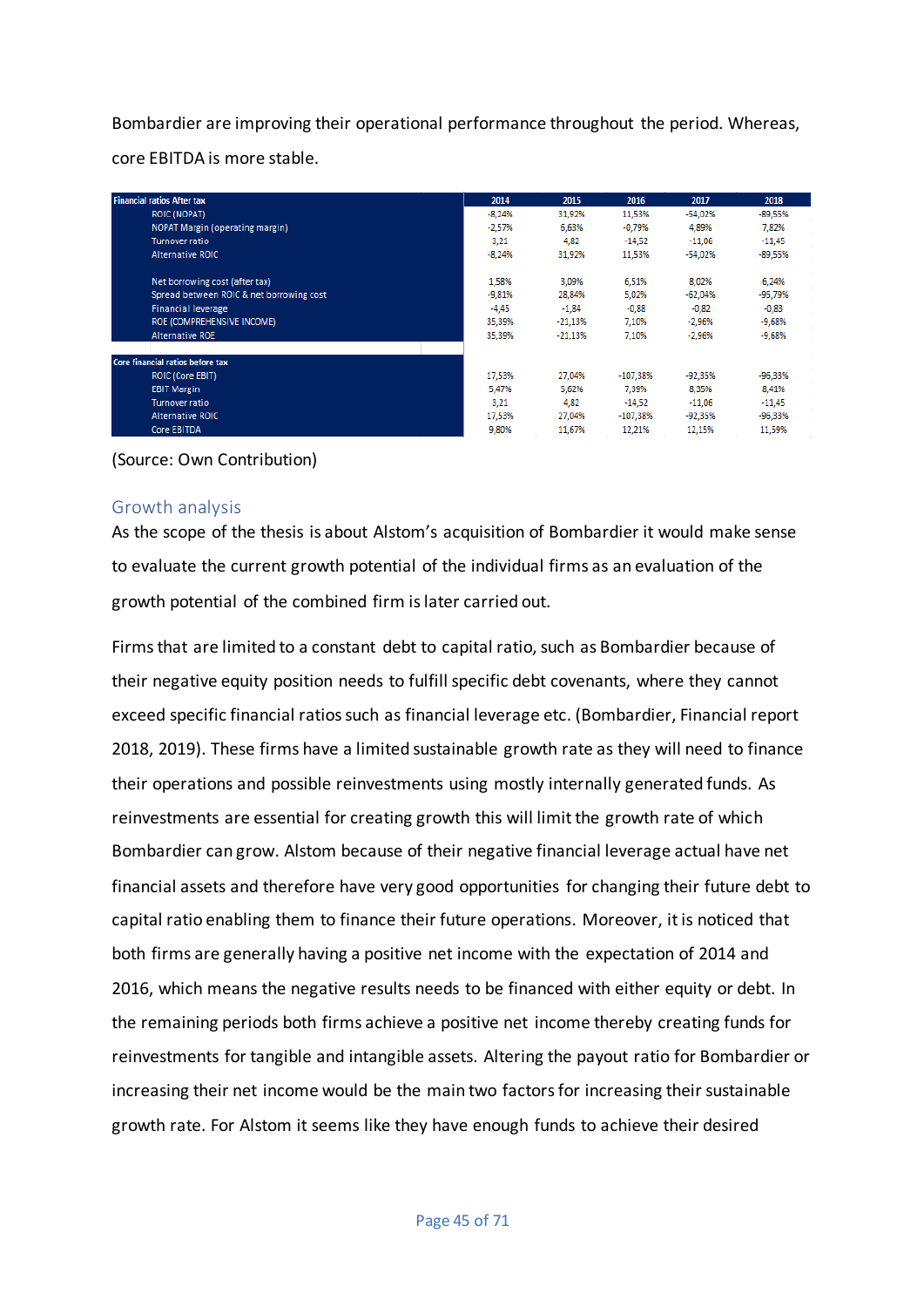growth levels and more in a mature market, because of their low debt to equity ratio, normal payout policy and satisfactory ROIC levels in most of the examined period.

Looking at Bombardier they have stable and slight increasing margins for EBITDA and EBIT suggesting that core operating profits are fairly stable with a positive trend, which suggest that growth in total comprehensive income for the period are influenced positively by recurring profits. However, although they have constant recurring operating profits and significant net income for 2015, 2017 and 2018. They still don't manage to decrease there NIBL or their negative equity. Looking at market values for equity for the same period also paints a negative picture as Equity is generally decreasing throughout the period.

Turning our eyes to Alstom it has been possible to conclude that growth and added value for the period has mainly been created because of special items, underlying change in accounting practice, net profits for discounted operations and dirty surpluses, which averaged 612m EUR for the period. However, Alstom also managed to create added from the core operating and recurring activities of 249m EUR. This totals an average EVA for the period 2015-2018 of 861m EUR. Core ROIC and EVA has generally increased throughout the period, with EVA increasing with a yearly average of 44% for 2015-2018. Alstom's growth is mainly coming from non-recurring items; however, the quality of the growth still seems satisfactory as EVA from recurring items generally are increasing throughout the period.

The quality of the growth in Bombardier couldn't be assessed due invested capital which quickly becomes negative for the analyzed period. Therefore, it doesn't seem relevant to further study the quality of growth for Bombardier using the same framework as done with Alstom. This is mainly due to the issue of the division of balance sheet for Bombardier, which prohibits the financial statements to articulate. Meaning that the changes in equity aren't affected by the performance coming from the income statement but is determined by assumptions made around the division. This approach was based on some assumptions which doesn't allow for the articulation, hereby making it irrelevant to look into the quality of growth using the EVA approach as done with Alstom. However, by referring to the analysis of the profitability of the core operations it is possible to conclude that Bombardier is operating with high EBITDA and EBIT margins which are increasing in the period 2014- 2018, which seems positive all things being equal. Therefore, assuming a normal capital structure would suggest that recurring profits from recurring core items are being produced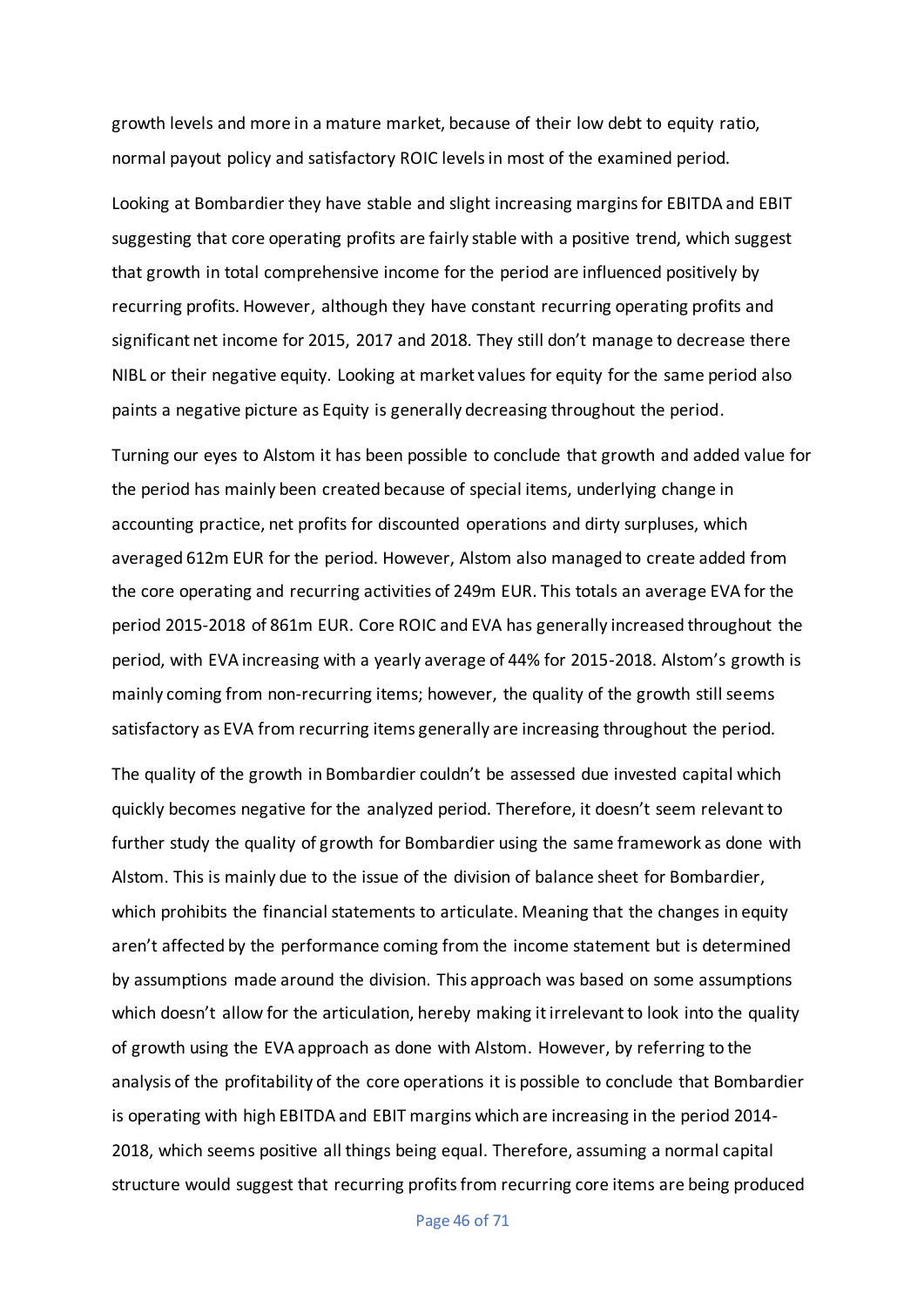with increasing EBITDA and EBIT margin throughout the period. Thereby suggesting that the quality of growth is good for the train business.

Alstom's ability to create added value for the shareholders can be summarized in below table.

|                                                           | 2014      | 2015    | 2016     | 2017     | 2018   |
|-----------------------------------------------------------|-----------|---------|----------|----------|--------|
| <b>Alstom - Growth analysis</b>                           |           |         |          |          |        |
| <b>Revenue</b>                                            | 6.163     | 6.881   | 7.306    | 7.346    | 8.072  |
| <b>Core EBIT</b>                                          | 318       | 366     | 421      | 397      | 571    |
| FCFF - Free cash flow to the firm                         | 6.762     | 2.877   | 441      | 377      | 196    |
| FCFE - Free cash flow to the equity holders               | $-23$     | 3.220   | $-7$     |          | 43     |
| <b>Market value of Equity</b>                             | 8.913     | 4.733   | 6.154    | 8.135    | 8.918  |
| <b>ROIC after tax</b>                                     | $-37,24%$ | 130.07% | $-3,78%$ | 19,46%   | 37,33% |
| WACC after tax - adj for default risk and bankruptcy cost | 4.43%     | 4.00%   | 4.55%    | 4.92%    | 4.54%  |
| <b>EVA total</b>                                          |           | 2830    | $-175$   | 233      | 498    |
| <b>Core ROIC after tax</b>                                | 12%       | 10%     | 19%      | 20%      | 22%    |
| <b>EVA from recurring items</b>                           |           | 127     | 299      | 241      | 269    |
| <b>EVA from special items</b>                             |           | 2703    | $-474$   | -8       | 228    |
| <b>Growth in EVA recurring items</b>                      |           |         | 135,6%   | $-19.4%$ | 11.8%  |

(Source: Own contribution)

## Assessing quality of reported earnings

Cash flow and earnings should in the long run be the same, in order to assess the firm's ability to convert earnings to cash flows one can use the cash conversion rate (Christian Petersen, 2017).

$$
Cash conversion rate = \frac{FCFE}{Net\ earnings}
$$

Accounting based earnings are only indicators of much profits is converted into cash, since earnings are net-cash flows plus changes in accruals. Above formula can imply how well the given firm is at converting earnings to cash flows. When looking at Alstom cash conversion rate it becomes apparent that some adjustment needs to be done to net earnings in order to get a valid result from the formula. Net earnings are adjusted for dirty surpluses before being applied in the formula. As theses dirty surpluses is generally assumed to have no effect on cash flow. After this adjustment the formula yields an average cash conversion rate of 44%, however looking at the latest three years it only yields an average of 7%, which seems to be very low. For the last two years it seems like the cash conversion rate has stabilized at 6% average, however this still seems low, as this suggest that the remainder net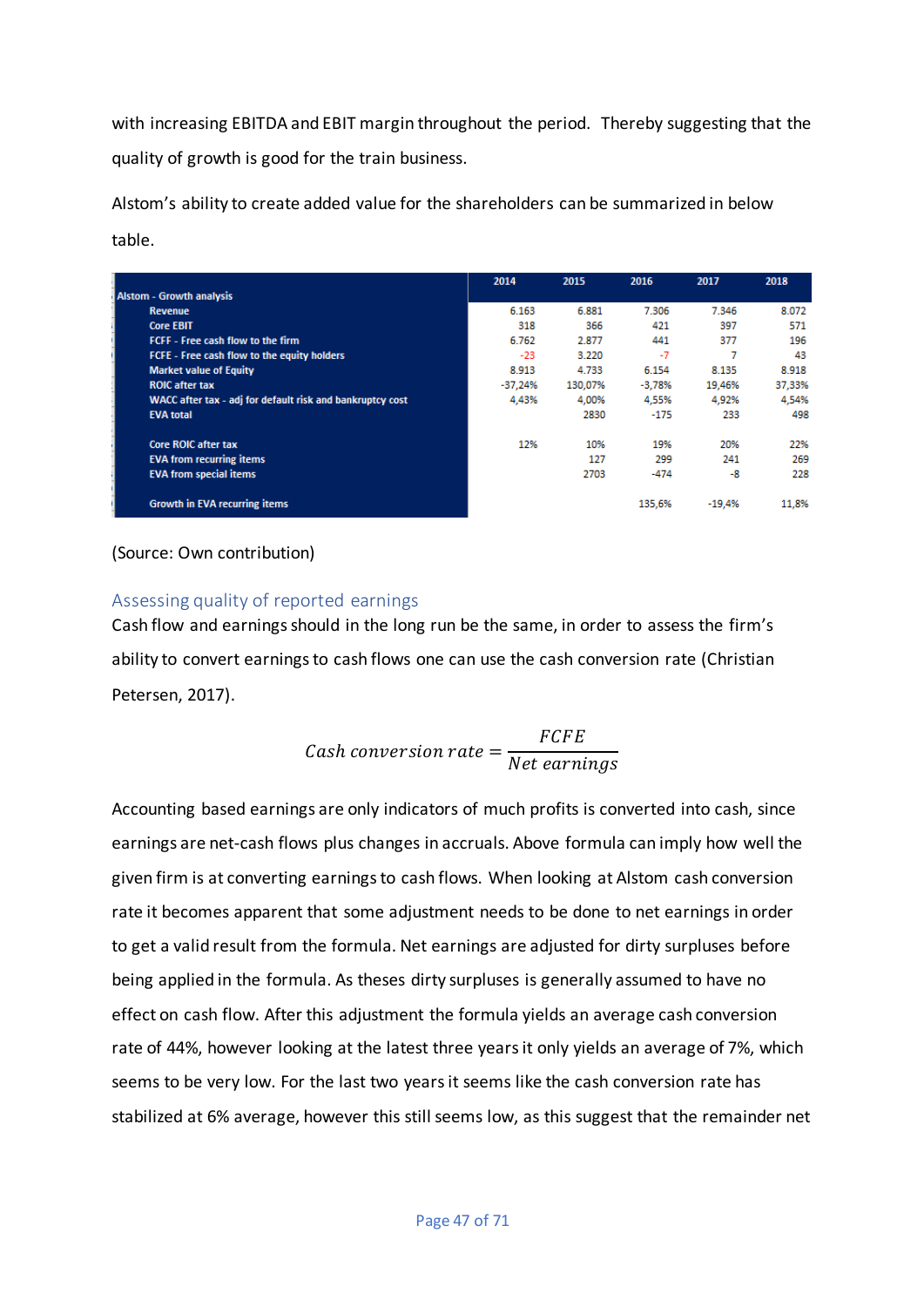income is relating to accruals. The quality of the reported earnings therefore seems to be low.

|                                                                   | 2014    | 2015  | 2016    | 2017    | 2018 |
|-------------------------------------------------------------------|---------|-------|---------|---------|------|
| FCFE - Free cash flow to the equity holders excl. dirty surpluses | $-230$  | 2.533 | 68      | -125    | 122  |
| Net earnings excl. dirty surpluses                                | $-1115$ | 1637  | -65     | 110     | 851  |
| <b>Cash conversion rate</b>                                       | 21%     | 155%  | $-105%$ | $-114%$ | 14%  |

(Source: Own contribution)

For Bombardier the cash flow conversion rate is averaging 87% the last two years of the period. The net earnings therefore seem to be of higher quality relative to Alstom.

|                                                                   | 2014 | 2015 | 2016    | 2017 | 2018 |
|-------------------------------------------------------------------|------|------|---------|------|------|
| FCFE - Free cash flow to the equity holders excl. dirty surpluses | N/A  | 1805 | 2068    |      | 783  |
| Net earnings excl. dirty surpluses                                |      | 629  | -597    |      | 508  |
| <b>Cash conversion rate</b>                                       |      | 287% | $-346%$ | 20%  | 154% |
|                                                                   |      |      |         |      |      |

(Source: Own contribution)

## SWOT

The most significant conclusions from the internal and external analysis are summarized in below figure. In addition, a short commentary is provided for the strengths, weaknesses, opportunities and threats for the firms.

### **Strengths**

Alstom and Bombardier both benefit from having a global presence in the industry, which enables them to mitigate geographic specific risk and further advances their possibilities of economic of scale. Additional they both have a diversified product portfolio, which allows them to serve a broader range of customers, as well as serve existing customer with more relevant and innovative products. This here again enables them to obtain critical mass, which is necessary for obtaining the highest possible profitability. Moreover, Alstom has historically shown a strong ability to create added value for the company through core recurring profits, this combined with net financial assets gives Alstom a positive outlook for the future. As they are expected to be able to keep financing their growth and to deliver in accordance with historic performance. Bombardier have strong EBITDA and EBIT margins as well as a high quality of reported earnings, suggesting that they also have a positive outlook for the future if they can keep the same performance.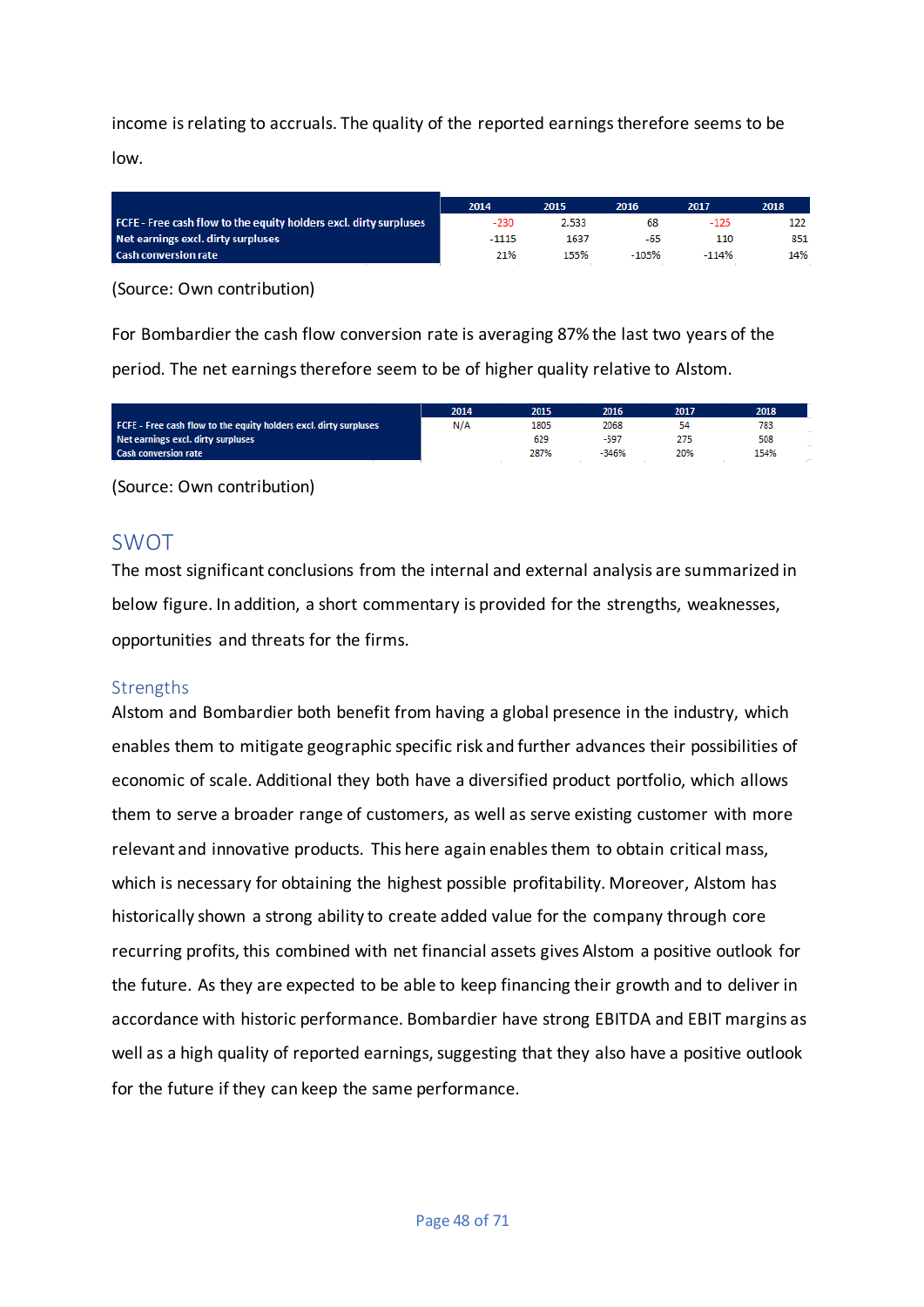#### Weaknesses

Alstom has a low utilization of their tax advantages as they are operating with net financial assets, it seems to be fair to assume that they aren't operating with the most optimal capital structure. However, the net financial assets can also be seen as an advantage due to the flexibility it gives Alstom to invest in new projects or companies. Another weakness could be the low quality of reported earnings Alstom are representing in comparison to Bombardier. For Bombardier one major weakness is the high cost of debt, which arises due to their negative equity. Additionally, Bombardier seems to have a low growth potential also due to their negative equity and high debt position, hereby questioning their ability to finance current and future operations. Which ultimately could lead to bankruptcy or abandonment as well as rejection of profitable projects due to the limitations in cash.

#### **Opportunities**

The market outlook looks positive for both companies due to the expected increase in passenger traffic, which will increase the demand for their services. Additionally, the increasing climate concerns are increasing the pressure of countries to become more environment friendly. One possible solution to this could be to invest in more sustainable and eco friendly rail transport. Therefore, are the climate concerns seen as an opportunity for both companies to increase future sales. The pressure from climate changes can already be seen in the current political initiatives towards investments in the rail industry. These initiatives are also expected to increase future sales for both companies. Lastly, a more open and liberalized rail industry could in the future be another opportunity for the companies to increase their sales. As we can see in France, who is planning to open their rail sector for newcomers by 2024.

#### Threats

Although the industry has proven to be a solution to high emissions coming from the transportation industry, especially from cars. There still exists of lot of alternatives to rail transport, such as cars, busses, ferries and flights. These transportation forms still seem to be available in the near future and thereby imposing a threat to the industry. As these transportation alternatives can have more valuable attributes over rail transport for some individuals. However, as mentioned in the PESTEL analysis initiatives for shifting people to use more rail transportation are already initiated and can reduces the threat of these substituting products. Lastly, there is the issue of COVID19, which are having a significant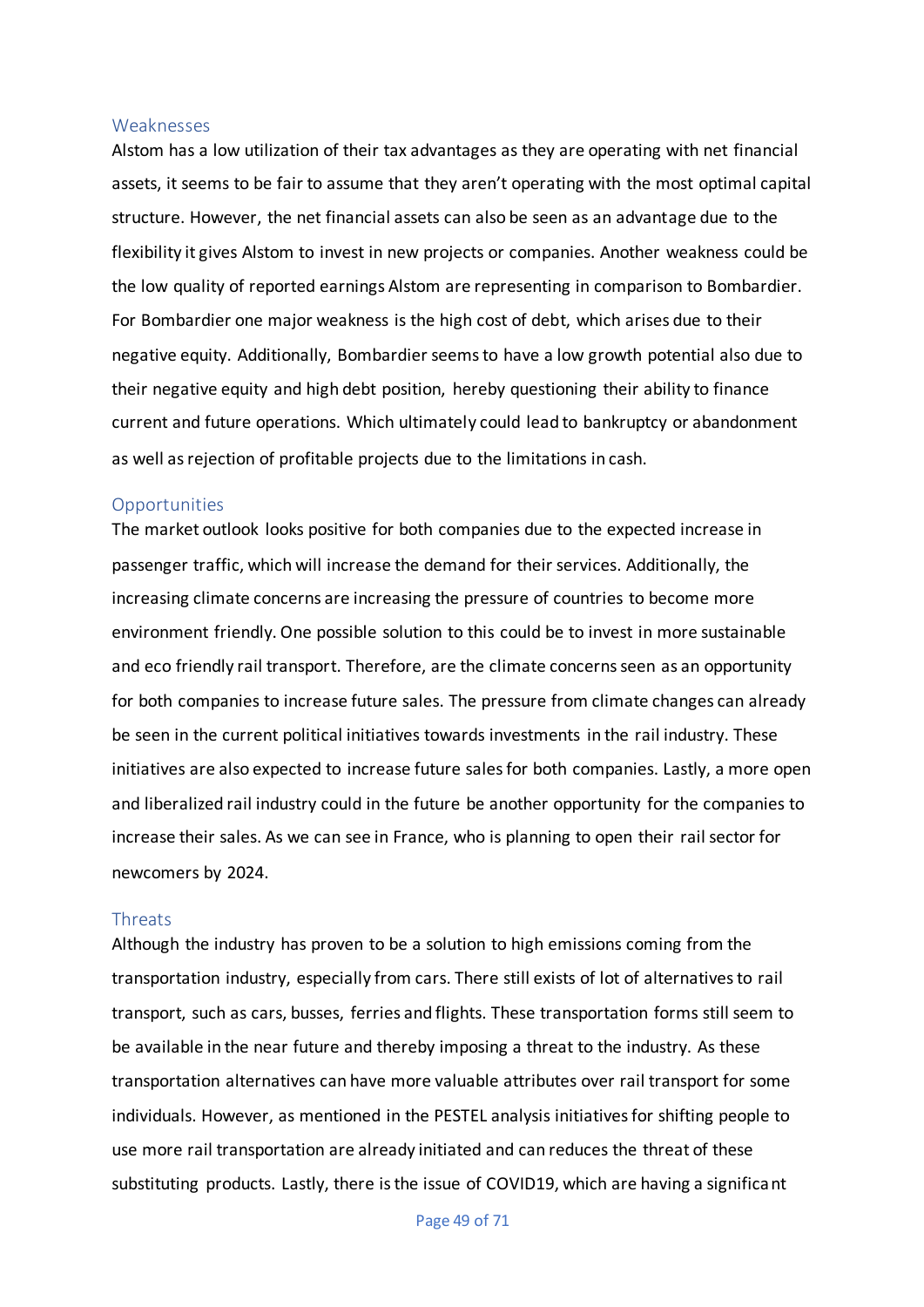impact on the economic well-being of the regions within Alstom and Bombardier operates. COVID19 is expected to be the main factor for the negative growth in GDP across all regions, which naturally also will have an negative effect on the investments made in rail transportation.

| <b>SWOT</b>                                       |                                             |  |  |  |  |
|---------------------------------------------------|---------------------------------------------|--|--|--|--|
| <b>Strengths</b>                                  | <b>Weaknesses</b>                           |  |  |  |  |
| <b>Geographical diversification (common)</b>      | Low utilization of tax advantage (Alstom)   |  |  |  |  |
| Diversified product portfolio (common)            | Low quality of reported earnings (Alstom)   |  |  |  |  |
| Strong position in the industry due to the low    | <b>High cost of debt (Bombardier)</b>       |  |  |  |  |
| number of suppliers in the industry (common)      | Low growth potential due to negative equity |  |  |  |  |
| Positive increase in recurring EVA (Alstom)       | (Bombardier)                                |  |  |  |  |
| High net financial assets and equity (Alstom)     |                                             |  |  |  |  |
| <b>High EBITDA and EBIT margins (Bombardier)</b>  |                                             |  |  |  |  |
| High quality of reported earnings                 |                                             |  |  |  |  |
| (Bombardier)                                      |                                             |  |  |  |  |
|                                                   |                                             |  |  |  |  |
|                                                   |                                             |  |  |  |  |
|                                                   |                                             |  |  |  |  |
| <b>Opportunities</b>                              | <b>Threats</b>                              |  |  |  |  |
| Growing industry - measured by increase in        | Alternatives to rail transport (common)     |  |  |  |  |
| passenger traffic (common)                        | <b>COVID19 (common)</b>                     |  |  |  |  |
| Increasing climate concerns (common)              |                                             |  |  |  |  |
| Increasing positive political initiatives towards |                                             |  |  |  |  |
| the rail industry (common)                        |                                             |  |  |  |  |
| Liberalization of the industry (common)           |                                             |  |  |  |  |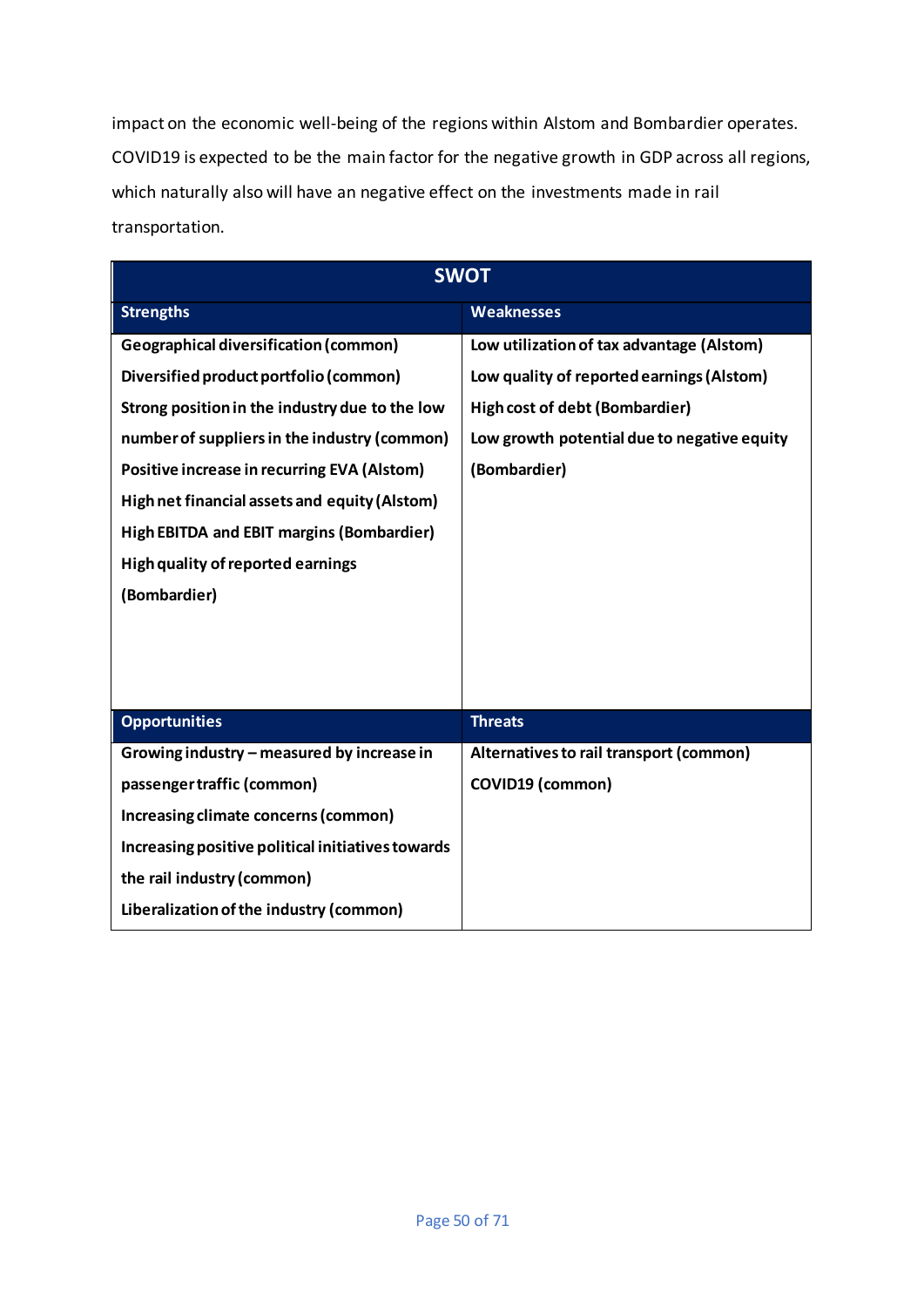# Forecasting stand alone

So far, the focus has been retrospectively focusing on historical data on the firm's competitive advantages and profitability. Now the focus switch to be forward looking and revolves around the development of the firm's pro forma statement for the income, balance and cash flow statements. The assumptions for the future projected statements are discussed in the following sections.

The most theoretical correct valuation is based on a DCF-model by discounting the firms future cash flows. These can of practical reason not by found in the past, why a forecasting period needs to be determined (Sørensen, 2017). From the previous analyses the future of the firm's pro forma statement will be forecasted, which afterwards will be used in the DCF valuation.

There is collected data from 2014-2018. For Bombardier there fiscal year follows the calendar year, however for Alstom their fiscal year runs from 1th of April to 31th of March. This have resulted in Alstom missing three months of the calendar year. Nevertheless, it is assumed that Alstom fiscal year running from 1th of April to 31th of March is comparable to a calendar year, as it is only three months difference. Hereby it is furthermore assumed that today is 31/12/2018 and that the forecast period will run as five-year period from 31/12/2018 to 31/12/2023. As both companies has reached the maturity stage it seems difficult to argue for a longer forecasting period, as growth rates are considered to be fairly moderate and stable for these companies in the future given the current market conditions.

There is adopted a top down forecasting approach where revenue is first projected for the period and hereafter is the remaining items calculated as a percentage of revenue. Many of these number will follow historical levels and trends by using an average of the numbers across the past period. The forecasting framework as described by (Christian Petersen, 2017) is followed.

### Forecasting revenue

Alstom and Bombardier have seemingly good opportunities for future revenue growth as there is multiple factors as identified in the strategic analysis which positively influence the market outlook for the industry.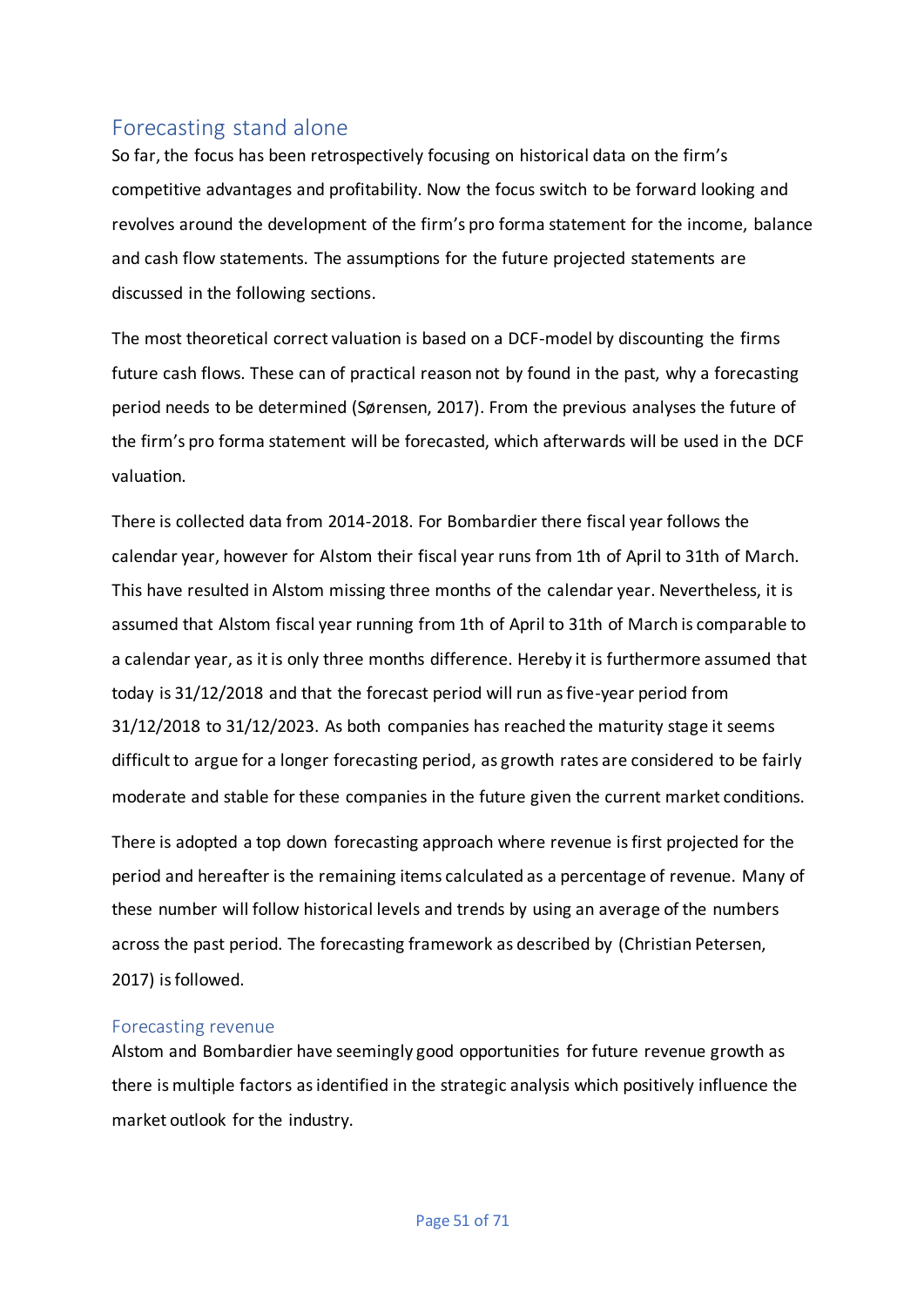In order to forecast the revenue for the two companies it is necessary to consider three factors. The current historic revenue growth, the growth in real GDP for the different regions wherein they operate and the demand for their services measured in passenger traffic. Historic revenue growth is the factor having the less weight of 10%, whereas passenger traffic has the highest weight of 70% and real GDP growth weighs 20% in the total weighted revenue growth estimate. The computed average revenue growth across the period is 2,28%. The growth rate is positive as the demand for passenger traffic as well as economic growth in the regions wherein they operate are increasing throughout the period, which indicates that the market is growing. This could lead to the possibility for Alstom to grow their revenue. Moreover, Alstom have shown historically that they are able to grow their revenue significantly with an average of 7% from 2014-2018, therefore 2,28% seems as a conservative and representative estimate.

For Bombardier the same approach has been applied and this has resulted in estimated average revenue growth of 1,1%. The weights have been the same for Bombardier, historic growth weighted 10%, Real GDP 20% and passenger traffic 70%. This therefore implies that the difference in the forecasted revenue growth stems from differences in historic revenue growth, which ultimately lead to Bombardier only growing with 1,1% whereas Alstom is growing with 2,2%. The lower growth for Bombardier can be justified by looking at the SWOT analysis. Where several weaknesses have been identified for Bombardier. There negative equity position will hamper the possibility for them to acquire and grow their revenue. Moreover, because of the high financial leverage Bombardier is experiencing high borrowing costs which furthermore will make it difficult for them to retain earnings and make new reinvestments in future projects. Overall this thereby seems fair to assume that Bombardier have worsened conditions for growth, which results in growing at half the rate of which Alstom is projected to grow at.

Besides that, economic growth in the regions are expected, measured through real GDP growth, and passenger traffic is increasing, there are several other arguments that can justify a growth rate for both companies. For both companies the growth rate can further be justified by looking at the opportunities and internal strengths identified in the SWOT analysis. Alstom and Bombardier both have a diversified product portfolio as well as being geographical present in most of the world, which gives them good opportunities to service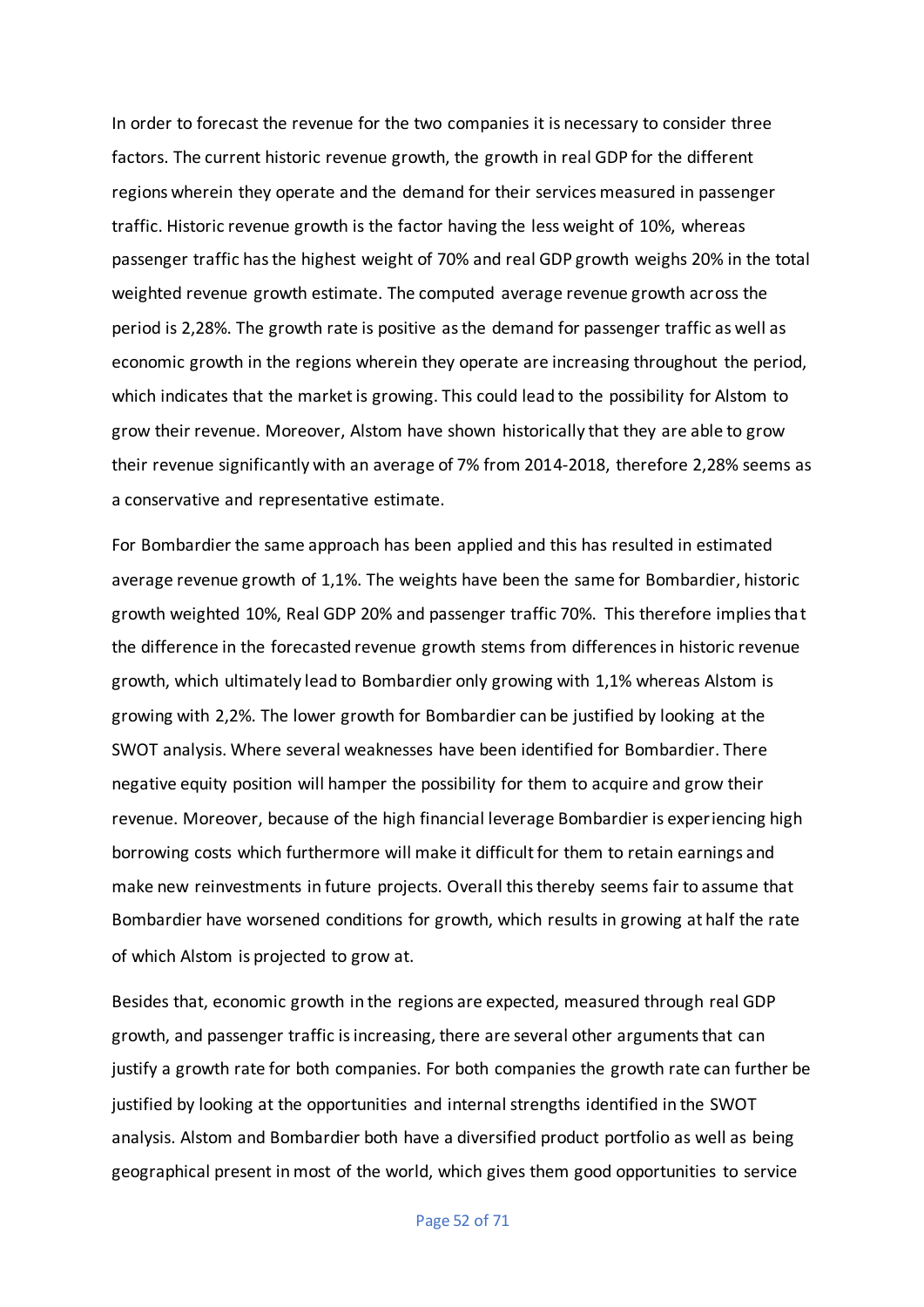new and existing customers. As identified through Porters Five Forces the current and future most lucrative generic strategy is differentiating leader strategy, which is the one Alstom and Bombardier is following by reaching out to a large targeting group with multiple high technological and innovative products. Moreover, political initiatives towards investments in trains and climate concerns are fueling the global need for train transportation which will influence positively for both Bombardier and Alstom's revenue growth all things being equal.

Below tables summarizes the calculations for the revenue growth for both Alstom and Bombardier.

| 2019     | 2020     | 2021  | 2022  | 2023  | <b>WEIGHT</b> |
|----------|----------|-------|-------|-------|---------------|
| 0,58%    | $-0,20%$ | 0,80% | 0,69% | 0,68% | 20%           |
| 0.44%    | $-0.48%$ | 0.67% | 0,42% | 0.40% | 20%           |
| 0,46%    | $-0.40%$ | 0,52% | 0,49% | 0,51% | 20%           |
| $-0,18%$ | $-0,67%$ | 0,43% | 0,41% | 0,44% | 20%           |
| 2019     | 2020     | 2021  | 2022  | 2023  | <b>WEIGHT</b> |
| 0,56%    | 0,57%    | 0,58% | 0,59% | 0.60% | 70%           |
| 0.80%    | 0.80%    | 0,81% | 0,81% | 0,81% | 70%           |
| 1,44%    | 1,44%    | 1,45% | 1,45% | 1,45% | 70%           |
| 0,91%    | 0,92%    | 0,93% | 0.94% | 0,95% | 70%           |
|          |          |       |       |       |               |

### Common growth estimates for both companies (Source: Own contribution):

### Alstom's revenue growth estimate:

| <b>Historic revenue growth Alstom</b> | 2014 | 2015 | 2016 | 2017 | 2018 | <b>AVERAGE</b> |
|---------------------------------------|------|------|------|------|------|----------------|
| Revenue Growht Europe                 |      | -6%  | 0%   | -9%  | 8%   | -1.44%         |
| <b>Revenue Growht Americas</b>        |      | 43%  | 18%  | 7%   | 10%  | 19.53%         |
| Revenue Growht Asia & Pacific         |      | 50%  | 4%   | 28%  | 2%   | 21.18%         |
| Revenue Growht Middle-East & Africa   |      | 66%  | 19%  | 9%   | 19%  | 28.13%         |
| <b>TOTAL REVENUE GROWTH</b>           |      | 12%  | 6%   | 1%   | 10%  | 7.06%          |

|                                          | 2014     | 2015     | 2016     | 2017     | 2018     | WEIGHT |
|------------------------------------------|----------|----------|----------|----------|----------|--------|
| Historic average revenue growth weighted |          |          |          |          |          |        |
| Europe                                   | $-0.14%$ | $-0.14%$ | $-0.14%$ | $-0.14%$ | $-0.14%$ | 10%    |
| <b>Americas</b>                          | 1,95%    | 1,95%    | 1,95%    | 1.95%    | 1,95%    | 10%    |
| Asia & Pacific                           | 2.12%    | 2.12%    | 2.12%    | 2.12%    | 2.12%    | 10%    |
| Middel-East & Africa                     | 2,81%    | 2,81%    | 2,81%    | 2,81%    | 2,81%    | 10%    |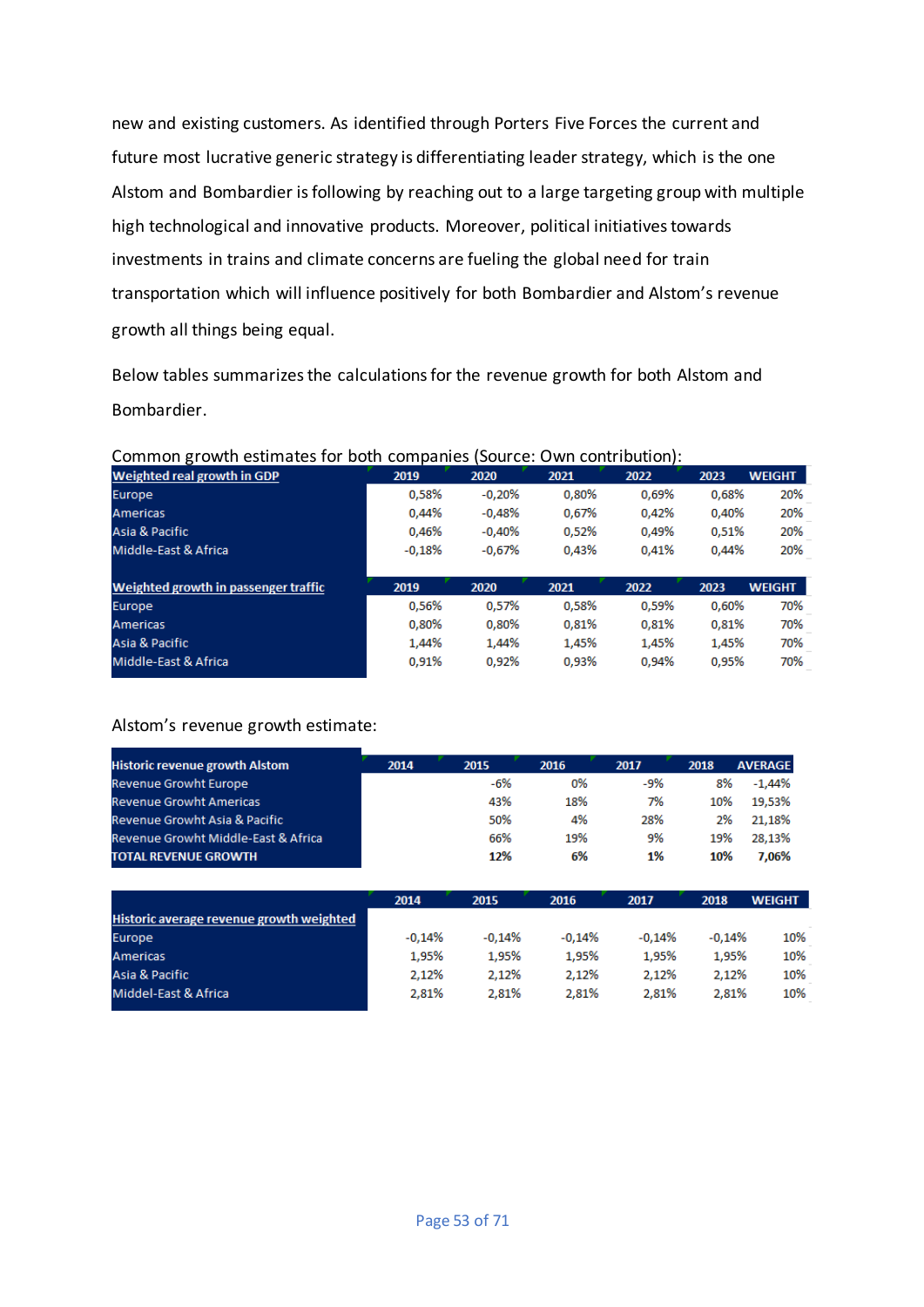| Total weighted revenue growth estimate | 2019  | 2020  | 2021  | 2022  | 2023  | <b>WEIGHT</b> |
|----------------------------------------|-------|-------|-------|-------|-------|---------------|
| Europe                                 | 1.00% | 0.23% | 1,23% | 1,13% | 1,13% | 100%          |
| <b>Americas</b>                        | 3,19% | 2,28% | 3,43% | 3,18% | 3,17% | 100%          |
| Asia & Pacific                         | 4,02% | 3,16% | 4,08% | 4,06% | 4,08% | 100%          |
| Middle-East & Africa                   | 3.54% | 3.07% | 4.18% | 4.17% | 4.20% | 100%          |
| <b>Total forecasted revenue</b>        | 2019  | 2020  | 2021  | 2022  | 2023  |               |
| <b>Europe</b>                          | 4101  | 4111  | 4161  | 4209  | 4256  |               |
| <b>Americas</b>                        | 1517  | 1551  | 1605  | 1656  | 1708  |               |
| Asia & Pacific                         | 958   | 988   | 1029  | 1070  | 1114  |               |
| Middle-East & Africa                   | 1677  | 1729  | 1801  | 1876  | 1955  |               |
| <b>Total forecasted revenue</b>        | 8254  | 8379  | 8596  | 8811  | 9034  |               |
| <b>Total revenue growth</b>            | 2,25% | 1.52% | 2.58% | 2.50% | 2,53% |               |

## (Source: Own contribution)

## Bombardier's revenue growth estimate:

| Historic revenue growht Bombardier       | 2014     | 2015      | 2016       | 2017     | 2018     | <b>AVERAGE</b> |
|------------------------------------------|----------|-----------|------------|----------|----------|----------------|
| Europe                                   |          | $-17,40%$ | $-7,43%$   | 2,53%    | 8,85%    | $-3,36%$       |
| North America                            |          | $-15,06%$ | -4,93%     | 48,34%   | $-3.94%$ | 6.10%          |
| Asisa-Pacific                            |          | 0.58%     | $-10.60\%$ | 13,46%   | 7.06%    | 2,62%          |
| <b>Rest of world</b>                     |          | 2.07%     | $-22.80\%$ | 28,45%   | -14,99%  | $-1,82%$       |
| <b>TOTAL</b>                             |          | $-13,91%$ | $-8.54%$   | 12,90%   | 4,26%    | $-1,32%$       |
|                                          |          |           |            |          |          |                |
|                                          | 2014     | 2015      | 2016       | 2017     | 2018     | <b>WEIGHT</b>  |
| Historic average revenue growth weighted |          |           |            |          |          |                |
| Europe                                   | $-0.34%$ | $-0.34%$  | $-0.34%$   | $-0.34%$ | $-0.34%$ | 10%            |
| North America (Americas)                 | 0.61%    | 0.61%     | 0.61%      | 0.61%    | 0.61%    | 10%            |
| Asisa-Pacific                            | 0.26%    | 0.26%     | 0.26%      | 0.26%    | 0,26%    | 10%            |
| Rest of world (Middle-East & Africa)     | $-0.18%$ | $-0,18%$  | $-0,18%$   | $-0.18%$ | $-0,18%$ | 10%            |
|                                          |          |           |            |          |          |                |
| Total weighted revenue growth estimate   | 2019     | 2020      | 2021       | 2022     | 2023     | <b>WEIGHT</b>  |
| Europe                                   | 0.80%    | 0.03%     | 1.04%      | 0.94%    | 0.94%    | 100%           |
| North America (Americas)                 | 1,85%    | 0,93%     | 2,09%      | 1,84%    | 1,82%    | 100%           |
| Asisa-Pacific                            | 2,17%    | 1,31%     | 2,23%      | 2,21%    | 2,23%    | 100%           |
| Rest of world (Middle-East & Africa)     | 0.54%    | 0.07%     | 1,18%      | 1,17%    | 1,21%    | 100%           |
|                                          |          |           |            |          |          |                |
| <b>Total forecasted revenue</b>          | 2019     | 2020      | 2021       | 2022     | 2023     |                |
| Europe                                   | 5566     | 5568      | 5626       | 5679     | 5733     |                |
| North America (Americas)                 | 1789     | 1806      | 1844       | 1878     | 1912     |                |
| Asisa-Pacific                            | 1162     | 1177      | 1203       | 1230     | 1257     |                |
| Rest of world (Middle-East & Africa)     | 502      | 502       | 508        | 514      | 520      |                |

9019

 $1,2%$ 

9053

 $0,4%$ 

9181

 $1,4%$ 

9300

 $1,3%$ 

9422

 $1,3%$ 

(Source: Own contribution)

**Total forecasted revenue** 

**Total revenue growth**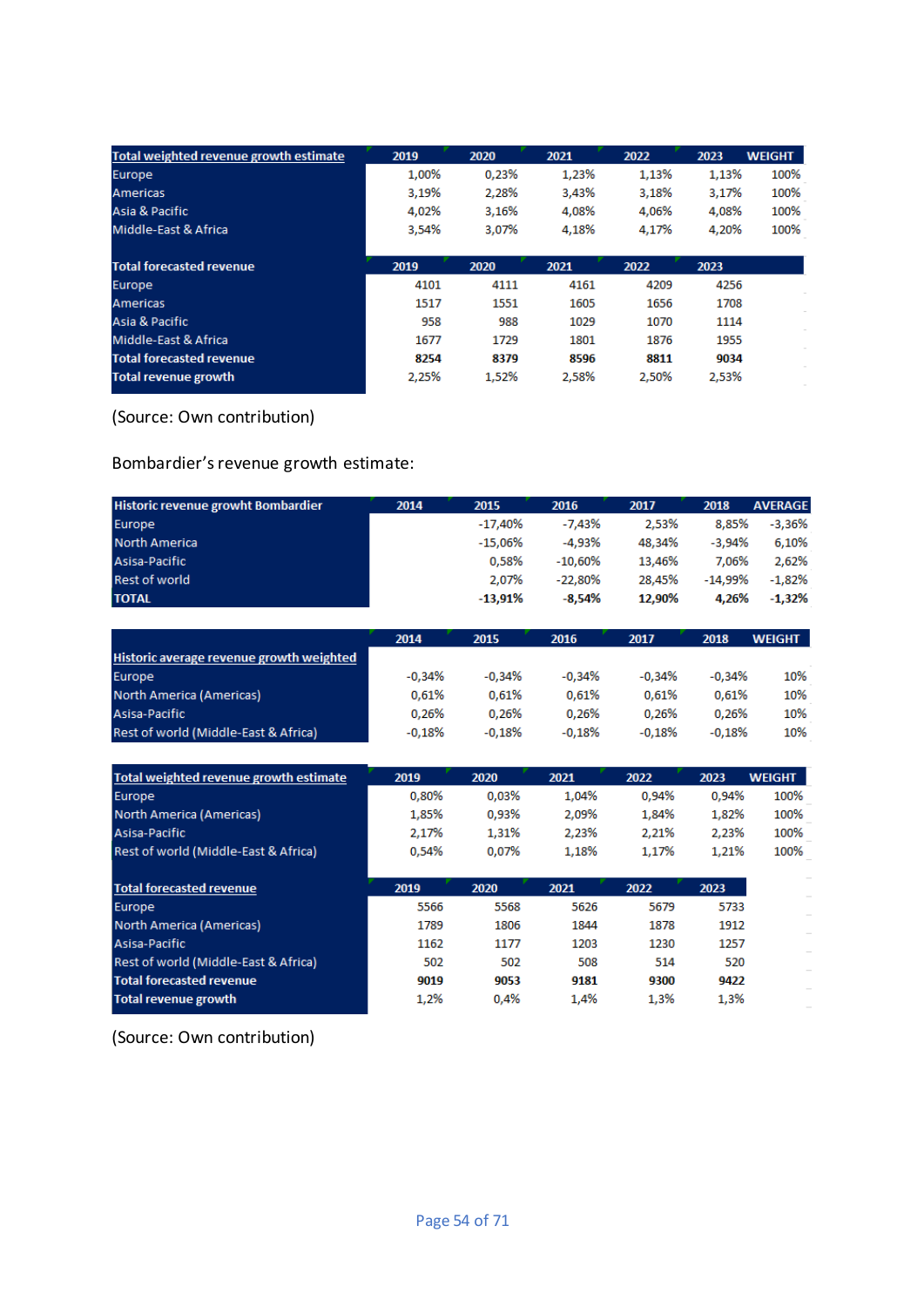#### Forecasting EBITDA

Another important part of the pro forma statements for Alstom and Bombardier is the forecast of EBITDA. Stable performance is the most reliable to forecast (Christian Petersen, 2017), it is therefore necessary to first examined the stability of the EBITDA margin in the past. When looking at Alstom EBITDA which have been fluctuating. The two first years 2014 and 2015 EBITDA margin averaged 11,2% whereas the last three years of the period the EBITDA margin averaged 8,4%. Moreover, the EBITDA margin didn't fluctuate as much the last three years 2016-2018. In order to get an average reliable EBITDA margin and to even out effects of peaks in EBITDA margin in 2014 and 2015, an average of the last three years of the EBITDA margin is chosen as the future projected EBITDA margin. This results in an average EBITDA margin for the forecasted period of 8,4%.

For Bombardier the EBITDA margin have been more stable throughout the whole period, especially the last three years. For 2014 and 2015 the average EBITDA margin was 10,73% for 2016-2018 it was 11,98%. It seems like Bombardier have achieved some stability in the EBITDA margin in the period 2016-2018 and the average of 11,98% is therefore used as the projected EBITDA margin for the company.

#### Forecasting other items

Most of the other items forecasted are showing the same signs of stability as with EBITDA and revenue in the last three years of the period. Therefore, the three-year average from 2016-2018 is used to project most of the remaining items. However, there is some exceptions, including forecasting of comprehensive income and the tax rate. For the tax rate both Bombardier and Alstom are using the marginal tax rate of 26,80% and 34,43% instead of an average effective tax rate. It seems more representative to do this since the effective tax rates fluctuates significantly throughout the period making it hard to forecast. Comprehensive income also fluctuates significantly throughout the period, however here it seems more appropriate to include all years in the average estimate instead of only the last three years average. So, it is assumed that the fluctuations for comprehensive income is informative and can be used as an estimate for the future fluctuations with an average estimate of the whole past period. Lastly NIBL as a percentage of invested capital seems to have reached more realistic and stable measures in 2017 and 2018 for Bombardier, why the measure for this estimate is based on the last two years average instead of last three years.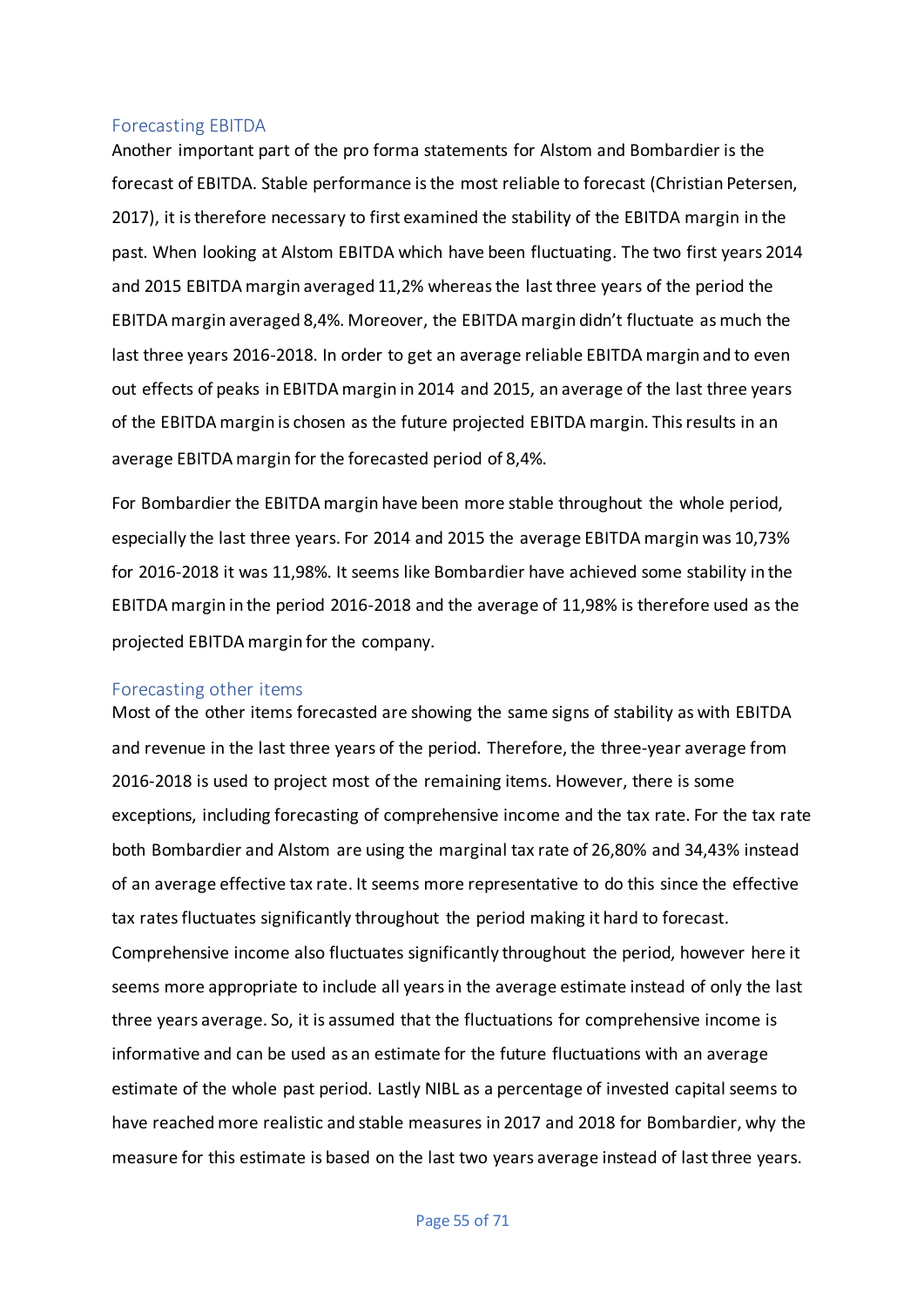### The forecast assumptions can be summarized in below tables:

| <b>Alstom - Forecasted financial items</b>   | 2019      | 2020      | 2021      | 2022      | 2023                                |
|----------------------------------------------|-----------|-----------|-----------|-----------|-------------------------------------|
| Revenue growth                               | 2,25%     | 1,52%     | 2,58%     | 2,50%     | 2,53% Based on revenue forecast     |
| <b>EBITDA/REVENUE</b>                        | 8,4%      | 8,4%      | 8,4%      | 8,4%      | 8,4% Average of last three years    |
| Depreciation/intangible and tangible assets  | 4,9%      | 4,9%      | 4,9%      | 4,9%      | 4,9% Average of last three years    |
| <b>Interest</b>                              | $-5,8%$   | $-5,8%$   | $-5,8%$   | $-5,8%$   | -5,8% Average of last three years   |
| Tax rate                                     | 34,43%    | 34,43%    | 34,43%    | 34,43%    | 34,43% Statutory tax rate           |
| Intangible and tangible assets/revenue       | 47.0%     | 47,0%     | 47,0%     | 47.0%     | 47,0% Average of last three years   |
| NWC/revenue                                  | $-24.1%$  | $-24.1%$  | $-24.1%$  | $-24.1%$  | -24,1% Average of last three years  |
| NIBL/IC                                      | $-107.6%$ | $-107,6%$ | $-107.6%$ | $-107.6%$ | -107,6% Average of last three years |
| <b>Other items:</b>                          |           |           |           |           |                                     |
| Other income/(expense)                       | 1,6%      | 1,6%      | 1,6%      | 1,6%      | 1,6% Average of last three years    |
| Share in net income of equity accounted inve | $-2,2%$   | $-2,2%$   | $-2,2%$   | $-2,2%$   | -2,2% Average of last three years   |
| Net profit from discontinued operations      | $-1,0%$   | $-1,0\%$  | $-1,0%$   | $-1,0%$   | -1,0% Average of last three years   |
| Operating dirty surplus items                | 2,2%      | 2,2%      | 2,2%      | 2,2%      | 2,2% Average of whole period        |
| Financial dirty surplus items (after tax)    | 0,5%      | 0,5%      | 0,5%      | 0,5%      | 0,5% Average of whole period        |

#### (Source: Own contribution)

| <b>Bombardier - Forecasted items</b>        | 2019       | 2020       | 2021      | 2022       | 2023                                |
|---------------------------------------------|------------|------------|-----------|------------|-------------------------------------|
| Revenue growth                              | 1,2%       | 0,4%       | 1,4%      | 1,3%       | 1,3% Based on revenue forecast      |
| <b>EBITDA/REVENUE</b>                       | 11,98%     | 11,98%     | 11,98%    | 11,98%     | 11,98% Average of last three years  |
| Depreciation/intangible and tangible assets | 14,16%     | 14,16%     | 14,16%    | 14,16%     | 14,16% Average of last three years  |
| Interest                                    | 9,45%      | 9,45%      | 9,45%     | 9,45%      | 9,45% Average of last three years   |
| Tax rate                                    | 26,70%     | 26,70%     | 26.70%    | 26,70%     | 26,70% Statutory tax rate           |
| Intangible and tangible assets/revenue      | 27.66%     | 27,66%     | 27.66%    | 27,66%     | 27,66% Average of last three years  |
| NWC/revenue                                 | $-35.88%$  | $-35.88%$  | $-35.88%$ | $-35.88%$  | -35,88% Average of last three years |
| NIBL/IC                                     | $-483.34%$ | $-483.34%$ | -483.34%  | $-483.34%$ | -483,34% Average of last two years  |
| <b>Other items:</b>                         |            |            |           |            |                                     |
| Special items                               | 1.19%      | 1.19%      | 1.19%     | 1.19%      | 1,19% Average of whole period       |
| Other comprehensive income % revenue        | 0.75%      | 0.75%      | 0.75%     | 0.75%      | 0,75% Average of whole period       |

#### (Source: Own contribution)

If the reader wishes to compare the forecasted items against historical levels and averages, the tables for theses historical items can be found in appendixes.

# Standalone Valuation

In this section the enterprise value of Alstom and Bombardier is now calculated. This is done by applying the discounted cash flow model (DCF). Hereafter is the DCF model compared against industry multiples, hereby comparing the valuation against the industry valuation.

The DCF model asses the companies' value by discounting future cash flows to a net present value using an appropriate discount rate. This is the most theoretical correct model, as it considers the firms cash flow, however these are based on future estimates why the cash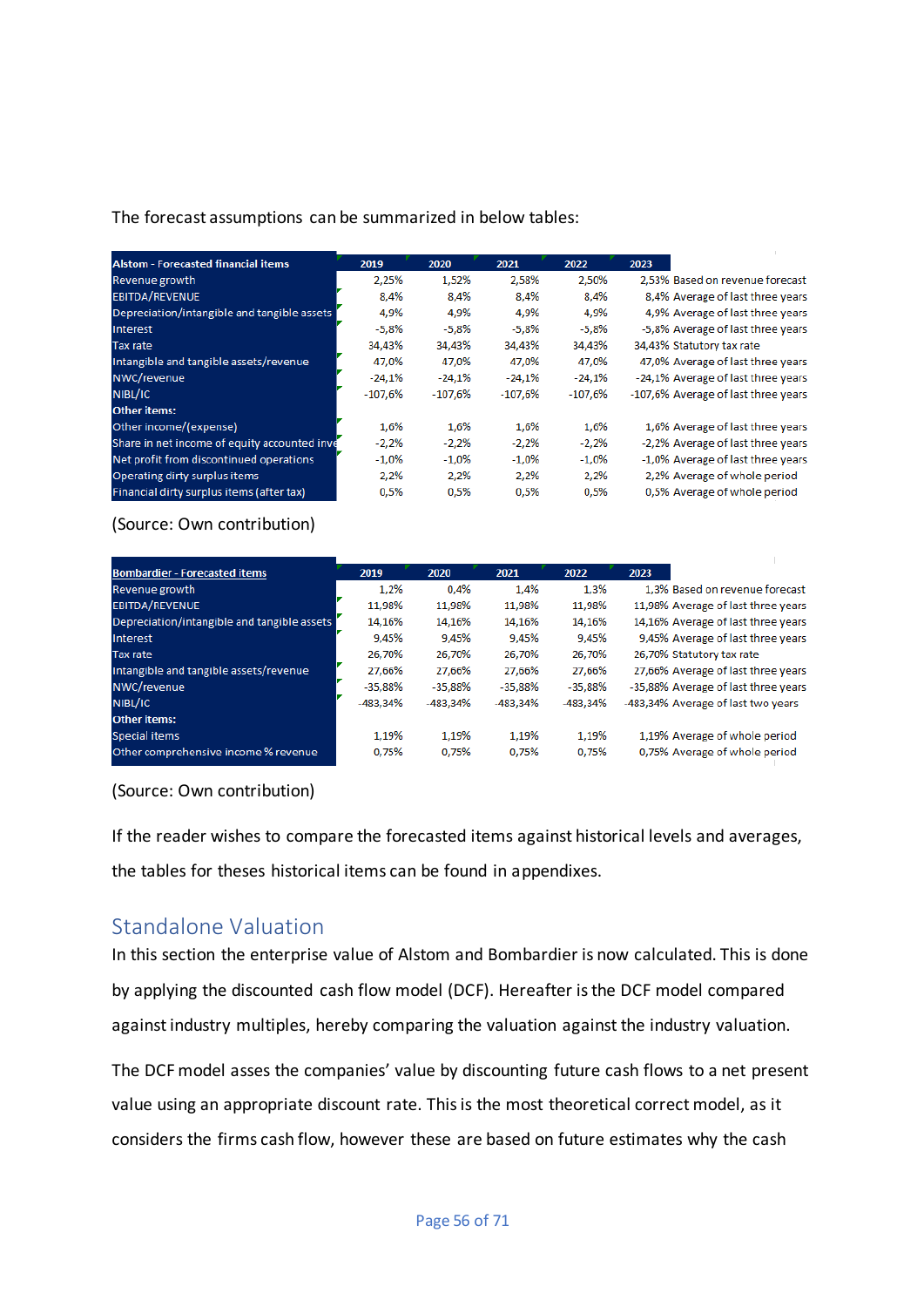flows might turn out to be inaccurate. In practice there is used an explicit forecasting period and a terminal period, which determines the going concern value of the company.

The cash flow is discounted by the calculated WACC for both companies. This represents the markets risk premium, plus a premium for the risk the investor takes by investing in the company. By discounting the future projected cash flows with the WACC the enterprise value is calculated cf. the law of one price, given a similar investment project with the same risk and cash flows (Revision, 2018).

The forecasted capital structure follows a constant debt to equity ratio throughout the whole period for both firms. This is done in order to eliminate any positive effects that would arises from the financing activity in relation to the change of the capital structure. As the focus of this valuation is mainly focused with the value creation made from the firms operating activities. In order to ensure these assumption holds it is necessary to look at any positive cash surpluses as excess cash, which hereby means that all of the created cash surpluses for the period are assumed to be paid out to the equity holders.

Moreover, it is assumed that the growth in sales in the terminal period has decrease to long term growth rate of 1% for both firms. Furthermore, the NOPAT margin, turnover ratio is assumed to have reached a constant level in terminal period. As the firms are matured it doesn't seem to make sense to extend the forecasting period and steady state assumption is therefore also assumed to be reached in the terminal period.

As mentioned in the profitability analysis where WACC was first calculated for the firms WACC was adjusted for default risk and bankruptcy cost. Moreover, the calculated WACC was based on the observed market values of equity and NIBL in the market as these can be concluded to contain more information about the real values of equity and NIBL (Christian Petersen, 2017). Book values for NIBL was however assumed to be representative for the market value of NIBL due to the way financial assets and liabilities are recognized in the balance sheet at fair value (Christian Petersen, 2017) and therefore used as proxy for market value. Although the forecasted debt to equity ratios aren't the same as when looking at market values for the period 2019-2023, it is still assumed that the WACC calculated for 2018 can be used for the period, as it seems to be more representative than book values. Moreover, Bombardier has a negative book value of equity making it difficult to use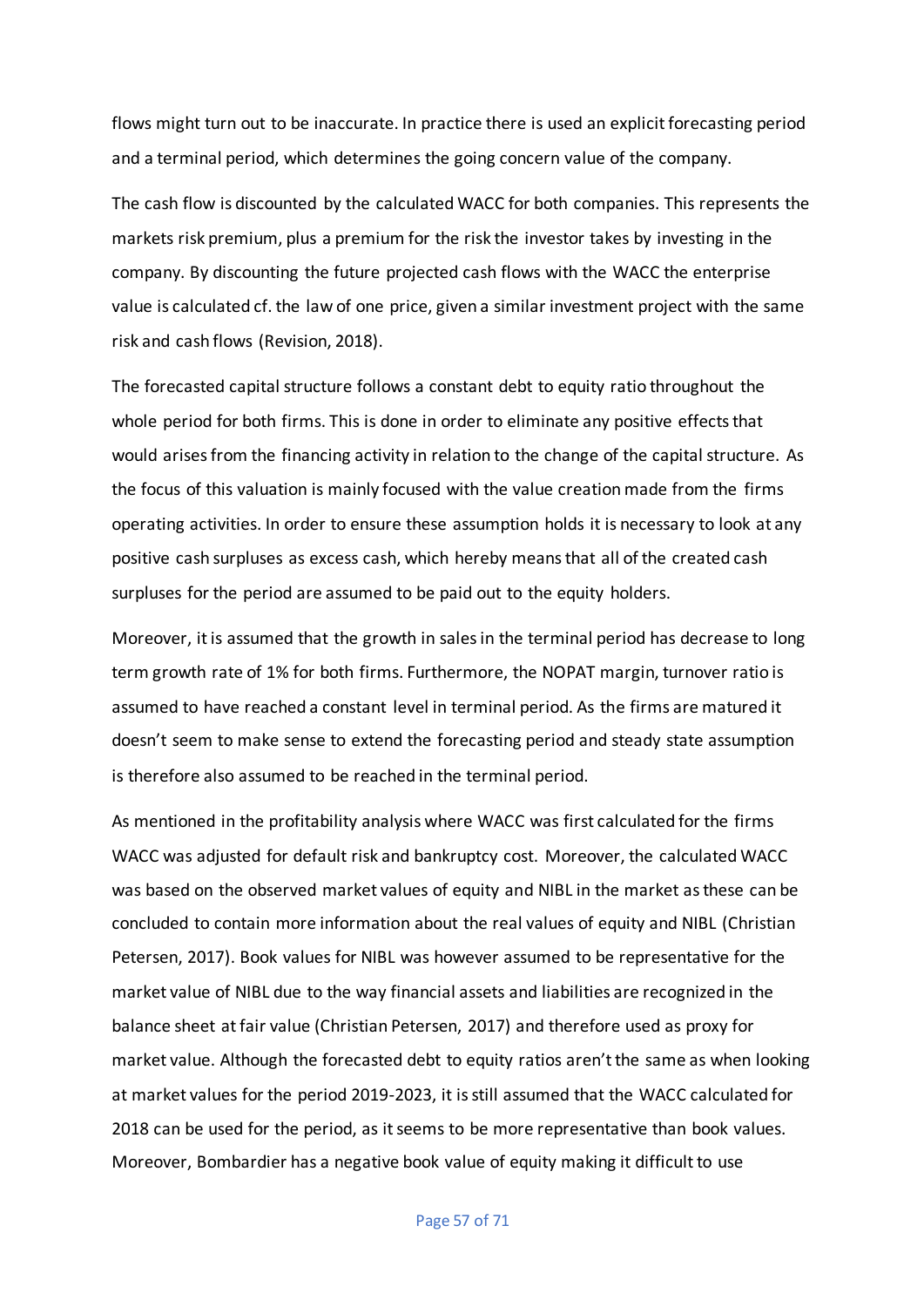traditional books values in order to calculate WACC. As there is forecasted a constant debt to equity ratio, it seems fair to assume a constant WACC across the forecasting period given that the financial situation of the company doesn't change. One could argue that this wouldn't be fair given Bombardier shows stable operational performance in the forecasting period, justifying reductions in NIBL. However, net income for the explicit forecasting period only amounts to 400m USD, which isn't a very significant adjustments to the current NIBL that else could have been made for the forecasting period. Additionally, the negative equity position in general questions the possibility for calculating a going concern value because of the high default risk, which could further reduce the value of the company. However, the risk is incorporate into going concern value given how the circumstances currently are for Bombardier now and how it is expected to be in the future.

Moreover, it is assumed that both companies are investing in projects which average the current risk profile of the company and hereby cost of equity doesn't change throughout the period. Moreover, the risk premium calculated for the last five years are held constant in the period in order to achieve the same WACC. One could have tried to forecast these rates in order to get a more reliable risk premium estimate and hereby WACC. However, as stocks typically follows a random walk it would impossible to forecast accurately, questioning the added value of including this updated measure in the WACC. Moreover, the risk-free rate also would be inevitable hard to forecast accurately. Therefore, it seems fair to use the past calculated WACC for 2018 based on market values. Referring this to the used literature (Christian Petersen, 2017) and (Damodaran, Estimating Risk Parameters, 1999), which also suggest that these past values can be used as fair proxies for valuing companies. This hereby results in an calculated WACC of 13,18% for Bombardier and 4,54% for Alstom. The same rates are also used in the terminal period as mentioned before.

After discounting the free cash flow from the firm, the estimated market value of equity for Alstom is 6,2m billion euros, which divided by shares outstanding gives us a share price of 38 euros per 31/12/2018, or in practice 31/03/2019 following Alstom's financial year, compared against the actual share price assuming the same date, gives us an actual share price of 39 euros. Hereby validating the DCF valuation of Alstom which can be assumed to be relative the same as the market values them approximately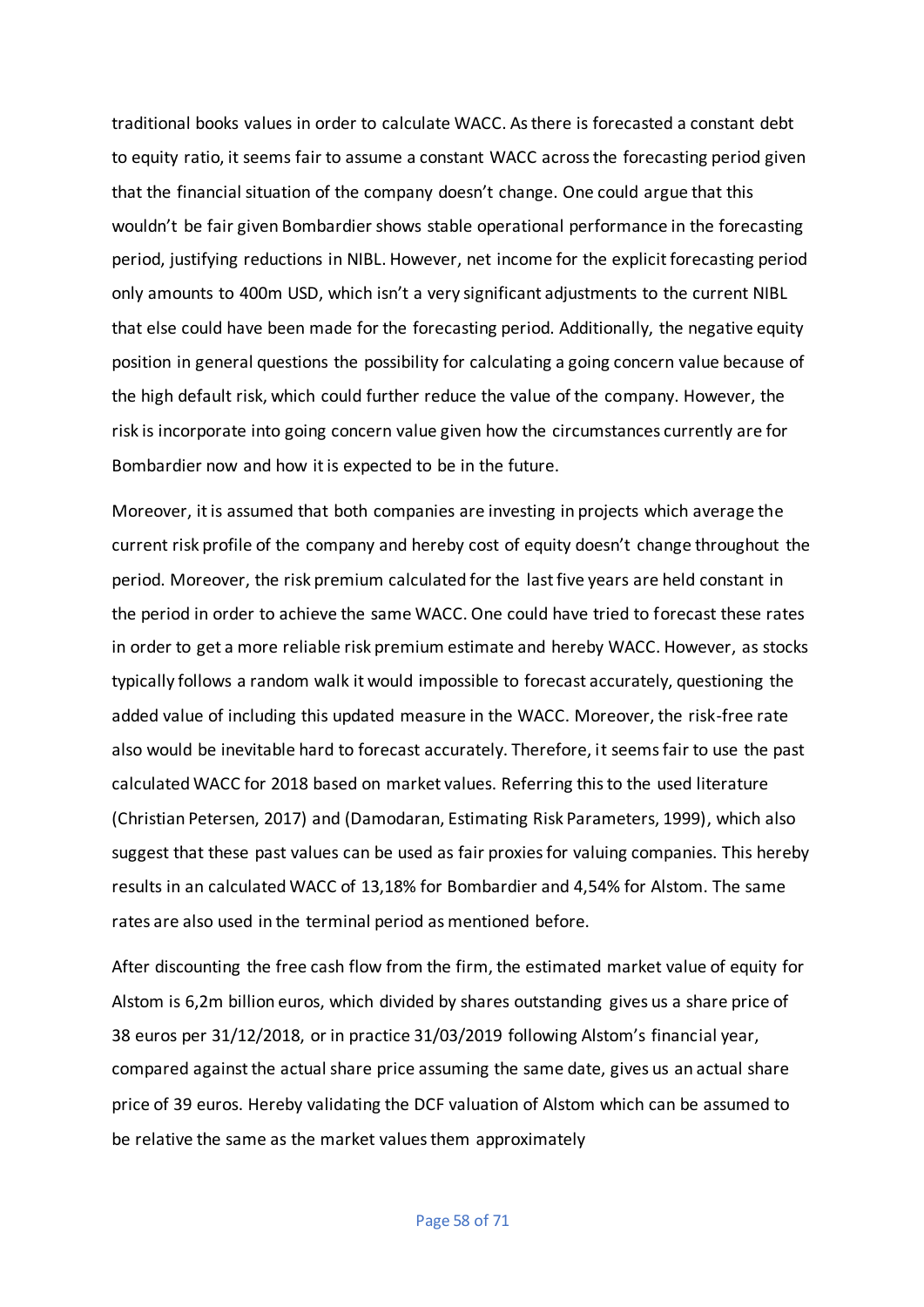The estimated market value of equity for Bombardier is 0,8 billion euros. As the share price is in CAD the estimated market value of equity in CAD is also calculated to be 1,2 billion CAD and divided by number of outstanding shares gives us a share price of 0,51 per 31/12/2018, compared to the actual share price of 1,02 per 31/12/2018 suggests that the DCF valuation are way too pessimistic in its estimation of the equity value. However, the actual share price is calculated as 50% of the total share price for Bombardier, assuming that the aircraft business and trains business is equally valuable. Hereby concluding that the total share price for Bombardier actually is 2,04. However, as Bombardier's train business doesn't have a separate listed stock on any stock exchange and hereby isn't possible to observe the market value directly in the market the 50/50 assumption is adopted. This concludes that Bombardier's valuation as with the valuation of Alstom might be too pessimistic but is due to the 50/50 assumption and this valuation can therefore not be assed reliably against market values.

The findings from the DCF valuation for Alstom can be found below.

| <b>DCF Model - Alstom - EUR</b>                     | <b>SUM</b> | 1     | 2     | з     | 4     | 5     | <b>Terminal</b> |
|-----------------------------------------------------|------------|-------|-------|-------|-------|-------|-----------------|
| Free cash flow to the firm (FCFF)                   |            | 499   | 255   | 241   | 249   | 255   | 257             |
| <b>WACC</b> after tax                               |            | 3,63% | 3,63% | 3,63% | 3,63% | 3,63% |                 |
| WACC after tax - adj for default risk               |            | 4,54% | 4,54% | 4,54% | 4,54% | 4,54% | 4,54%           |
| Discount factor                                     |            | 0,957 | 0.915 | 0,875 | 0,837 | 0,801 |                 |
| Present value of FCFF                               | 1.334      | 477   | 233   | 211   | 208   | 204   |                 |
| Value of FCFF in Terminal Period                    | 7.266      |       |       |       |       |       |                 |
| Estimated Enterprise value (Market value of equity) | 8.599      |       |       |       |       |       |                 |
| <b>Excess Cash</b>                                  | $-2.050$   |       |       |       |       |       |                 |
| <b>Estimated Enterprise value</b>                   | 6.549      |       |       |       |       |       |                 |
| Shares Outstanding in thousands                     | 223.572    |       |       |       |       |       |                 |
| Estimated Share Price (31/12/2018)                  | 38         |       |       |       |       |       |                 |
| Actual Share Price (31/03/2019)                     | 39         |       |       |       |       |       |                 |

#### (Source: Own contribution)

The findings from the DCF valuation of Bombardier can be found below.

|                                        | 2018          | 2019   | 2020   | 2021   | 2022   | 2023   |        |
|----------------------------------------|---------------|--------|--------|--------|--------|--------|--------|
| <b>DCF Model</b>                       | <b>SUM</b>    |        | 2      | з      | 4      | 5      | 6      |
| Free cash flow to the firm             |               | 322    | 363    | 376    | 380    | 385    | 388    |
| <b>WACC</b> after tax                  |               | 5,39%  | 5,39%  | 5,39%  | 5,39%  | 5,39%  |        |
| WACC considering risk of default       |               | 13,18% | 13,18% | 13,18% | 13,18% | 13,18% | 13,18% |
| <b>Discount factor</b>                 |               | 0,88   | 0,78   | 0,69   | 0,61   | 0,54   |        |
| Present value of FCFF                  | 1265          | 284    | 283    | 259    | 231    | 207    |        |
| Value of FCFE in Terminal Period       | 3191          |        |        |        |        |        |        |
| <b>Estimated Enterprise value USD</b>  | 4456          |        |        |        |        |        |        |
| <b>Estimated Enterprise value EUR</b>  | 4051          |        |        |        |        |        |        |
| <b>Estimated Enterprise value CAD</b>  | 6074          |        |        |        |        |        |        |
| NIBL (USD)                             | 3584          |        |        |        |        |        |        |
| Estimated market value of equity USD   | 872           |        |        |        |        |        |        |
| Estimated market value of equity EUR   | 793           |        |        |        |        |        |        |
| Estimated market value of equity CAD   | 1189          |        |        |        |        |        |        |
| <b>Shares Outstanding</b>              | 2.316.824.000 |        |        |        |        |        |        |
| Estimated Share Price CAD (31/12/2018) | 0,51          |        |        |        |        |        |        |
| Actual Share Price CAD (31/12/2018)    | 1,02          |        |        |        |        |        |        |

(Source: Own contribution)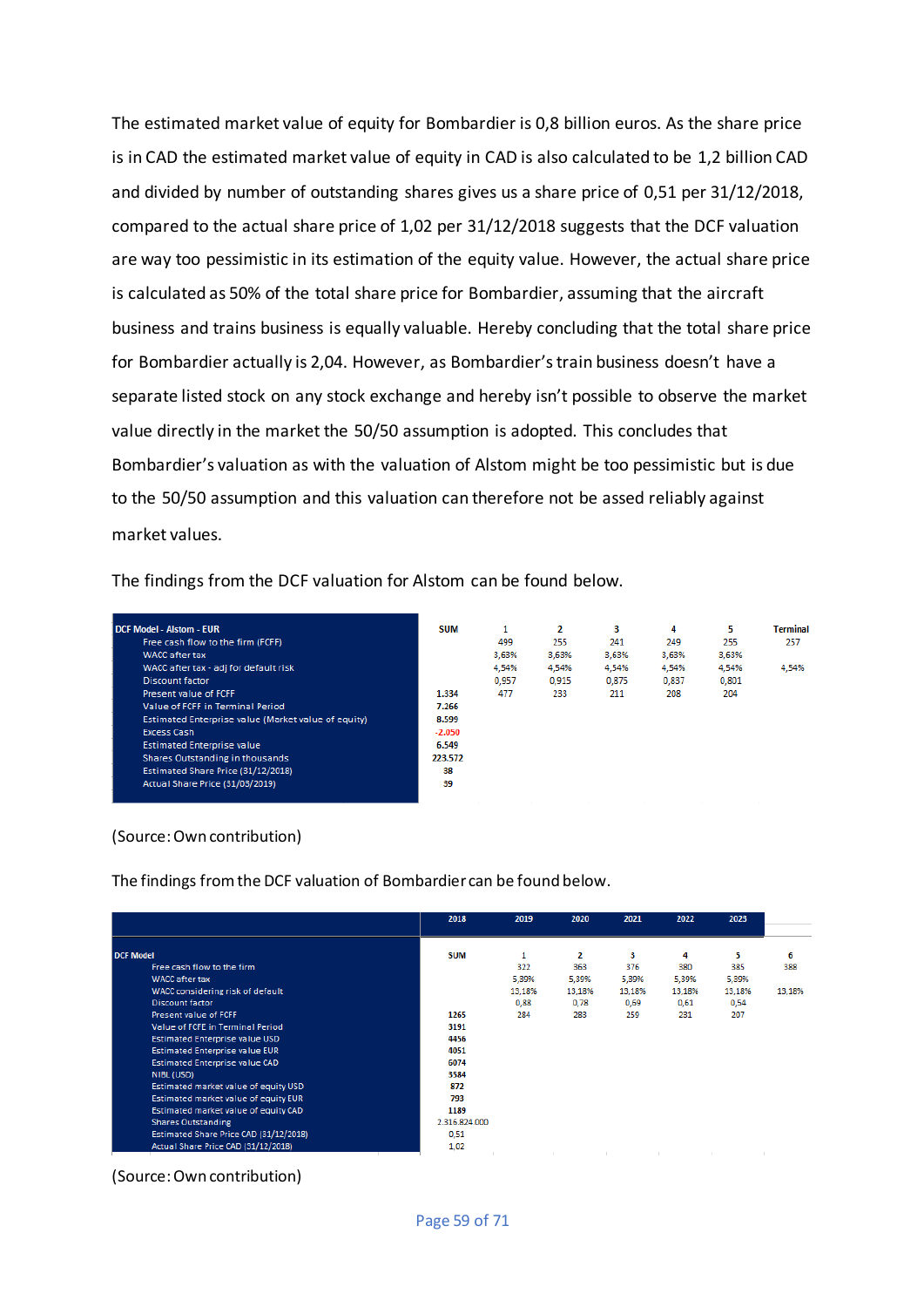## Estimating the free cash flow to the firm

The free cash flow to the firm is calculated based on the proforma statements which was computed based on the assumptions made in the forecasting section. The formula for the free cash flow to the firm (FCFF) can be seen below.

$$
FCFF_t = NOPAT_t + Depreciation_t - \Delta NWC_t - Net\text{ Investment }s_t
$$

Moreover, the formula for net investments can be seen below.

 $T =$  intangible and tangible assets

*Net investments*<sub>$$
t
$$</sub> =  $T_t - T_{t-1} + Depreciation_t$ 

Using the forecasted numbers yields us a valuation in enterprise value of Alstom of 6,5 billon euros and 4 billon euros for Bombardier when adding the market value of NIBL to the market value of equity or subtracting any excess cash.

### Multiples Analysis

Although it has been possible to conclude that Bombardier and Alstom have sustainable competitive advantages and good opportunities for future growth it seems reasonable to test the DCF valuation with other enterprise values from competing companies. This is done in order to support the current valuations validity. The multiples are provided by Aswath Damodaran (Damodaran, Enterprise Value Multiples by Sector (US), 2020). The industry average regarding EV/EBITDA is 12,56 and for EV/EBIT it is 16,55. When applying before mentioned multiples it becomes clear that both valuations are conservative in comparison to what the current market outlook would value the companies at, especially for Bombardier. Alstom DCF valuation seems to be close to the multiple's valuation, which seems to further justify the valuation. For Bombardier however the multiple valuation is way off, and this is because of the high default risk, which aren't incorporated into the multiple valuation, however this is incorporated into the DCF. Thereby is the DCF valuation still yielding the most accurate result.

As both companies have achieved fairly stable EBITDA and EBIT margins the last three years further justifies the use of the multiple valuation, as the EBITDA margin in the future seems obtainable for the companies, which is requisite for the multiple to yield a valid valuation

The findings for the multiple analysis can be seen in below table.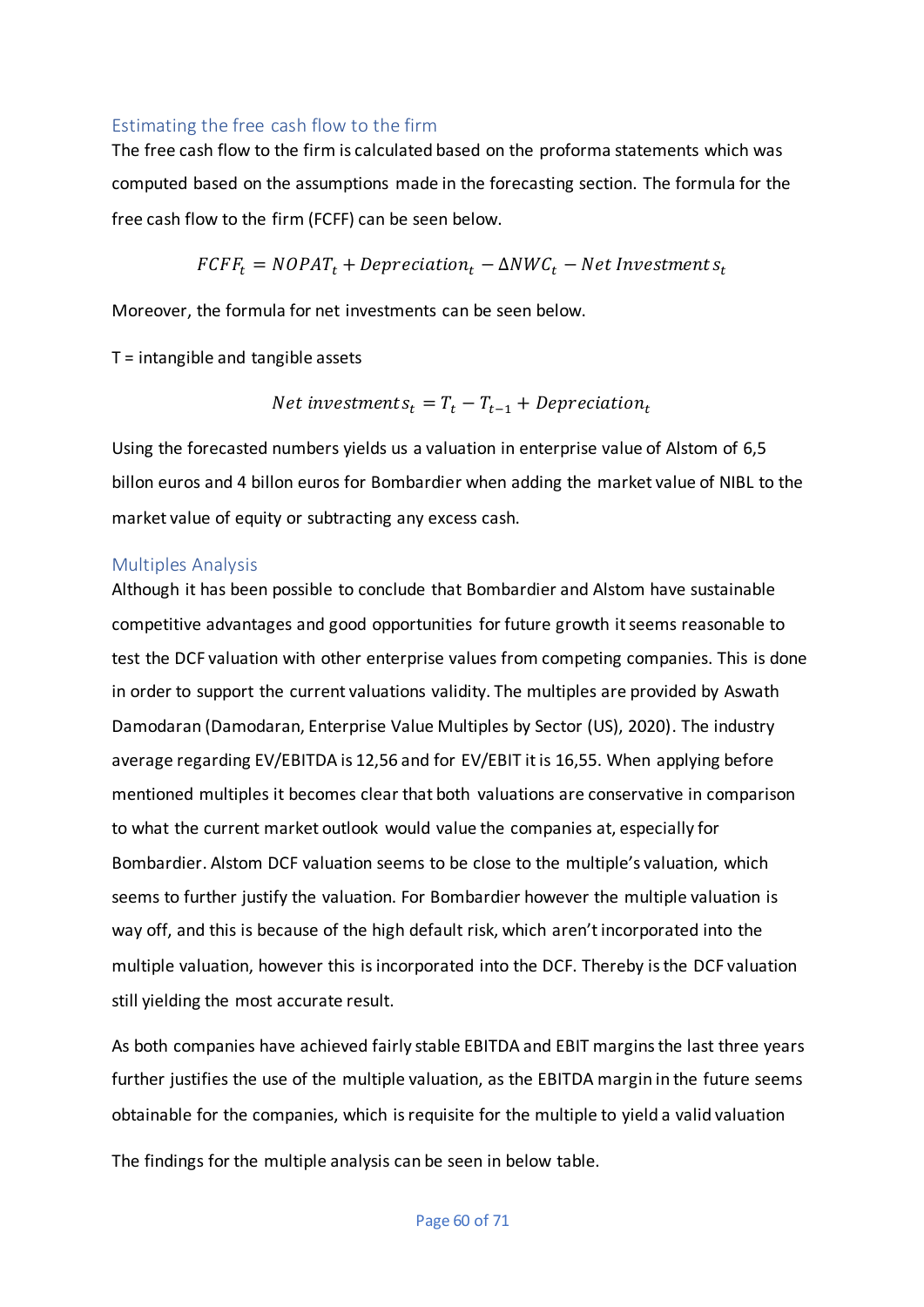|               | <b>INDUSTRY MULTIPLES</b> |       |                     |                     |                   |
|---------------|---------------------------|-------|---------------------|---------------------|-------------------|
|               | EV/EBITDA                 | 12,56 |                     |                     |                   |
|               | EV/EBIT                   | 16,55 |                     |                     |                   |
|               |                           |       |                     |                     |                   |
|               |                           |       |                     |                     |                   |
|               |                           |       |                     |                     |                   |
|               |                           |       | <b>Estimated EV</b> | <b>Estimated EV</b> | <b>Difference</b> |
| <b>ALSTOM</b> |                           | 2018  | <b>Multiples</b>    | DCF (EUR)           |                   |
|               | EBITDA (EUR)              | 766   | 9621                | 6549                | 3072              |
|               | EBIT (EUR)                | 571   | 9450                | 6549                | 2901              |
|               |                           |       |                     |                     |                   |
|               | <b>BOMBARDIER</b>         |       |                     |                     |                   |
|               | EBITDA (USD)              | 1033  | 12974               | 4051                | 8923              |
|               | EBIT (USD)                | 750   | 12413               | 4051                | 8361              |
|               |                           |       |                     |                     |                   |
|               |                           |       |                     |                     |                   |
|               | <b>COMBINED FIRM</b>      |       |                     |                     |                   |
|               | EBITDA (EUR)              | 1696  | 21298               | 22698               | $-1400$           |
|               | EBIT (EUR)                | 1246  | 20621               | 22698               | $-2077$           |
|               |                           |       |                     |                     |                   |

(Source: Own contribution)

# Synergies

Synergy is the additional value that is generated by combining two firms this is now examined more in details by Appling (Damodaran, The Value of Synergy, October 2005) framework for valuing synergy. First is the operational synergies identified which includes synergies from economies of scale, increasing pricing power and high growth potential. Hereafter will the financial synergies be examined which could stem from tax benefits, diversification, higher debt capacity and better uses for excess cash.

## WACC Combined firm

Before assessing the synergies gained from merging the two companies it is first necessary to conduct a calculation of the WACC for the combined firm. To do this one first needs to find the unlevered beta for the two firms. For Bombardier this is already done, and it is set to be 0,85 in accordance with the industry average unlevered beta. For Alstom one will need to calculate the unlevered beta using below formula, as we until now only have calculated the levered beta.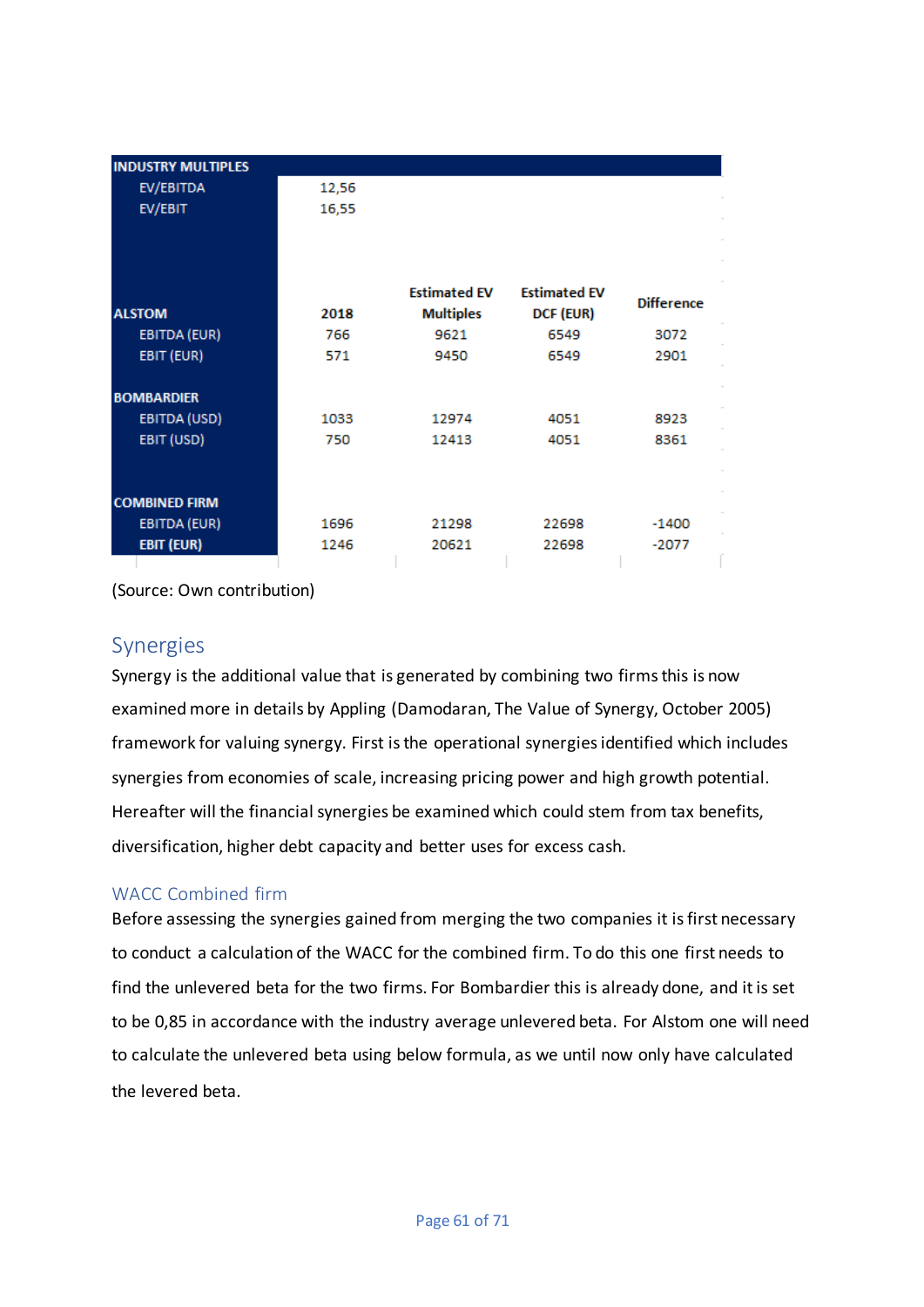Unlevered beta =

\n
$$
\frac{Beta\ levered}{(1 + (1 - Tax\ rate) \cdot \left(\frac{NIBL}{EQUITY}\right))}
$$

When inputting the values into the formula the unlevered beta for Alstom can be calculated to be 0,80 given the capital structure and tax rate of 34,43% in 2018, using book values. The increase in beta for Alstom from 0,68 to 0,80 make sense as Alstom has a net cash position or in other words negative net debt. The volatility in stock returns is actually lowered by the effect of having a net cash position which also can be seen from the levered beta of 0,68, this is due to the fact that the value of cash isn't changing significantly. Normally the unlevered beta would be lower than the levered beta if the company has positive NIBL, as debt are adding leverage to the stocks returns and hereby volatility. This can also be noticed when relevering the beta for Bombardier, which unlevered has a beta of 0,85, which afterwards increases to 2,26 in 2018, because of a high debt to equity ratio. Relevering the beta can be done by using the below formula.

$$
Levered~beta=Unlevered~beta*(1+(1-Tax~rate)\cdot \left(\frac{NIBL}{EQUITY}\right))
$$

After the unlevered beta's are computed the weighted unlevered beta needs to be calculated based on the calculated enterprise values for the two firms. Below formula is used, where  $B =$  unlevered beta.

*Unlevered beta<sub>Weighted</sub>* = 
$$
\frac{EV_{A lstom}}{EV_{combined}} \cdot B_{A lstom} + \frac{EV_{Bombardier}}{EV_{Bombardier}} \cdot B_{Bombardier}
$$

This results in a weighted unlevered beta of 0,82. Hereafter one needs to relever the unlevered beta, this is done by using the expected debt to equity ratio of the combined firm and therefore is the before mentioned formula for calculating the levered beta used.

As WACC Is based on market values the debt to equity ratio is calculated based on the estimated market values from the DCF model. This gives us a WACC of 3,91% which will be held constant in the future period for the combined firm where a constant debt to equity ratio Is forecasted for the whole period.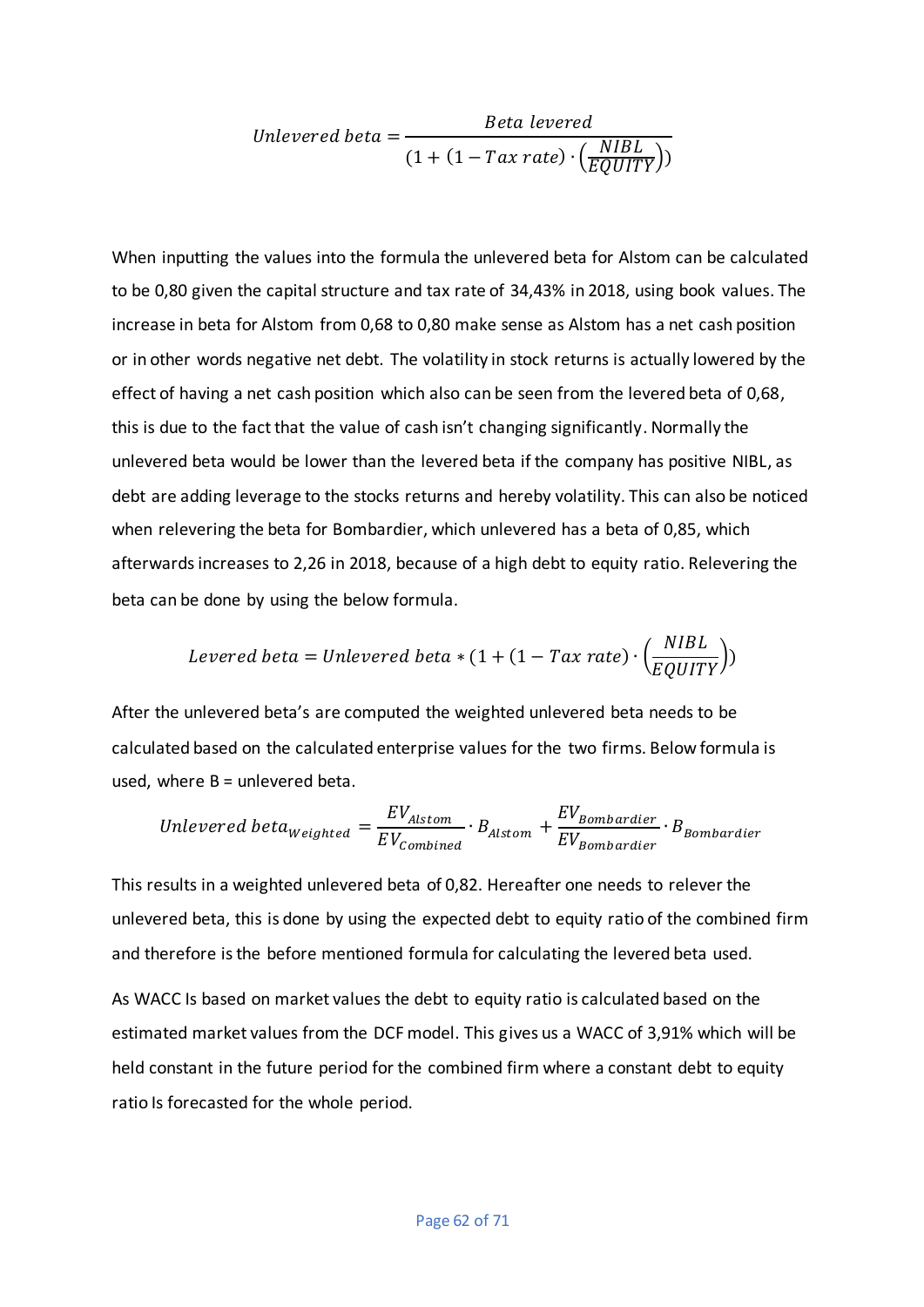## Operating synergies

Economies of scale will be one of the possible synergies that will arise as part of the merger. As the two firms combined it is expected to become more cost efficient. There is expected to be cost savings from combining operations, which will lead to a higher operating margin. Moreover, there should be expected a higher revenue growth as the companies' combined will enable more cross selling and better market penetration because of more geographical reach. In addition, technological resources and knowledge sharing from Bombardier and Alstom is expected to complement each other improving their current and future product portfolio, eventually leading to a better ability to serve current and future customers.

## Financial synergies

Alstom will finance the acquisition with approximately 5bn euros in equity and the remainder with debt (Alstom, Acquistion of Bombardier Transportation: accelerating Alstom's strategic roadmap, 2020). After the acquisition Alstom still has positive NIBL (as combined firm), however it would have been reduced by around 1.2m EUR. The higher debt ratio will result in a lower cost of capital because of better utilization of the tax shield advantage by having debt. Another possible advantage which will arise as part of the acquisition would be the cash slack which Alstom has available also as a combined firm. Because this will enable them to invest in projects which otherwise would have been rejected by Bombardier because of limited cash. Thereby enabling the combined firm to grow faster than as separate firms.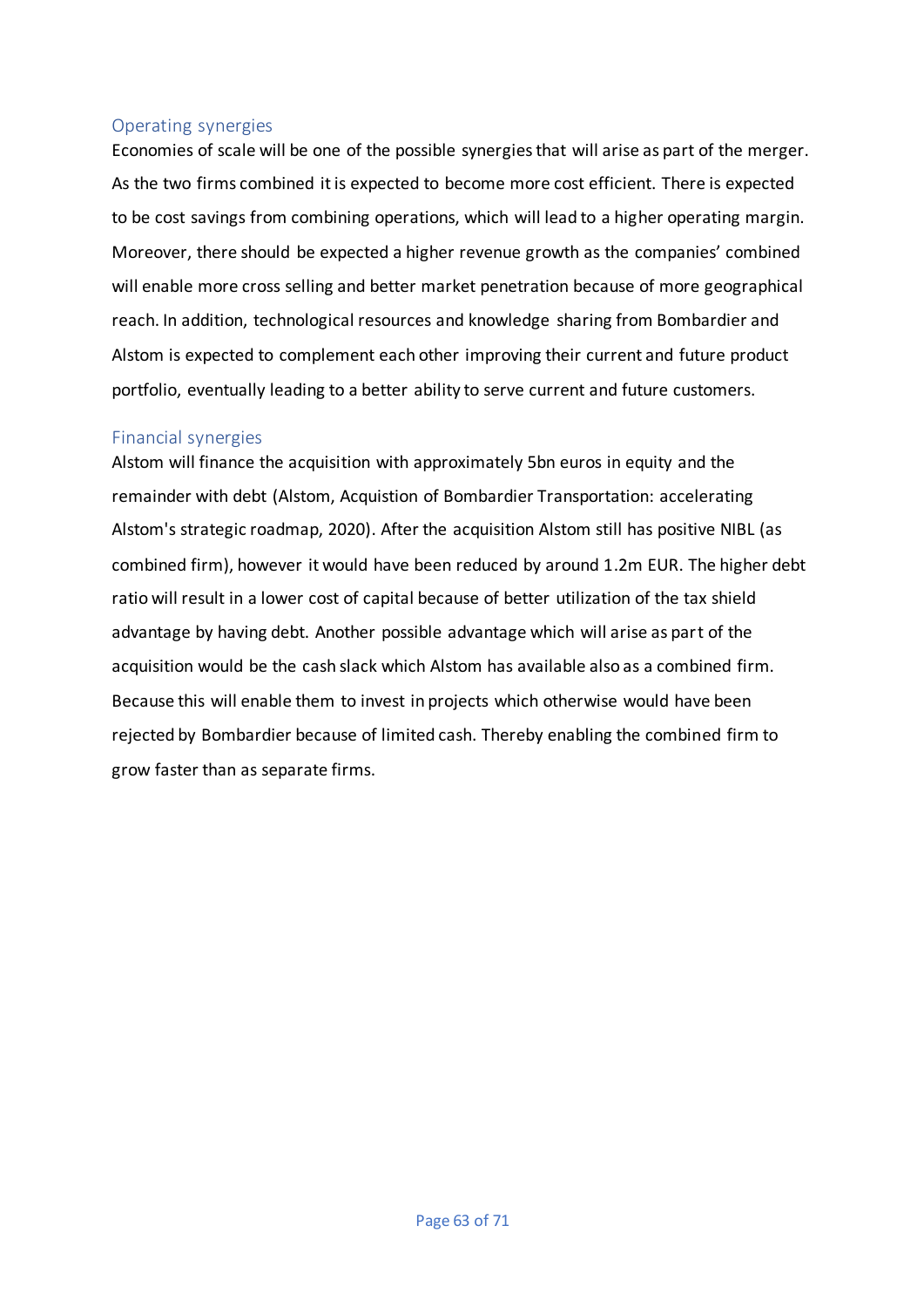## Forecast assumptions combined firm

The forecast assumptions can be summarized in below table for the combined firm.

|                                             |              | 2019    | 2020    | 2021    | 2022    | 2023    |
|---------------------------------------------|--------------|---------|---------|---------|---------|---------|
| Fore cast assumptions                       |              |         |         |         |         |         |
| Revenue growth                              |              |         | 1.0%    | 2,5%    | 2,4%    | 2,4%    |
| EBITDA/REVENUE                              |              | 10,2%   | 10,2%   | 11,0%   | 10,9%   | 10,9%   |
| Depreciation/intangible and tangible assets |              | 8,3%    | 8,3%    | 8.9%    | 8,8%    | 8.7%    |
| Interest                                    |              | -6%     | -6%     | $-6%$   | -6%     | -6%     |
| Effective tax rate / Statutory tax rate     |              | 34,43%  | 34,43%  | 34,43%  | 34.43%  | 34,43%  |
| Intangible and tangible assets/revenue      |              | 37%     | 37%     | 37%     | 37%     | 37%     |
| NWC/revenue                                 |              | $-17%$  | $-18%$  | $-18%$  | $-18%$  | $-18%$  |
| NIBL/IC                                     |              | $-26%$  | $-26%$  | $-26%$  | $-26%$  | $-26%$  |
| <b>Other items:</b>                         |              |         |         |         |         |         |
| Other income/(expen                         | % of revenue | 0,8%    | 0,8%    | 0,8%    | 0,8%    | 0,9%    |
| Share in net income                         | % of revenue | $-1,1%$ | $-1,1%$ | $-1,1%$ | $-1,1%$ | $-1,2%$ |
| Net profit from disco                       | % of revenue | $-0,5%$ | $-0.5%$ | $-0,5%$ | -0,5%   | $-0,5%$ |
| Operating dirty surp                        | % of revenue | 1,1%    | 1,1%    | 1,1%    | 1,1%    | 1,2%    |
| <b>Financial dirty surpl</b>                | % of revenue | 0,2%    | 0.2%    | 0,2%    | 0,2%    | 0,2%    |
| <b>Special items</b>                        |              | 0,59%   | 0.59%   | 0.60%   | 0.61%   | 0,61%   |
| Other comprehensive income                  |              | 0,37%   | 0,37%   | 0,38%   | 0,38%   | 0,39%   |

The method for estimating the different items was manly calculated based on adding all values together for the firms both from the proforma statements. However, there is some exceptions such as the statutory tax rate which is the kept as the same as Alstom.

Furthermore, there is made an positive adjustments of NWC/REVENUE which has significant Impact on the capital structure, this was done in order to achieved the desired debt to equity ratio given that Alstom acquired Bombardier for 6,2 billion euros and financed 5 billion with equity from investors and 1.2 billion euros with debt (Alstom, Acquistion of Bombardier Transportation: accelerating Alstom's strategic roadmap, 2020). This led to an equity position of 4,1 billion euros and -0,8 billion euros in NIBL. In order to get tangible and intangible assets + NWC to equal the invested capital of the firm with the new structure the difference in IC, which was 2,6 billion euros. Which assumingly was because of the high operating liabilities which Bombardier has, why it seems reasonable to adjust NWC/REVENUE to more normal levelsin comparison to Alstom's normal levels of NWC/REVENUE of 25% the 18% doesn't seems to too far off.

Now the last two component which hasn't been discussed is the revenue growth and the EBITDA margin. After having discussed the possible operational synergies and financial synergies it is now the time to incorporate these assumptions into the valuation. The operational synergies as before mentioned would lead to possible higher margin in the future. Also seen in relation to the fact that Bombardier's EBITDA margin is higher than Alstom, I don't seem unreasonable that this synergy could be obtained in the future.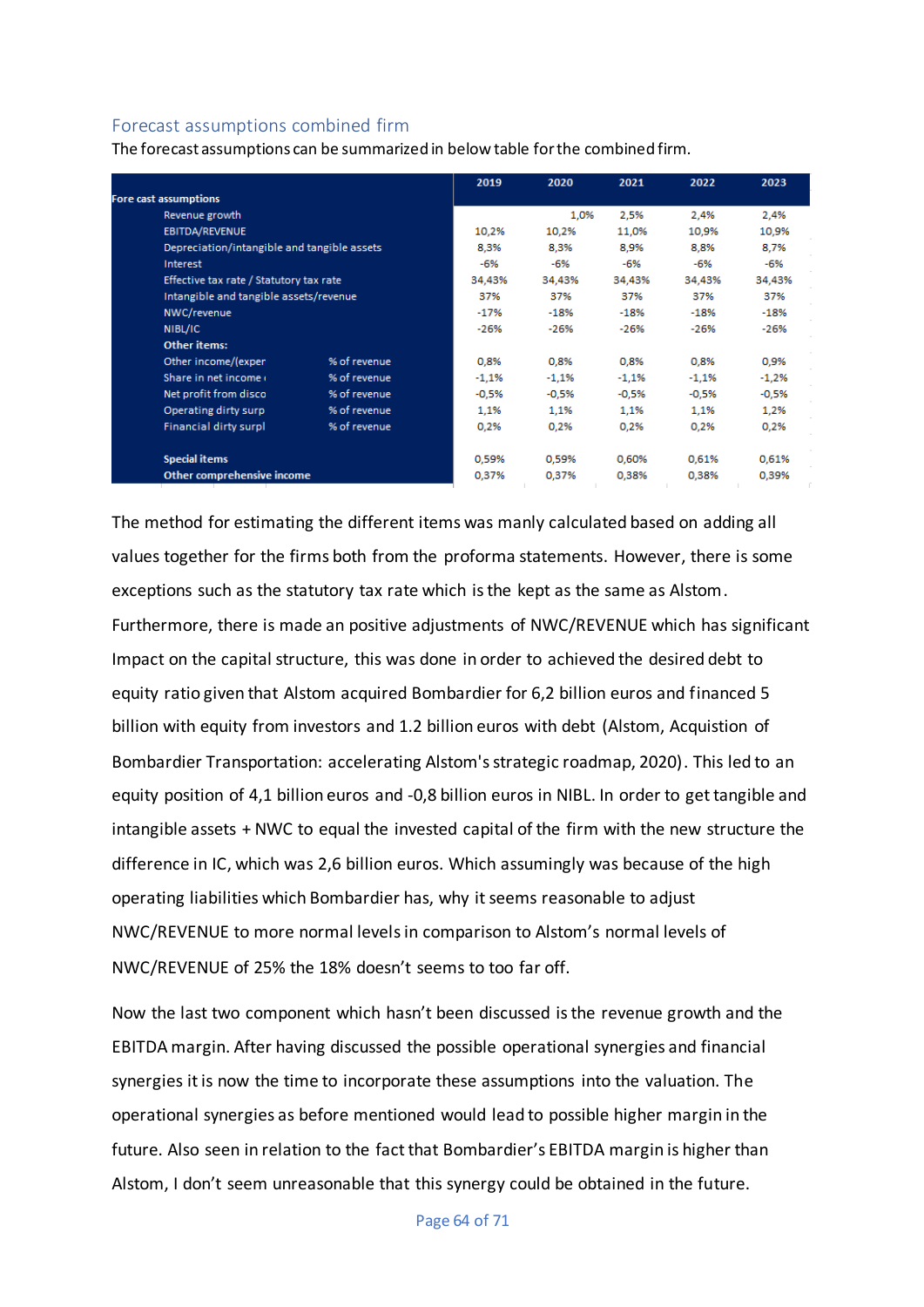Therefore, is the future EBITDA/REVENUE starting from 2016-2018 adjusted with 0,8% increase. Furthermore, there it is expected that the firms combined would be better able to grow their sales which would result in an increase in revenue from 2016-2018 of 0,5% on top of the revenue growth already forecasted for the individual firms of the.

|                                                       | 2019   | 2020  | 2021  | 2022  | 2023  |                 |
|-------------------------------------------------------|--------|-------|-------|-------|-------|-----------------|
|                                                       |        |       |       |       |       |                 |
| <b>DCF Model</b>                                      | 1      | 2     | 3     | 4     | 5     | <b>Terminal</b> |
| <b>FCFF</b>                                           | 554    | 686   | 565   | 584   | 601   | 607             |
| WACC after tax                                        | 3,36%  | 3,36% | 3,36% | 3,36% | 3,36% |                 |
| WACC after tax - adj for default risk                 | 3,91%  | 3,91% | 3,91% | 3,91% | 3,91% | 3,91%           |
| <b>Discount factor</b>                                | 0.962  | 0.926 | 0.891 | 0.858 | 0.826 |                 |
| Present value of FCFF                                 | 533    | 636   | 503   | 501   | 496   |                 |
| SUM PV of FCFF                                        | 2670   |       |       |       |       |                 |
| Value of FCFE in Terminal Period                      | 20879  |       |       |       |       |                 |
| Estimated enterprise value (market value of equity)   | 23548  |       |       |       |       |                 |
| Cash                                                  | $-850$ |       |       |       |       |                 |
| Estimated enterprise value with synergies             | 22698  |       |       |       |       |                 |
| Estimated enterprise value without synergies          | 10601  |       |       |       |       |                 |
| Value of Synergy                                      | 12098  |       |       |       |       |                 |
| EV/EBITDA - with synergies                            | 20     |       |       |       |       |                 |
|                                                       |        |       |       |       |       |                 |
|                                                       | 2018   |       |       |       |       |                 |
| Increase in value due to using normal WACC Bombardier | 4544   |       |       |       |       |                 |
| New Estimated enterprise value with synergies         | 18154  |       |       |       |       |                 |
| New Estimated value without synergies                 | 15145  |       |       |       |       |                 |
| Value of Synergy                                      | 3010   |       |       |       |       |                 |
| EV/EBITDA - with synergies                            | 16     |       |       |       |       |                 |

At first glance the estimated enterprise value of 22,6m seems unreasonable high due to the fact that this would suggest that the value of synergies would be 12m euros. However, the explanation relates to the correction of Bombardiers WACC when conducting the standalone valuation, because of their high default risk they achieved a very low valuation although they actually according to the multiple analysis should have an higher valuation than Alstom due to the high EBITDA margin. In the combined firm Bombardier's would yield significant benefits from being part of a firm whom aren't having a high default risk, why the combined firm is valued significantly higher than just adding the standalone valuations. Alstom expectations to the synergies created can also be seen from their analyst presentation regarding the acquisition of Bombardier. They are expecting to an positive NPV of synergies of 3 billion euros (Alstom, Acquistion of Bombardier Transportation: accelerating Alstom's strategic roadmap, 2020). This suggest that the value of synergies overvalue with 9b euros. However, this can be explained by the looking at the standalone valuation for Bombardier, where if we didn't adjusted for default risk would end up with an valuation of much higher valuation due to the high default risk. It's therefore seems to be neccescary to adjust the the total calculated enterprise value of the combined firm with the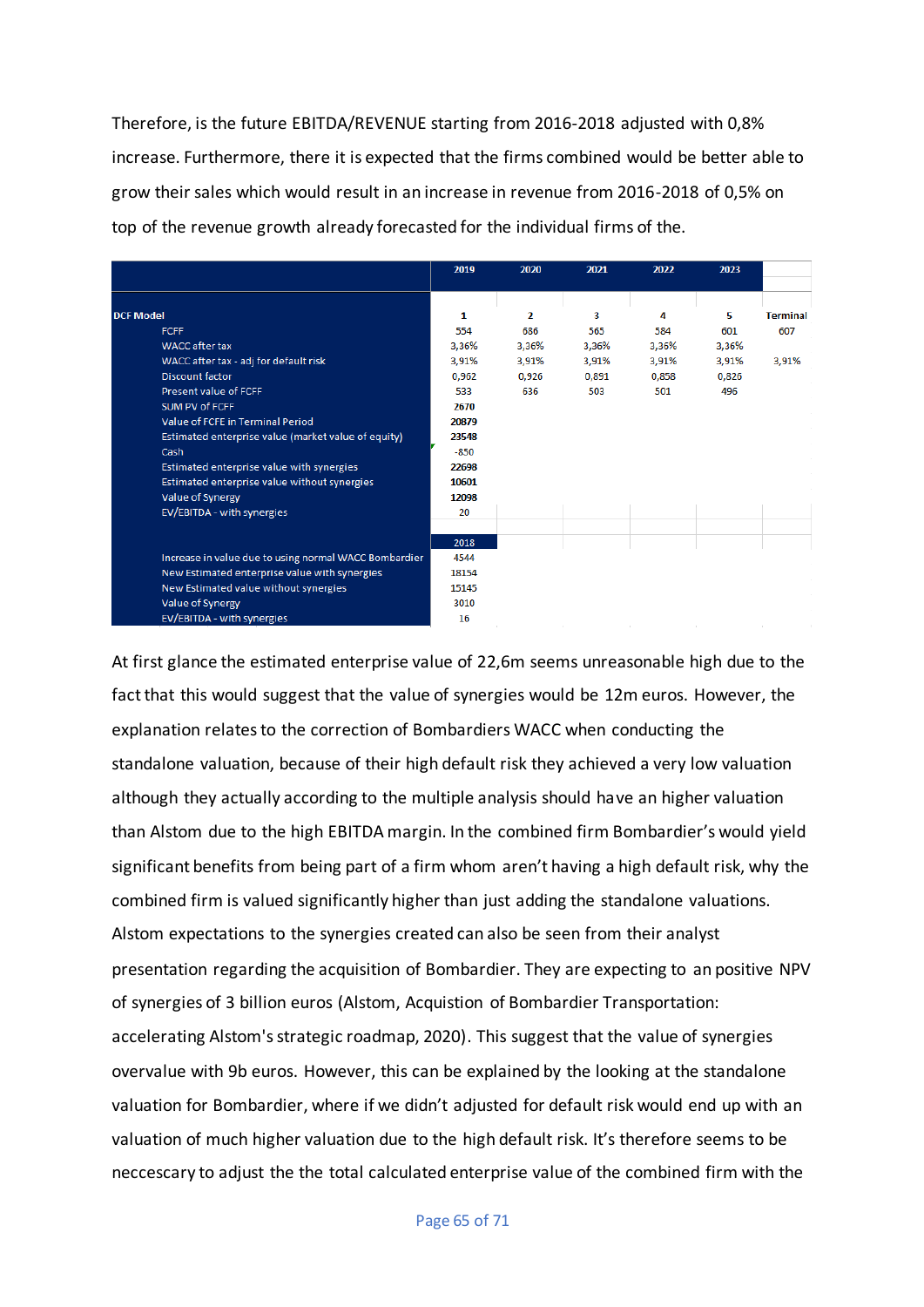pricing error as (Koziol, A simple correction of the WACC discount rate for default risk and bankruptcy costs, 2013) explains it. The difference in the standalone valuation of using the adjusted WACC after tax with the normal WACC after tax not including default risk is estimated to be 3 billon euros. Hereby if we sougt out to find an more realistic enterprise value the value of the combined firm synergies, one could substract the 4,5 billion euros from the estimated 22,6 billion euros to obtain an aprox enterprise valuation. Hereby would the enterprise value be 18,1 billon euros of the combined firm as we have concluded that it shouldn't include the synergies obtained from Bombardier's having a high default risk. Moreover, the estimated enterprise value without synergies also needs to be corrected, and here the difference of 4,5m is added to the total in order for the EV without synergies to disregard the default risk of Bombardier. Hereafter it is now possible to calculate the value of synergy cleansed from the high default risk which has arises from Bombardier, this gives us an estimated value of synergy of 4,8 billion euros and EV/EBITDA of 16. Theses estimates seems reliable in practice, however using the framework from (Koziol, A simple correction of the WACC discount rate for default risk and bankruptcy costs, 2013) and (Damodaran, The Value of Synergy, October 2005) combined suggests an much higher valuation. The EV/EBITDA of 16 still seems a bit high as well of the value of synergies, as Alstom only expects an EV/EBITDA of 14 after synergies is incoporated into the operations (Alstom, Acquistion of Bombardier Transportation: accelerating Alstom's strategic roadmap, 2020).

## Conclusion

In order to value the synergies in the acquisition of Bombardiers train business the Damodaran-framework has been used, hereby carrying out stand-alone valuations of the two companies. With the intention of estimating a fair enterprise value an in-depth analysis of the train manufactures industry is conducted and firm specific factors are identified. The strategic analysis covered the strategic values drivers whereas the financial analysis covered the financial value drivers. The analysis concluded that Alstom and Bombardier shared some of the same sustainable competitive advantages and further concluded that there exists lots of different positive conditions for growing their future revenue giving the positive outlook on the industry.

Moreover, the case study concludes that the calculated value of synergies using the combined framework of Damodaran and Koziol for adjusting default risk for companies,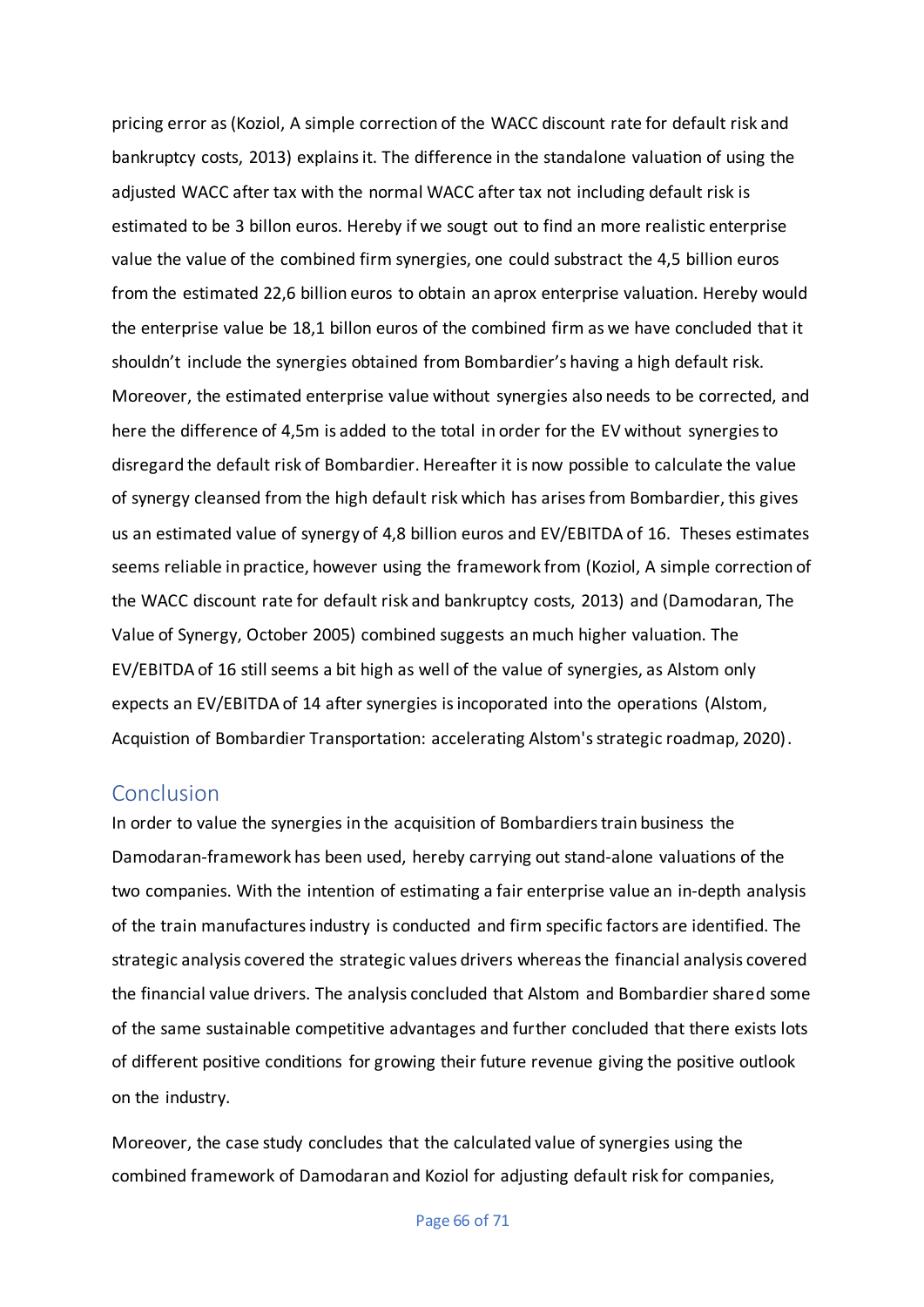estimates a very optimistic valuation of the combined firm with synergies. This significant increase in value which arises as part of Bombardier having a default risk of 19% overestimate the calculated synergies with 10 billion euros in comparison to Alstom's own expectations of achievable synergies of 3 billion euros. After correcting the calculated EV with and without synergies with the effect of using Koziol's framework the calculated synergies were estimated to 3 billion euros, which seems representative in relation to Alstom's own expectations.

## Evaluation

From the conclusion of this case study it is apparent that the calculated value of synergy is too optimistic if one assume that the default risk of Bombardier aren't transferred to the aquring company. Due to the limitation of this study and the financial numbers available at the point of time of when this study was conduceted, the numbers for 2019 aren't studied, as Alstom financial numbers of 31/3/2020 wasn't publiced when the research started. This has significant influence as this also means that the analyzed period was chosen to be 2014- 2018 Instead of possible period of 2015-2019. Bombardier's negative results in 2019 for their train business is therefore not incorporate into the expectations of the case study, however theses circumstances are present in Alstom's value estimate of possible synergies of 3 billion euros. This could suggests that calculated synergies for this case study actually should be even higher given the higher EBITDA margin which is forecasted in this case study.

Lastly, COVID19 has been an factor that have been incorporatted into the revenue forecast of the companies through the inclusion of the weighted real GDP growht rate from the different regions. However, there aren't made any other corrections in regard to other aspects of this influential factor. One could argue that COVID19 will have increasingly more influenced on the future revenue growth of the analyzed companies than determined by this study. However, in practice this haven't been studied in this case study. This was kept out of the analysis as it seemed to be hard to quantify how COVID19 in other aspect of the business could effect the valuation of the companies.

## Perspective

The motivation for engaging in M&A activities is because of the famous 1+1=3 equation. However, often is the promised synergy not delivered in many cases (Damodaran, The Value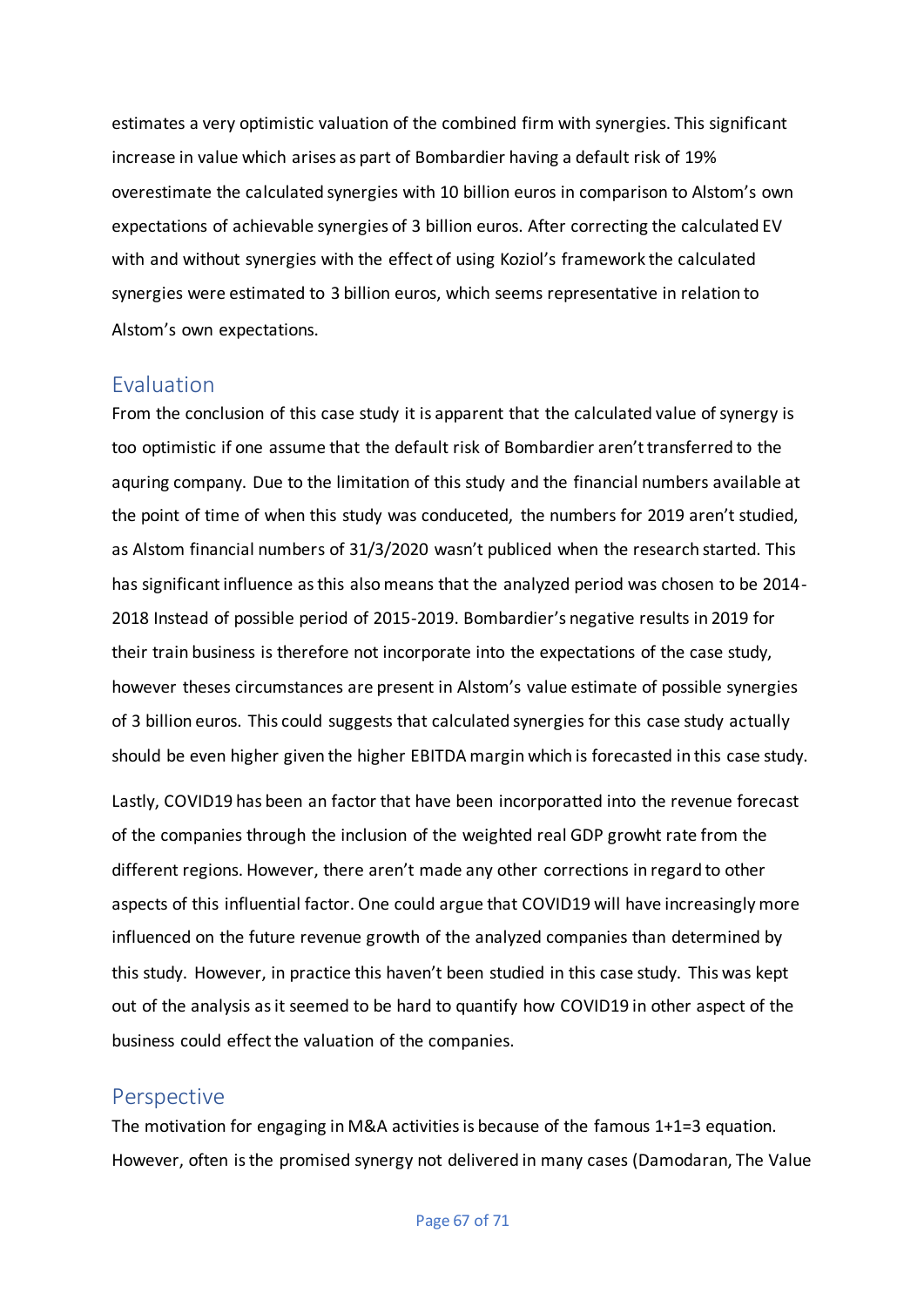of Synergy, October 2005). Also, there is persistent evidence that shows that although if synergies are created, the acquiring firm's stockholders get almost none of the benefits of the increased value, they would in most instances overpay for the synergies (Damodaran, The Value of Synergy, October 2005). This can be related to numerous factors such as managerial hubris, bias in the estimation process and the failure to plan for synergy. The target firm's stockholders would often be the clear winners as they will earn significant returns both around the announcement of the acquisition and the weeks leading up to it (Damodaran, The Value of Synergy, October 2005). This could suggest that the calculated synergies for Alstom are subject to change and should be treated with care although there is used a theoretical framework that should increase the reliability and validity of the results. The quantification of the synergies is still very sensitive and would in most cases not be delivered as promised when looking at the evidence from the literature. In order to provide this case study with another perspective one could for future research examine the success of the acquisition of Bombardier by looking at the factors for a successful merger as described by (Damodaran, The Value of Synergy, October 2005).

Moreover, the literature on synergies shows that merges of equal size firms have a lower probability of succeeding than acquisitions of a smaller firm by a much larger firm (Damodaran, The Value of Synergy, October 2005). This could be due to cultural clashes that are inevitable when two large firms come together (Damodaran, The Value of Synergy, October 2005). This could be an area which was further analyzed in order to provide the reader with an additional perspective of this case study. As Alstom and Bombardier's train business can be assumed to be of equal size when looking at their value of revenue and assets.

Additionally, the literature shows that cost saving merges with concrete and immediate savings has better chances of delivering the promised synergies than synergies based on revenue growth (Damodaran, The Value of Synergy, October 2005). Hereby another perspective on the acquisition of Bombardier could be to look at the significance of this proposition in practice, by evaluating the future success of cost saving synergies in relation to the growth synergies.

This case study concludes that the combined framework of Damodaran and Koziol will overestimate the value of synergies. Further research could therefore go more into details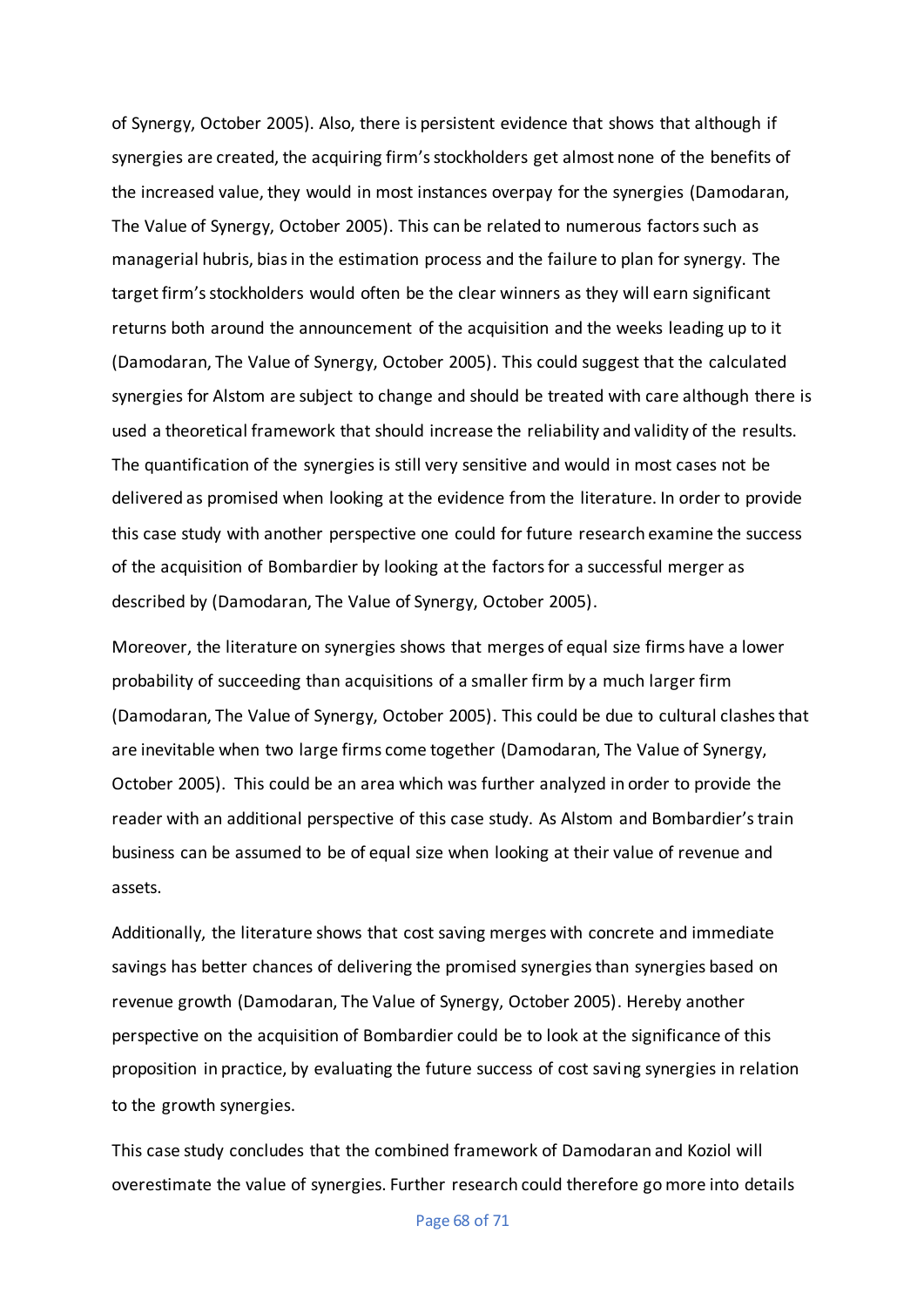about how these two frameworks could be combined in other ways in order to value synergies more accurately in acquisitions. Where default risk and bankruptcy costs have significance influence on standalone valuations of the companies, but where default risk and bankruptcy costs aren't transferred to the acquiring company. The combination of the frameworks doesn't seem to offer an possibility for an accurate estimation without an correction of the value arising as part of adjusting the for default risk in Bombardier. Future research within this area could therefore be relevant.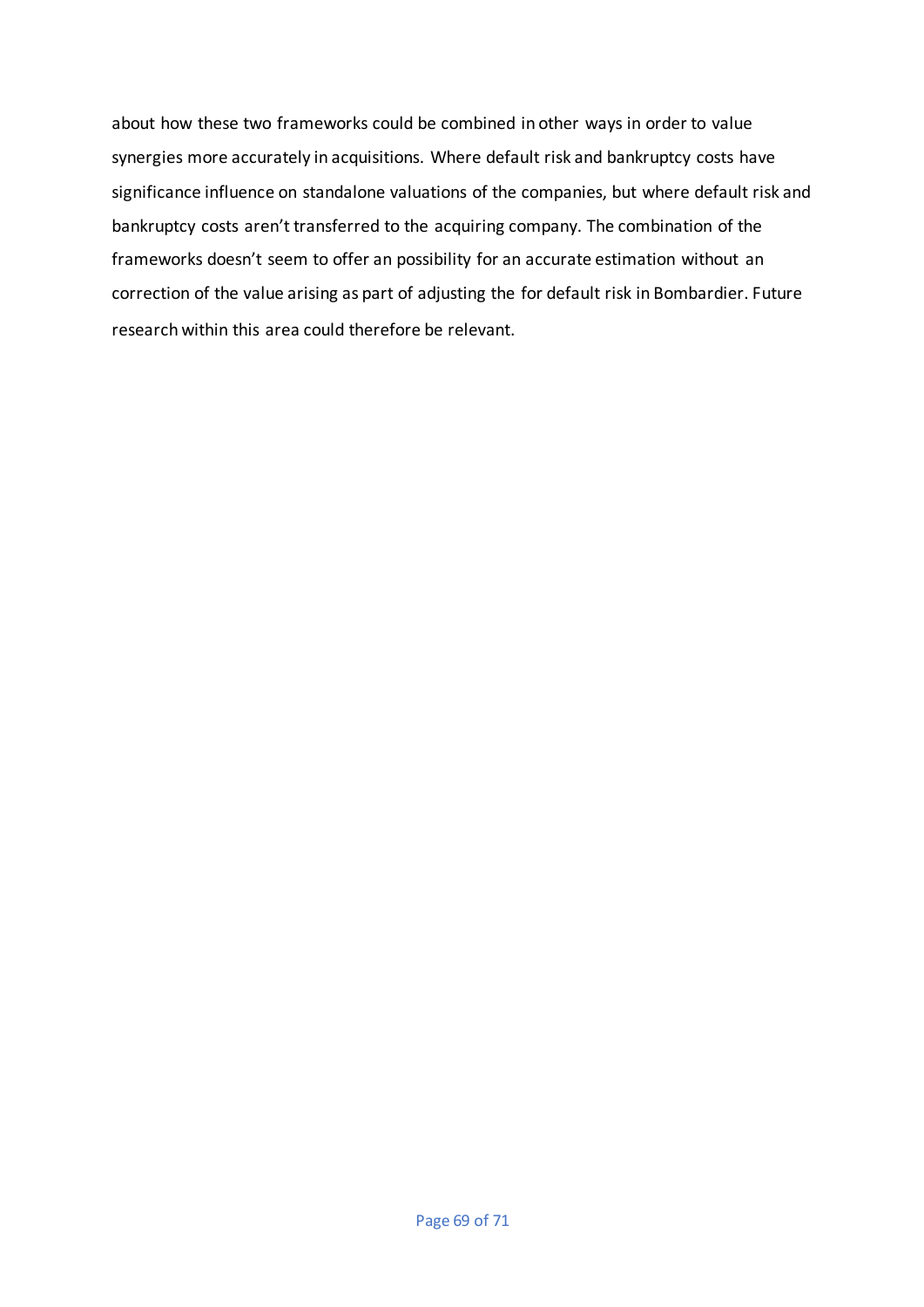# Literature

- Alstom. (2015). *Consolidated Financial Statements 2015.*
- Alstom. (2018). *Consolidated Financial Statements 2018.* Alstom.
- Alstom. (2019). *Consolidated Financial Statements 2019.* Alstom.
- Alstom. (2020). *Acquistion of Bombardier Transportation: accelerating Alstom's strategic roadmap.* Alstom.
- Bloomberg. (2020). *Bloomberg*. Retrieved from Bloomberg: Bloomberg.com/markets/rates-bonds
- Bombardier. (2019). *Financial report 2018.* Bombardier.
- Bombardier. (2020). *Financial report 2019.* Bombardier.
- Bruns, W. J. (1989). A REVIEW of Robert K. Yin's Case study research: Design and Methods. *Journal of Management Accounting Research*, p. 7.

Christian Petersen, T. P. (2017). *Financial Statement Analysis .* Fagbokforlaget.

- Damodaran, A. (1999). *Estimating Risk Parameters.* Stern School of Business.
- Damodaran, A. (2020). *Enterprise Value Multiples by Sector (US)*. Retrieved from http://pages.stern.nyu.edu/~adamodar/New\_Home\_Page/datafile/vebitda.html

Damodaran, A. (October 2005). *The Value of Synergy.* Stern School of Business.

Finance, Y. (2020). *Yahoo Finance*. Retrieved from Yahoo Finance: www.finance.yahoo.com

- *Investing* . (2020). Retrieved from Investing : https://www.investing.com/rates-bonds/france-10 year-bond-yield-historical-data
- Kotler, K. B. (2016). *Marketing Management .* Pearson.
- Koziol, C. (2013, March). A simple correction of the WACC discount rate for default risk and bankruptcy costs. *Springer Science+Business Media*.
- Koziol, C. (2014). *A simple correction of the WACC discount rate for default risk and bankruptcy .* New York: Springer Business and Science.
- Marketline. (13 Jan 2020). *Alstom SA - Financial and Strategic Analysis Review.* Marketline.
- Marketline. (2020). *Bombardier Inc - Financial and Strategic Analysis Review.* Marketline.
- Marketline. (2020, April 1th of April). *www.marketline.com*. Retrieved from Marketline: https://advantage-marketline-com.escweb.lib.cbs.dk:8443/Analytics/CountryDatabase/CountryData
- Marketline. (31 Jan 2020). *Global Risk Report Q4 2019 (Quarterly update).* Marketline.
- Marketline. (August 2019). *Global Passenger Rail.* Marketline.
- Moody's. (2020). *Moody's downgrades Bombardier's ratings to Caa2; outlook negative.* Toronto: Moody.
- Morgan, G. B. (1979). Sociological Paradigms and Organizational Analysis. *Ashgate*.